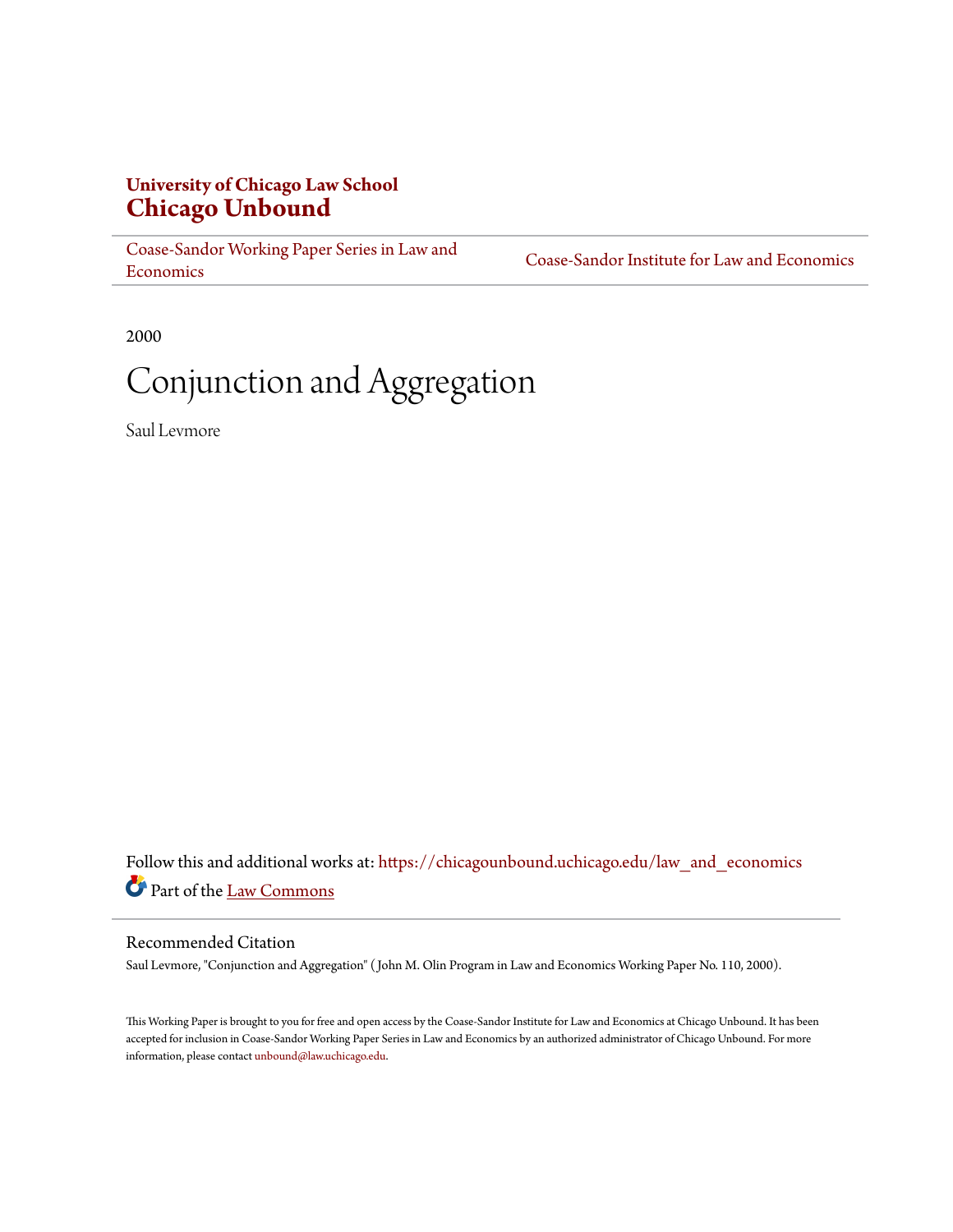

## **JOHN M. OLIN LAW & ECONOMICS WORKING PAPER NO. 110 (2D SERIES)**



# CONJUNCTION AND AGGREGATION

*Saul Levmore*

This paper can be downloaded without charge at:

The Chicago Working Paper Series Index: http://www.law.uchicago.edu/Publications/Working/index.html

The Social Science Research Network Electronic Paper Collection: http://papers.ssrn.com/paper.taf?abstract\_id=252830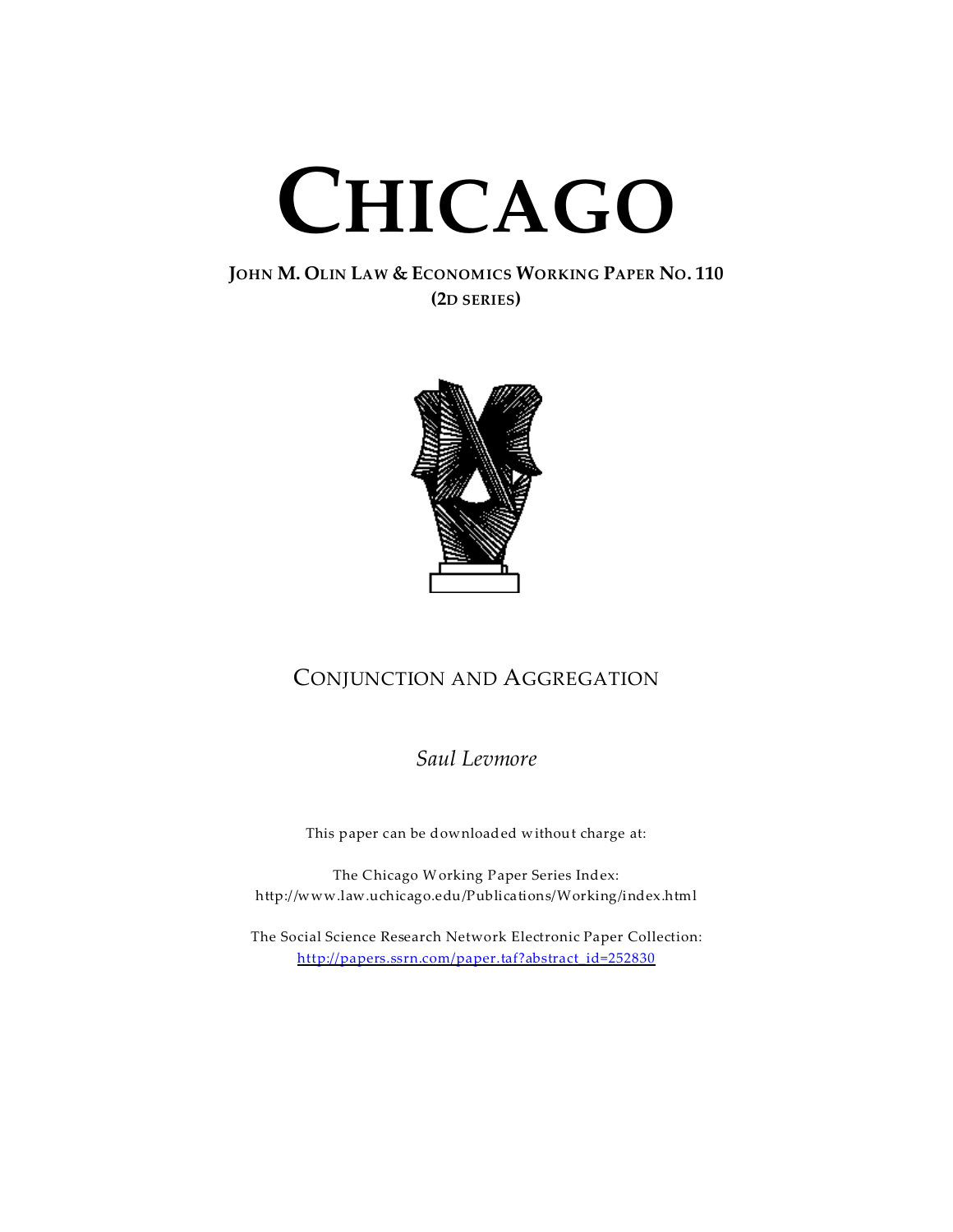## **Conjunction and Aggregation**

Saul Levmore<sup>\*</sup>

*Abstract*

*This Article begins with the puzzle of why law does not embrace the "product rule"; a mathematically-inclined judge or jury that thought a defendant .6 likely to have been negligent and .7 likely to have caused plaintiff's harm might conclude that plaintiff had failed to satisfy the preponderance of the evidence standard. Following some discussion of a number of reactions to this puzzle, the Article advances the idea that the process of aggregating multiple jurors' assessments overlooks valuable information. First, following the Condorcet Jury Theorem, agreement among jurors might raise our level of confidence beyond what the jurors themselves report. Second, a supermajority's mean or median voter is likely to have a different assessment from that gained from the marginal juror. As such, a supermajority (or unanimity) rule may take the place of the product rule where there are multiple requirements for liability or guilt. An attempt to extract this inframarginal information more directly would likely generate strategic behavior problems. The analysis is extended to panels of judges, for whom outcome voting may (somewhat similarly) substitute for the product rule.*

\* \* \* \* \* \* \*

This Article begins with a significant theoretical problem, sometimes referred to as the question of conjunctive probability, or as the proper use of the product rule. It is a problem in the sense that legal practice seems at

<sup>\*</sup> William B. Graham Professor of Law, University of Chicago. Many thanks to Katherine Eldred, Bruno Frey, Elizabeth Larsen, Doug Lichtman, Jeff Rachlinski, Cass Sunstein, David Weisbach, and participants in faculty workshops at George Mason and the University of Toronto Law Schools, all of whom made this an enjoyable project.

Correspondence is welcome: s-levmore@uchicago.edu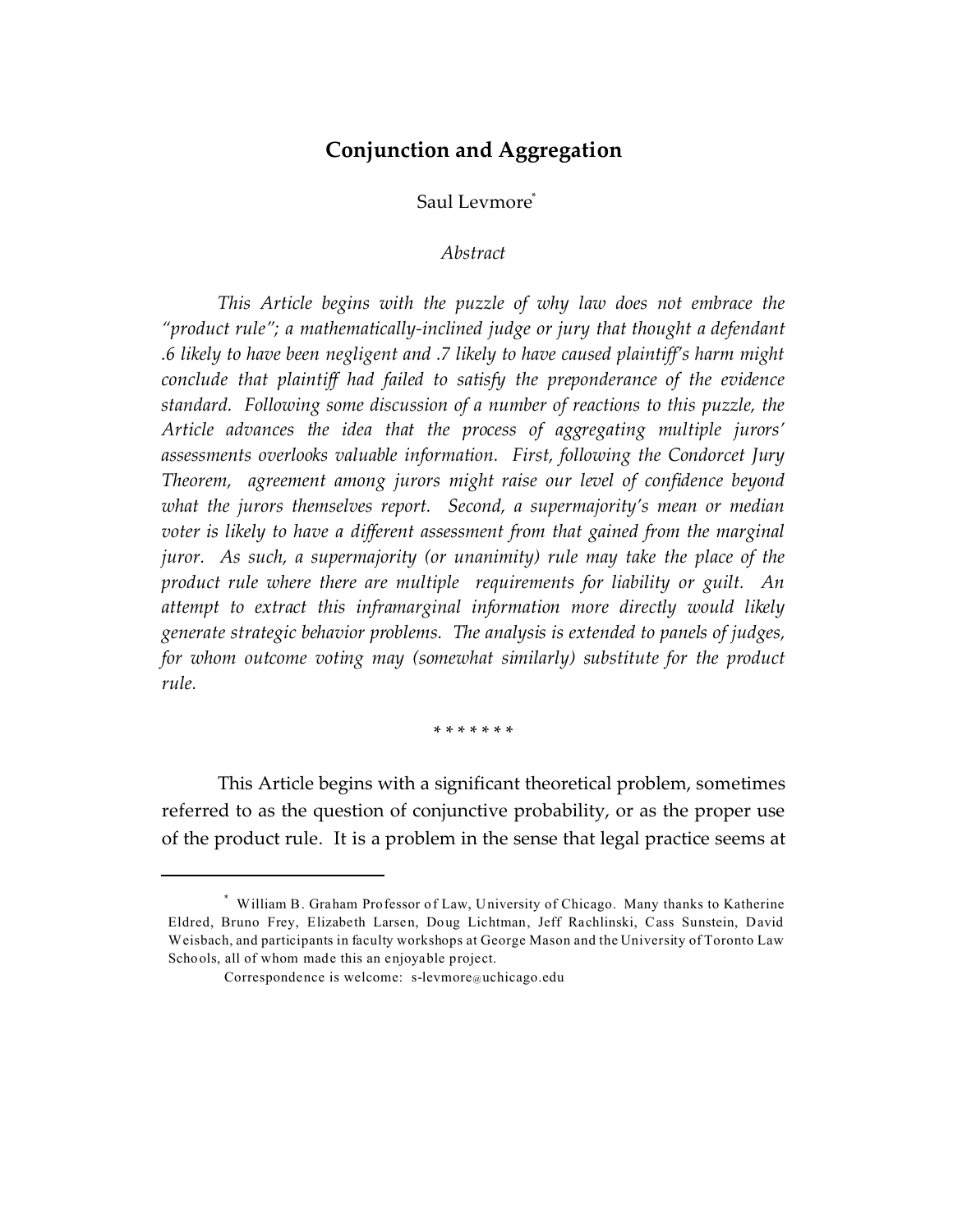odds with scientific logic, or at least with probabilistic reasoning. Although this problem must arise quite frequently, it is one that is unfamiliar to most lawyers and (even) legal scholars, and it is one that is ignored by most litigants and judges. I draw on public choice theory, loosely defined, to offer some solutions to this problem. Moreover, these solutions may prove useful in understanding the character of factfinding and decisionmaking by a jury or other group.

#### I. The Conjunction Problem

A. Law's Suppression of the Product Rule

Consider the straightforward problem of combining two judgments or estimates about two or more elements of interest to law. If, for example, the law holds A liable to B when A is negligent and when this negligence can be said to have (proximately) caused B's injury, a factfinder must evaluate the likelihood of A's negligence and the likelihood of the necessary causal link between this negligent behavior and B's injury. An illustrative jury instruction is as follows: "In order to prove the essential elements of plaintiff's claim, the burden is on the plaintiff to establish, by a preponderance of the evidence in the case, the following facts: *First*, that the defendant was negligent in one or more of the particulars alleged; and *Second*, that the defendant's negligence was a proximate cause of some injury and consequent damages sustained by the plaintiff.<sup>1</sup>" Quite

<sup>&</sup>lt;sup>1</sup> Edward J. Devitt, Charles B. Blackmar, & Michael A. Wolff, Federal Jury Practice and Instructions, Civil § 80.17 (4th ed. 1987). Nearly identical language is used in actual cases. See, e.g., Folks v. Kirby Forest Ind. Inc., 10 F.3d 1173, 1176 (1994) (reversed and remanded on other grounds). There is some variety across states, as the elements of a tort claim might be described as two or three or even one in number. Thus, in Alabama: "The plaintiff claims the defendant was negligent and that his negligence proximately caused certain injuries suffered by the plaintiff… This presents for your determination the following. Was the defendant negligent as claimed by the plaintiff? If so, was such negligence of the defendant the proximate cause of any injury sustained by the plaintiff as claimed? If you find both of the above issues in favor of the plaintiff and against the defendant what sum of money will fairly and reasonably compensate him for the injury so sustained? Alabama Pattern Jury Instructions, Civil 21.01. But in Colorado: "For the plaintiff to recover from the defendant on his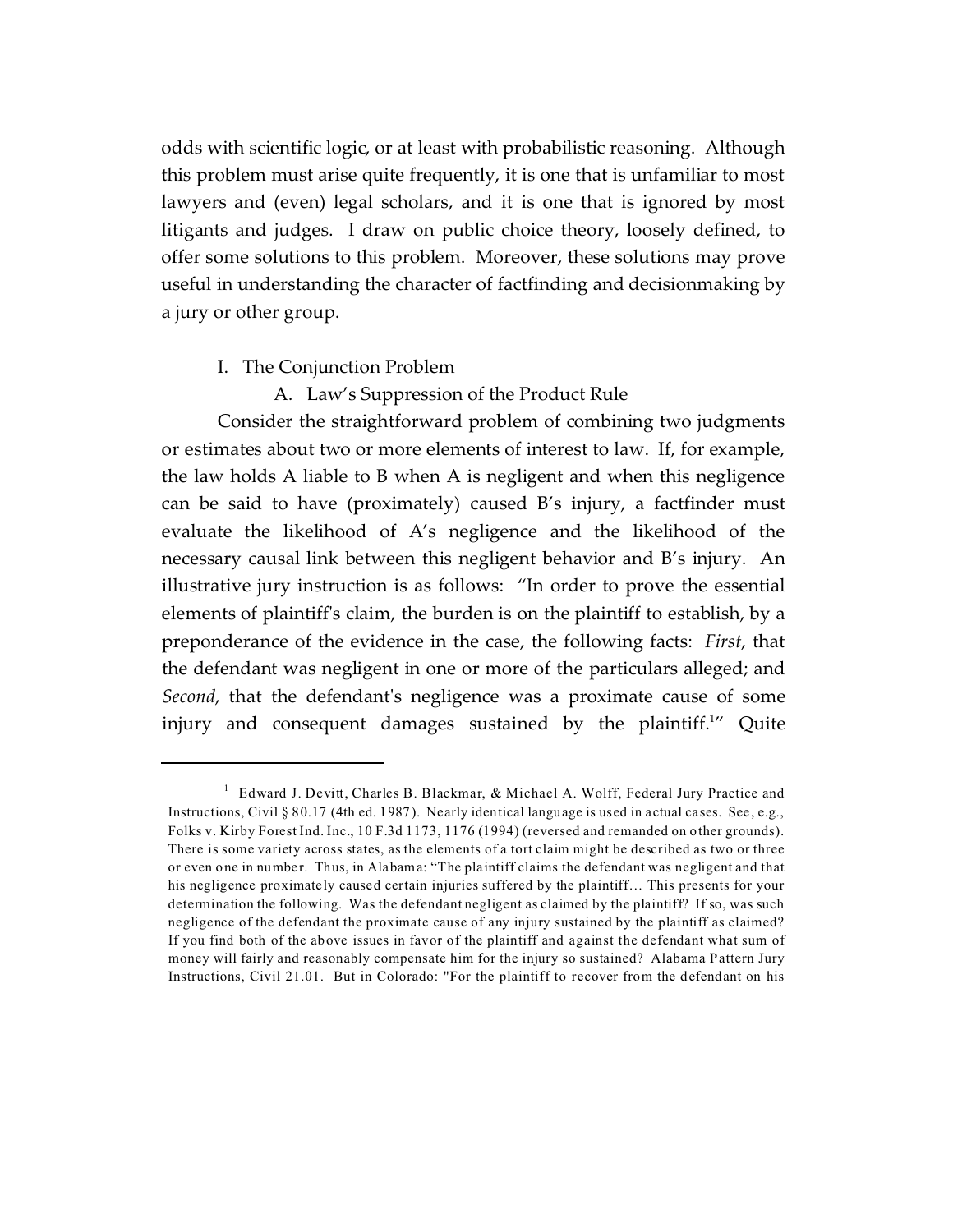generally, juries are told that the "essential question is whether the evidence taken as a whole, both direct and circumstantial, establishes every element of the plaintiffs' case by a preponderance of the evidence. $2^{\prime\prime}$ 

Imagine now that the factfinding generates a conclusion that there is a .7 chance of negligence and .6 chance of causation. Doctrinally, the law seems to require that A pay if and only if A is negligent and causes B's harm. The question is whether this "and" is conjunctive. Most people who are experienced in probabilistic thinking hurry to say that the logic of the law seems to be that A should be liable if A is both negligent and the causal agent, and that this combined probability is  $(.7)(.6) = .42$ . In turn, the preponderance of the evidence (POE) standard is normally thought to mean that plaintiff is entitled to collect if his case is weightier than it would

claim of negligence, you must find that all of the following have been proved by a preponderance of the evidence: 1. The plaintiff had injuries; 2. The defendant was negligent; and 3. The defendant's negligence was a cause of the plaintiff's injuries. If you find that any one or more of these three statements had not been proved, then your verdict must be for the defendant. On the other hand, if you find that all of these three statements have been proved, then your verdict must be for the plaintiff." CJI-Civ. 4th 9:1 Oregon expresses the ideas of negligence and causation almost as if these were a single element: "To recover, the plaintiff must prove by a preponderance of the evidence that the defendant was negligent in at least one respect charged in the plaintiff's complaint which was a cause of damage to the plaintiff…" UCJI No. 20.01.

Some states are more ambiguous in their treatment of the product rule. For example, Florida's standard jury instructions read, "The issues for your determination on the claim of (claimant) against (defendant) are: whether (defendant) was negligent in (describe negligence); and, if so, whether such negligence was a legal cause of injury sustained by claimant. If the greater weight of the evidence does not support the claim of (claimant), then your verdict should be for (defendant)." Fla. Std. Jury Instr. (Civil) 3.5, pp. 1c, 2; 3.6; 3.7. Although this instruction is somewhat ambiguous on whether the weight of the evidence must support the entire claim or individual issues, Florida and other states with similar jury instructions seem to suppress the product rule as well.

Instructions might also be given regarding the meaning of the preponderance standard, of negligence, and so forth. Even where judges are inclined to roll everything they wish to communicate into one (ambiguous) sentence, the jury may return with questions as to how to combine its findings. As will become clear, there are many ways to try and avoid the conjunction problem, but I prefer in this Article to show that the apparent illogic of the law may actually be clever in light of aggregation problems.

 $2$  Lewis A. Grossman & Robert G. Vaughn, A Documentary Companion to 'A Civil Action' 626 (1999) (jury instructions).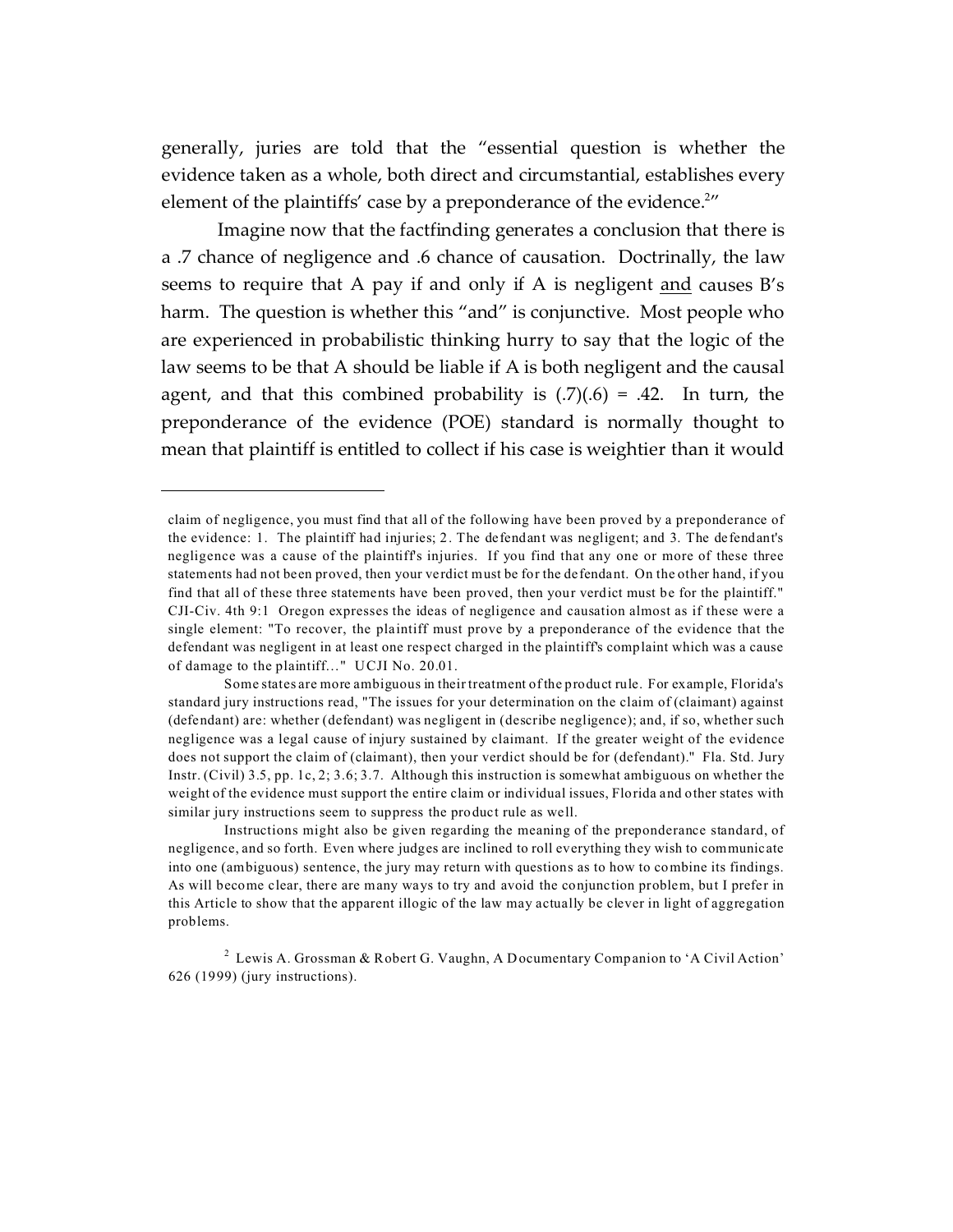be in equipoise, which is to say plaintiff's case is more likely than not. The product of the two probabilities, or likelihood of these two events, is thus less than the .5 hurdle established by the POE rule normally thought applicable to civil cases.<sup>3</sup>

In contrast, most lawyers who have thought about this subject regard the (representative) jury instructions as calling for liability on defendant's part in this case because plaintiff apparently satisfies the first requirement (inasmuch as .7 exceeds the .5 trigger established by the preponderance rule), and then also satisfies the second requirement set out by the law. At the risk of oversimplification, the problem is that the mathematics of the matter tells us to multiply the two probabilities, following what is known as the multiplication rule (for combining independent probabilistic assessments), or more commonly the "product rule." Law appears not to abide by this rule. I will refer to this puzzle, if it is that, as the "math-law divide. 4 "

#### B. Reactions to the Math-Law Divide

There are a number of conventional reactions to, and observations about, this problem, if I may call it that. None is entirely satisfactory, I think, but all bear mention. In any event, I warrant that the reader will regard these reactions a bit more skeptically after thinking about the aggregation issues that form the core of the new reaction to the math-law divide offered in Part II.

 $3$  The "product" or multiplication rule applies whenever two events are independent. Thus, there is a .25 chance of seeing two heads in a row when a fair coin is tossed, because for each coin the probability of a head is .5 and  $(.5)(.5) = .25$ . Independence, prior probabilities, and other nuances are taken up presently.

<sup>&</sup>lt;sup>4</sup> Note that this is not merely a behavioral anomaly, which is to say an error we can expect of earnest but imperfect factfinders, because we instruct the jury to proceed according to the lawyers' rather than the mathematicians' intuitions. Thus, these factfinders might suffer from hindsight bias (which might sway them in favor of an injured victim, for example) but we hardly encourage or instruct them to make this error.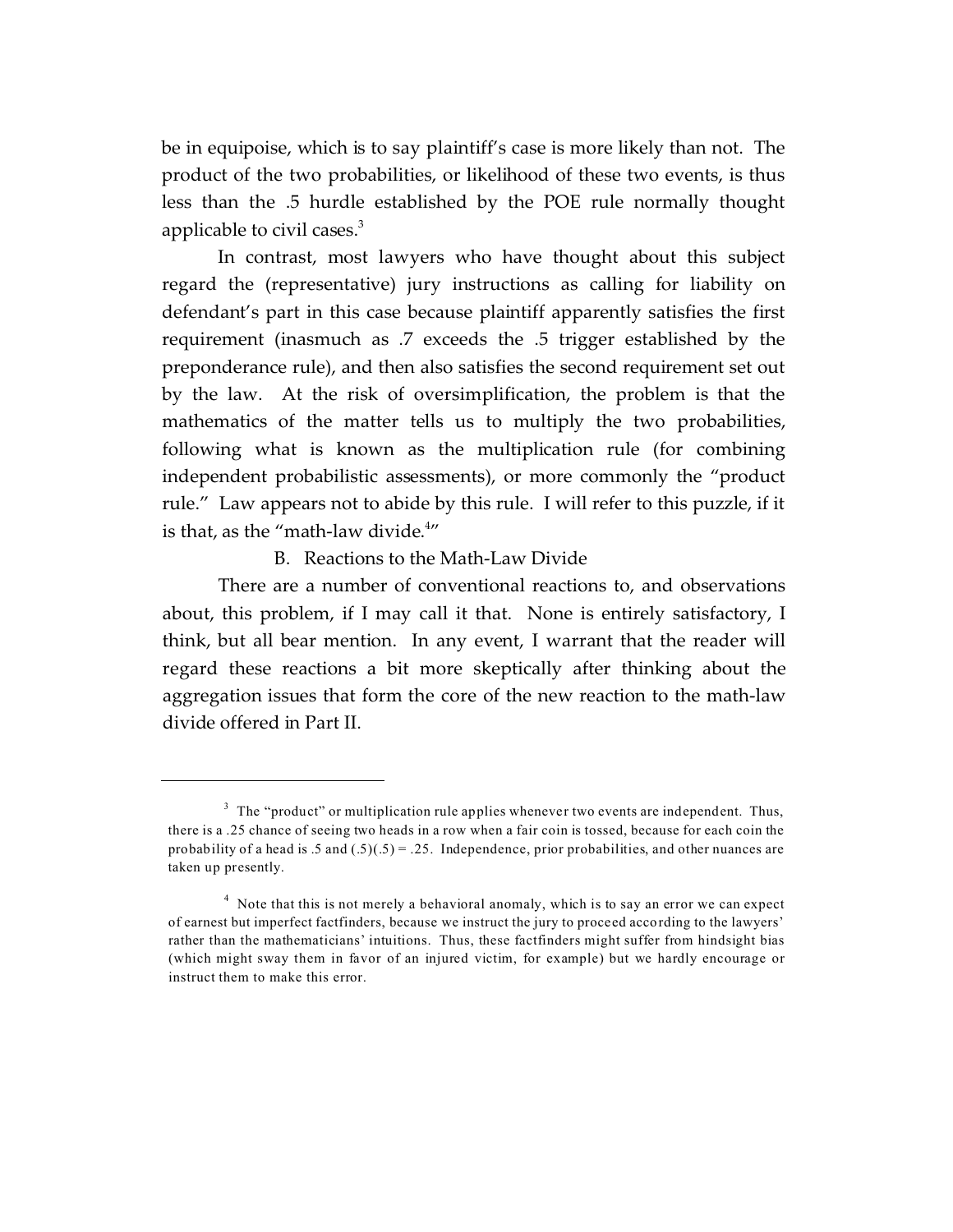#### 1. Misuse of Probabilities

One reaction is that factfinders, and especially lay juries, are likely to misuse instructions about probabilities.<sup>5</sup> This point is sometimes made in association with the observation that the product rule applies where the events are independent, and the elements and evidence considered in courts are often interdependent – and more difficult to combine. That interdependence changes the way we ought to combine probabilities is obvious; the chance of flipping three heads in a row with a fair coin is  $(0.5)(0.5) = 0.125$ ; it is expected to occur once in eight times. But if I know that the coin is weighted so that it will always come out the same, I need only flip it once to see whether it is weighted one way or the other. Now the tosses are completely interdependent and the probability of three consecutive heads (or tails) is .5. If factfinders are given multiple requirements for liability, and these requirements are highly interdependent, then a blanket instruction to apply the product rule would seriously underdeter defendants and undercompensate plaintiffs compared to the ideal set out by law. To take an extreme case, if factfinders assess the likelihood of defendant's negligence in a case by defendant's demeanor as a witness, then it is quite likely that a comparable assessment of the causation requirement amounts to drawing the same conclusion twice in a way that makes the estimates highly interdependent.

The misuse point is often associated with a famous case in criminal law in which the prosecutor at trial emphasized certain facts (modified here for expository purposes) and encouraged conclusions based on the product rule. The prosecutor stressed that the defendants' appearances matched eyewitness reports of a perpetrator's hair color (blond), hair style (pony tail), companion's race (black), automobile color (yellow), and so

<sup>&</sup>lt;sup>5</sup> See, e.g., Laurence H. Tribe, Trial by Mathematics: Precision and Ritual in the Legal Process, 84 Harv. L. Rev. 1329 (1971)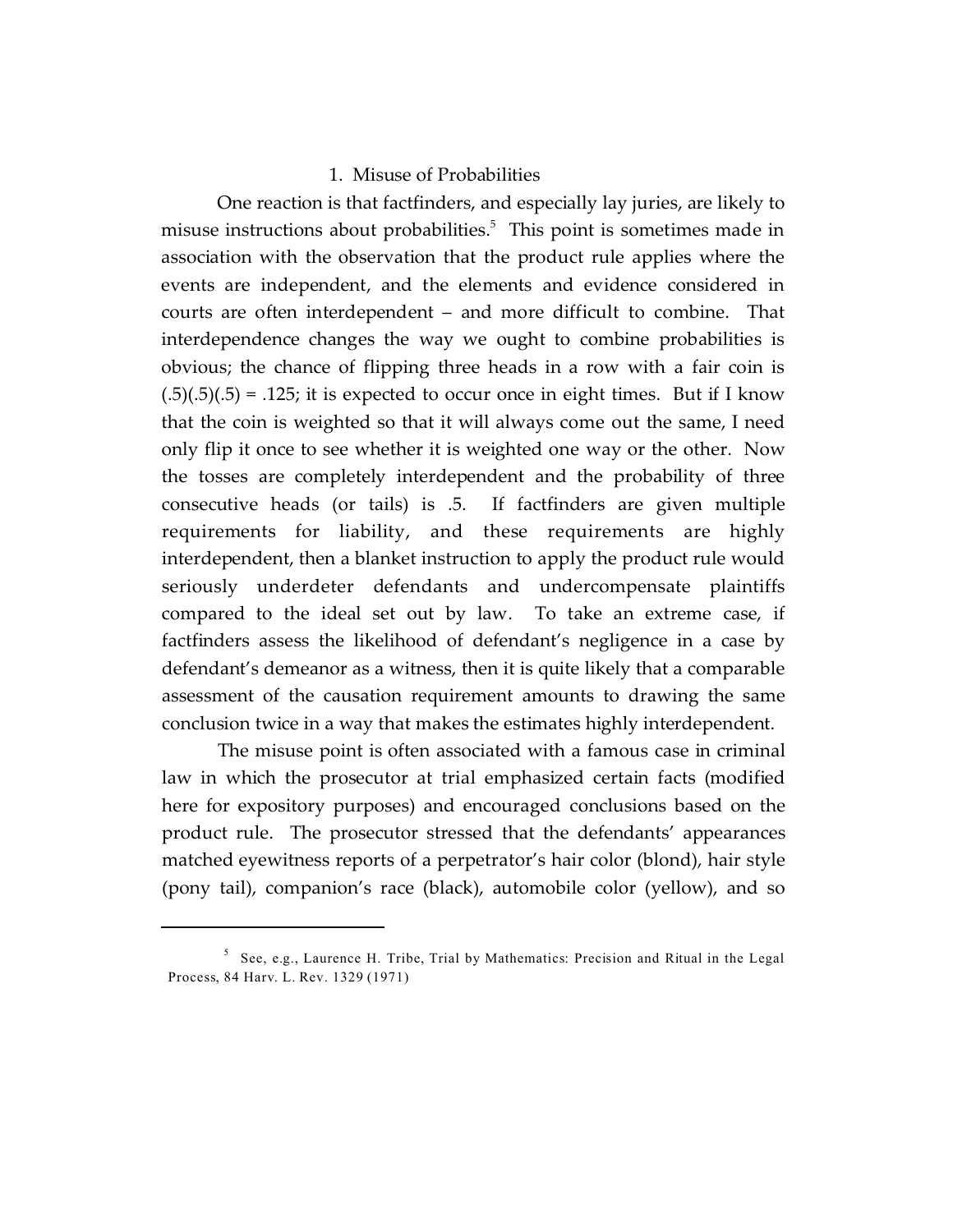forth.<sup>6</sup> If each characteristic were a 1 in 10 possibility, and the defendant presents a match for four such features, the prosecutor or expert witness is tempted to say that there is but a  $(.1)(.1)(.1)(.1)$ , or only a one in tenthousand chance that the defendant is not the perpetrator.

But this application of the product rule is normally absurd. In the first place it suffers from an ex post flaw, amounting to a serious sort of selection bias. The one in ten thousand claim might be appropriate where a witness had described these four traits, and then a perpetrator was arrested somewhere else, perhaps after committing a similar crime, and the question was whether the arrested person might also be responsible for the first crime. But where the police pick up a suspect because this suspect matches the characteristics reported by a witness, the product rule tells us very little. The police have searched the population for someone who presents the four traits, and it now adds no extra information to find out that these traits are fairly unlikely to be present in any one randomly drawn person. It might be useful to know how likely it was that an individual (not randomly) selected by the police had no alibi for a given time, or how large the local population was (so that the police could not look across hundred of millions of people to find the one in ten thousand combination), but without this sort of information multiplying chances leads only to misconceptions.

The independence of the events in question is also at stake (though less dramatically) to the extent that blond hair is more likely than other colored hair to be in pony tails, or blond-haired persons are more likely to drive yellow cars. If these links are not random, then the events are not independent (though likely to multiply out to a large denominator anyway).

 $6$  People v. Collins, 438 P.2d 33 (1968) (concluding that defendant should not have had his guilt determined "by the odds," where prosecutor misapplied the product rule in remarkable fashion). The case is discussed in Maya Bar-Hillel, Probabilistic Analysis in Legal Factfinding, 56 Acta Psychologica 267, 268-70 (1984); Tribe, supra note 5, at 1341-42.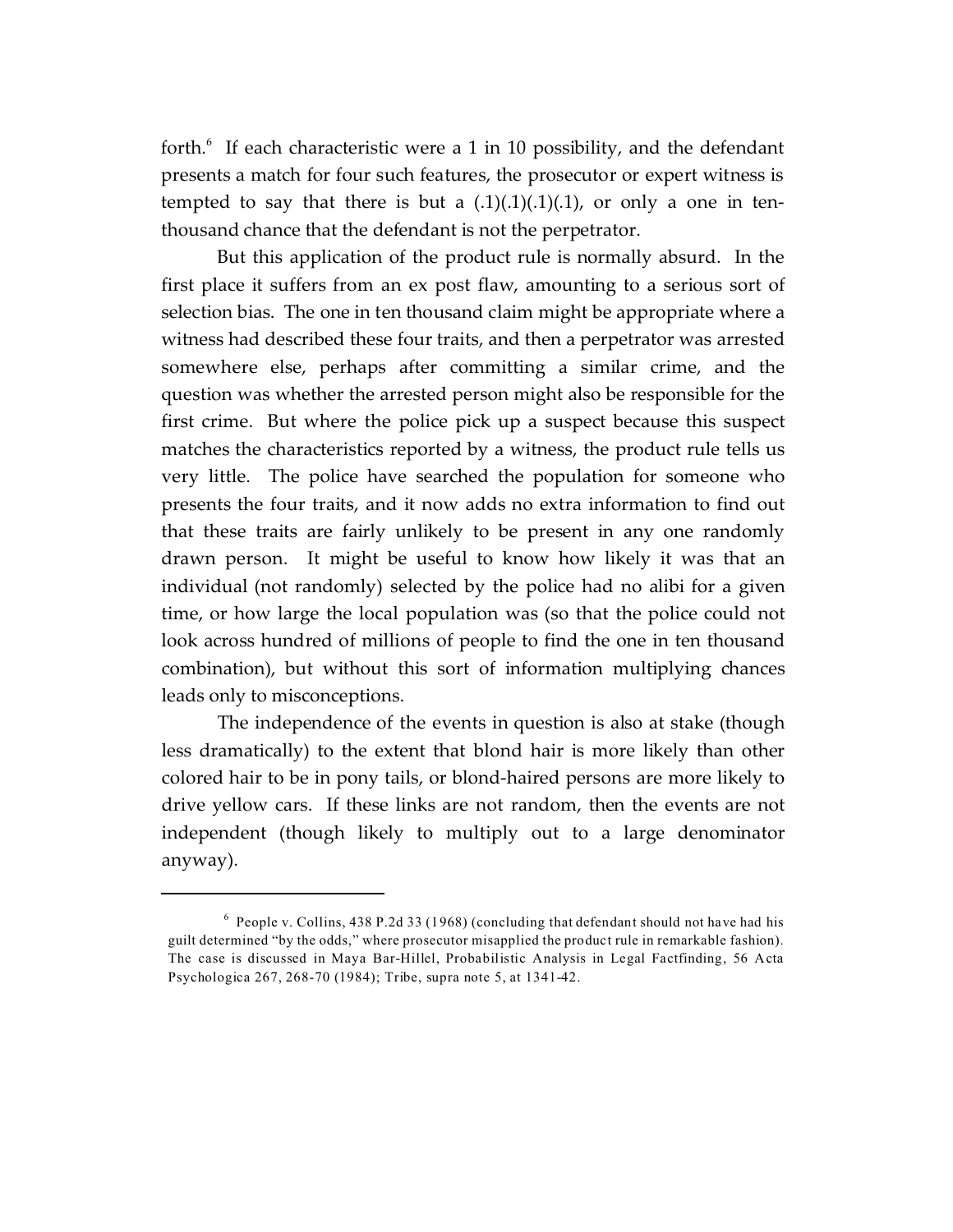I set aside this reaction to the puzzle of the math-law divide because it is unlikely that some actual or potential misuse of the product rule explains why it is avoided entirely in every setting. The preferred reaction to misapplication of a tool is normally to educate lawyers and even jurors in order to reduce this misuse. Moreover, in the criminal context we hesitate to convict when there is fear of bias or misused evidence, but it is hard to see why this tilt toward individual liberty would lead law to prefer that A pay B in a civil case, even though it was more likely than not that A was not *both* negligent and the cause of B's injury. If anything, the suppression of the product rule in criminal law might be understood to follow from the possibility of misuse of probabilistic evidence and reasoning along with a disinclination to intervene and do more harm than good. Following this approach, we might expect a bias in civil law *against* recovery – which would normally mean an inclination in favor of the product rule, inasmuch as it reduces fractional numbers through multiplication.

The product rule could often be used in favor of plaintiffs but courts and litigants have not recognized the necessary arguments. Imagine, for example, a plaintiff in a products liability suit who should win if she can show that defendant's product was defectively designed (D), defectively manufactured (M), or sold with an inadequate warning (W). Here the multiple requirements are not to be conjoined because they are alternative routes to success. If plaintiff can show only that each claim is but .4 likely to be true, the lawyer expects plaintiff to lose – but the product rule suggests that plaintiff should win. There is, after all, a .6 chance that defendant did *not* produce a defective design, D, and similarly a .6 chance of not-M. If D and M are independent, then there is a .36 chance that defendant was well behaved with respect to both design and manufacture. The possibility of W, a third route for plaintiff, further reduces the likelihood (to .216) that defendant should be absolved; with three such routes, it is quite likely that we err by requiring plaintiff to satisfy the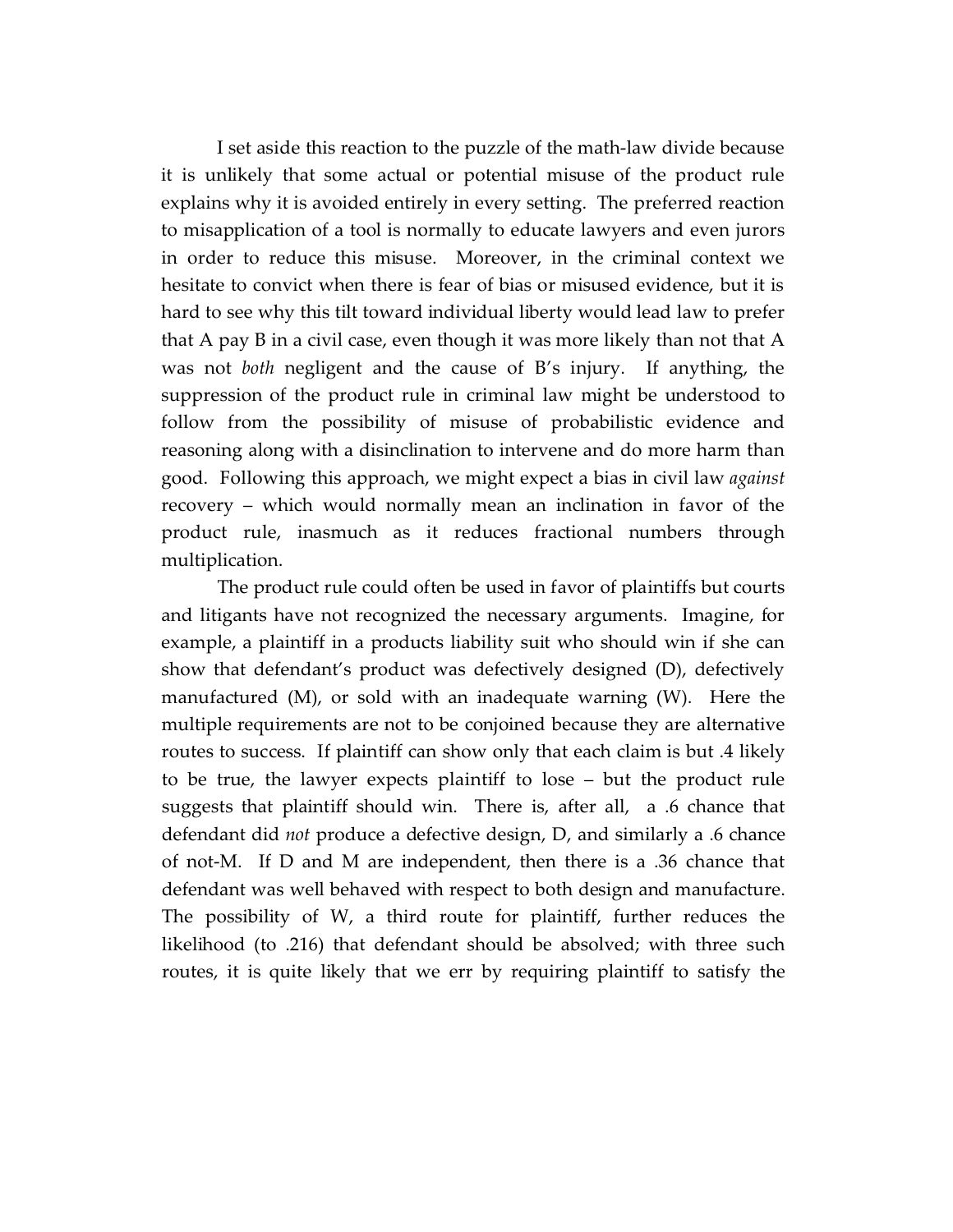preponderance standard for at least one alternative on its own. In this example, conjunction issues arise where there are not multiple requirements but alternative routes for a decision; the plaintiff's alternatives amount to the presence of multiple requirements (and conjunction) for defendant to succeed.<sup>7</sup> I will return to this "reverse conjunction" problem below. It presents no special difficulty for the theory advanced here.

#### 2. More on Independence

A second reaction to the law's disinclination to use the product rule focuses on the likelihood that A's negligence and A's causal connection are not likely to be perfectly independent of one another. If, of course, they are completely dependent and the factfinder thinks that each is still .6 likely, then .6 rather than .36 is our best assessment of the likelihood that A satisfies the two requirements for liability. If, for example, B claims that pharmaceutical company A's nondisclosure caused B's allergic reaction, then it may well be that causation and negligence are virtually the same question. If A's drug has the side-effect that B asserts, then the factfinder might well conclude that A was negligent not to have warned of it, and the same inquiry is likely to drive the causation assessment. Moreover, there are some classes of cases – but only some – in which a greater likelihood of one requirement (such as negligence) does imply a greater likelihood of the other (such as causation) if only because it becomes less likely that the plaintiff would have suffered the injury if defendant had avoided its failure as to the first requirement. $8$ 

 $\frac{7}{10}$  Unfortunately, the court that has come closest to recognizing this issue of reverse conjunction, failed to grasp the full power of the pro-plaintiff argument. See Cheshire Med. Ctr. v. W.R. Grace & Co., 49 F.3d 26 ( $1<sup>st</sup>$  Cir. 1995) (acknowledging the product rule issue but by focusing on plaintiff's burden rather than the conjoined likelihood of defendant's avoiding all alternative claims missing the applicability of the product rule).

 $8\,$  In the torts setting the idea is that absent the defendant's misstep, the chance that plaintiff would have been injured is very low. "The more serious the breach of duty and the less the amount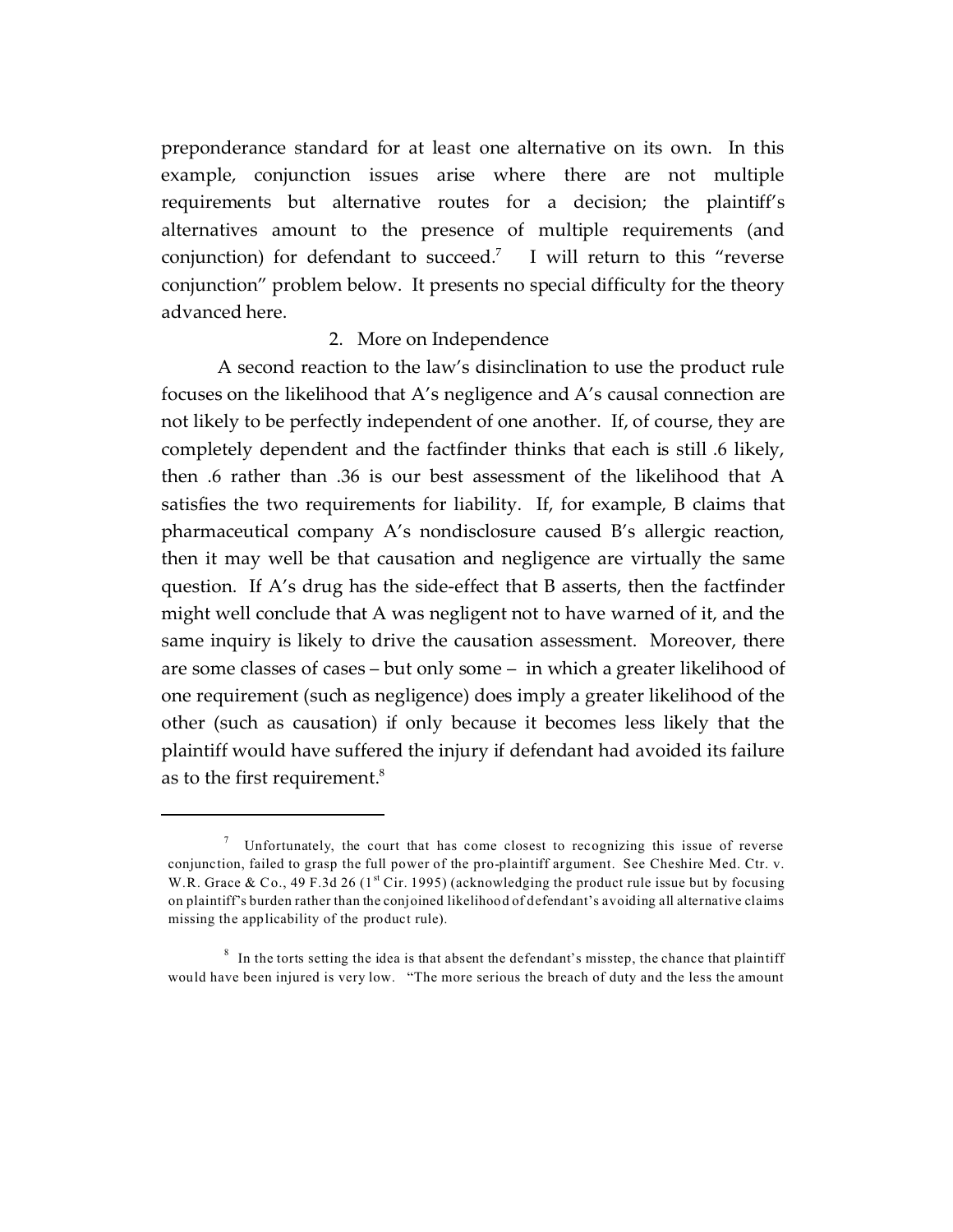This reaction is most convincing if factfinders are incapable of following instructions regarding interdependent and independent events. It may be that where elements are independent, factfinders allow their view of one element to influence their assessment of another. But even so, if there is so much interdependence between two requirements for a decision, that we are better off not multiplying the factfinder's estimates, then it often follows that there is little need to have the second requirement in the first place. If the connection between two requirements is nearly perfect, so that whenever there is negligence there is also causation, for instance, then the law need only ask whether it is more likely than not that there has been negligence. Generally speaking, if it is worthwhile to ask multiple questions, then logic or math suggests that we do better applying the product rule – though we need to be careful about independence and conditional probabilities.<sup>9</sup> But such generalizations may be beside the point because we can instruct the factfinder(s) not only about multiple requirements and the product rule but also about the necessary modifications if the same factfinder deems the requirements to be somewhat interdependent.

#### 3. Probabilities and Competing Stories

A third reaction shifts the ground of the inquiry a bit and insists that regardless of details like jury instructions, the fundamental task of a trial (at least in adversarial systems) is to pose two competing stories in order for a factfinder to say which is more likely to be true.<sup>10</sup> B tells a story about

of unavoidable accident, the less proof that should be required of the plaintiff on the cause in fact issue." Mark F. Grady, Cases and Materials on Torts 567 (1994).

<sup>9</sup> Thus, if a jury thinks that defendant was negligent it is sensible for it to ask whether *given defendant's negligence* and given plaintiff's injury, it is more likely than not that the defendant's negligence caused the plaintiff's injury. This sort of argument is developed in A.P. Dawid, The Difficulty About Conjunction, 36 The Statistician 91 (1987).

 $10$  Ronald J. Allen, A Reconceptualization of Civil Trials, 66 B.U. L. Rev. 401 (1986).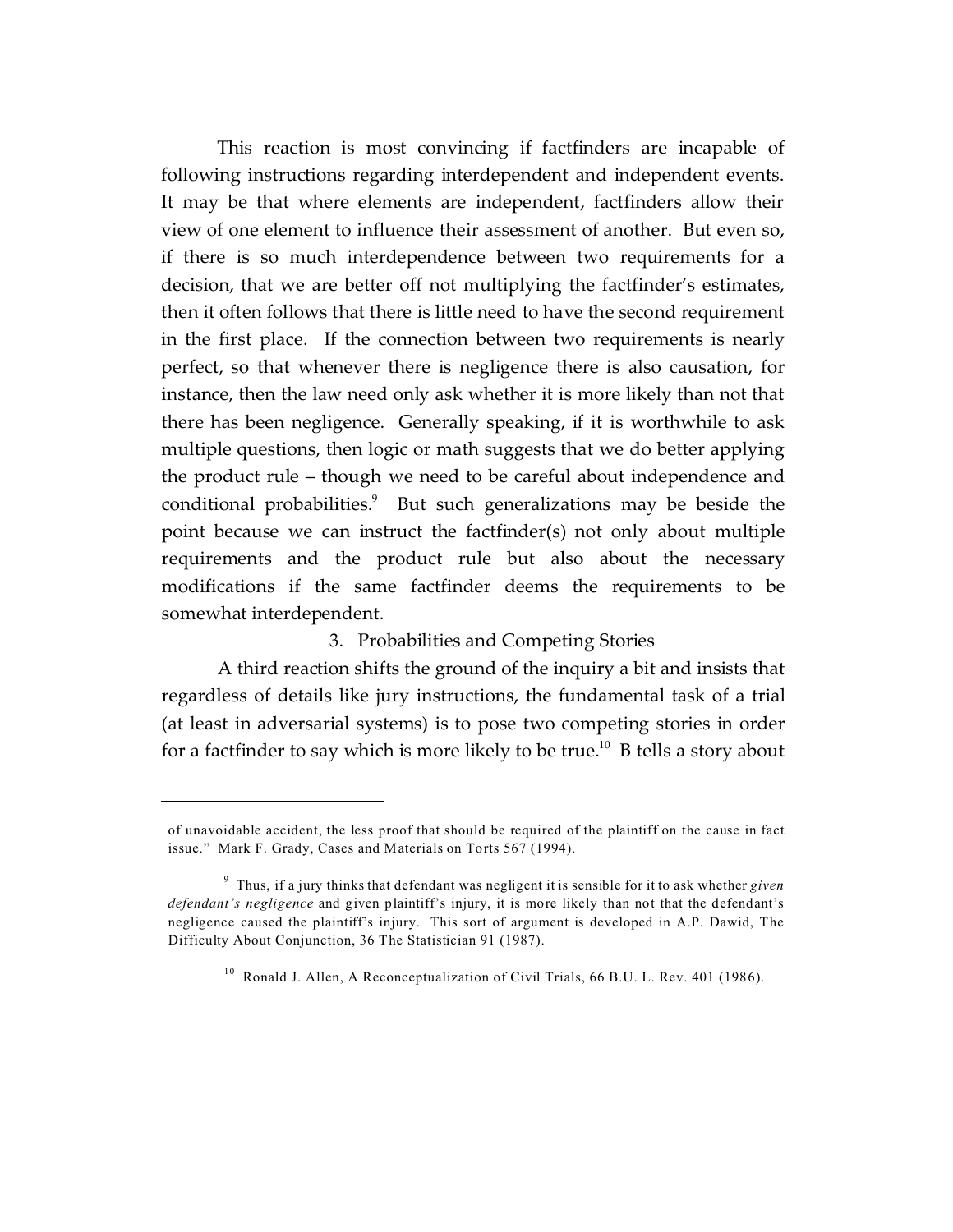his injury, and A then responds with a claim that B's injury must have come from C (rather than A) or that A could not have been negligent because A took a set of precautions, and so forth. It is sometimes said that every successful tort claim has the plaintiff describe an untaken precaution that the defendant should have taken.<sup>11</sup> Presumably, the defendant then disputes this claim or, at least, the causal connection between the untaken precaution and the given plaintiff's injury. In any event, the more we imagine the factfinder to be comparing two stories, the less it matters whether the factfinder multiplies probabilities. We might even say that the factfinder sees several elements to plaintiff's story and several encapsulated in the defendant's story, and that it does not normally matter whether the factfinder behaves like a mathematician in evaluating both – or unlike a mathematician in both.<sup>12</sup>

There is much to be said for this reaction, though perhaps more in some areas of law than others. Empirical evidence about factfinding is necessary to evaluate the claim. Imagine, for example, that plaintiff's "story,"  $X$ , involves two elements, assessed as being  $.7$  and  $.6$  likely to have occurred or to have been satisfied. If defendant tells a story that is .3 likely, this approach suggests that we move our attention away from the fact that the plaintiff's story is .42 likely, so to speak, and look instead at the fact that .42 is greater than .3. So far so good. But what if the defendant says that what happened was not X, as the plaintiff claims, but rather *either* Y *or* Z. Is defendant really required to choose one possible story? The combined likelihood of either Y or Z might be more than .42. In short, I have little doubt but that successful litigants weave stories and artfully compare their

<sup>&</sup>lt;sup>11</sup> Mark F. Grady, Untaken Precautions, 18 J. Legal Stud. 139 (1989).

 $12$  Of course, this is not quite true. If one story has two elements assessed at .9 and .4, then that story is more likely than a competing story with two elements assessed as .51 and .52, although the second story satisfies an instruction or intuition that what matters is not the product (which is to say the correct combination of the two probabilities attached to independent events) but the fact that each element meets the POE test.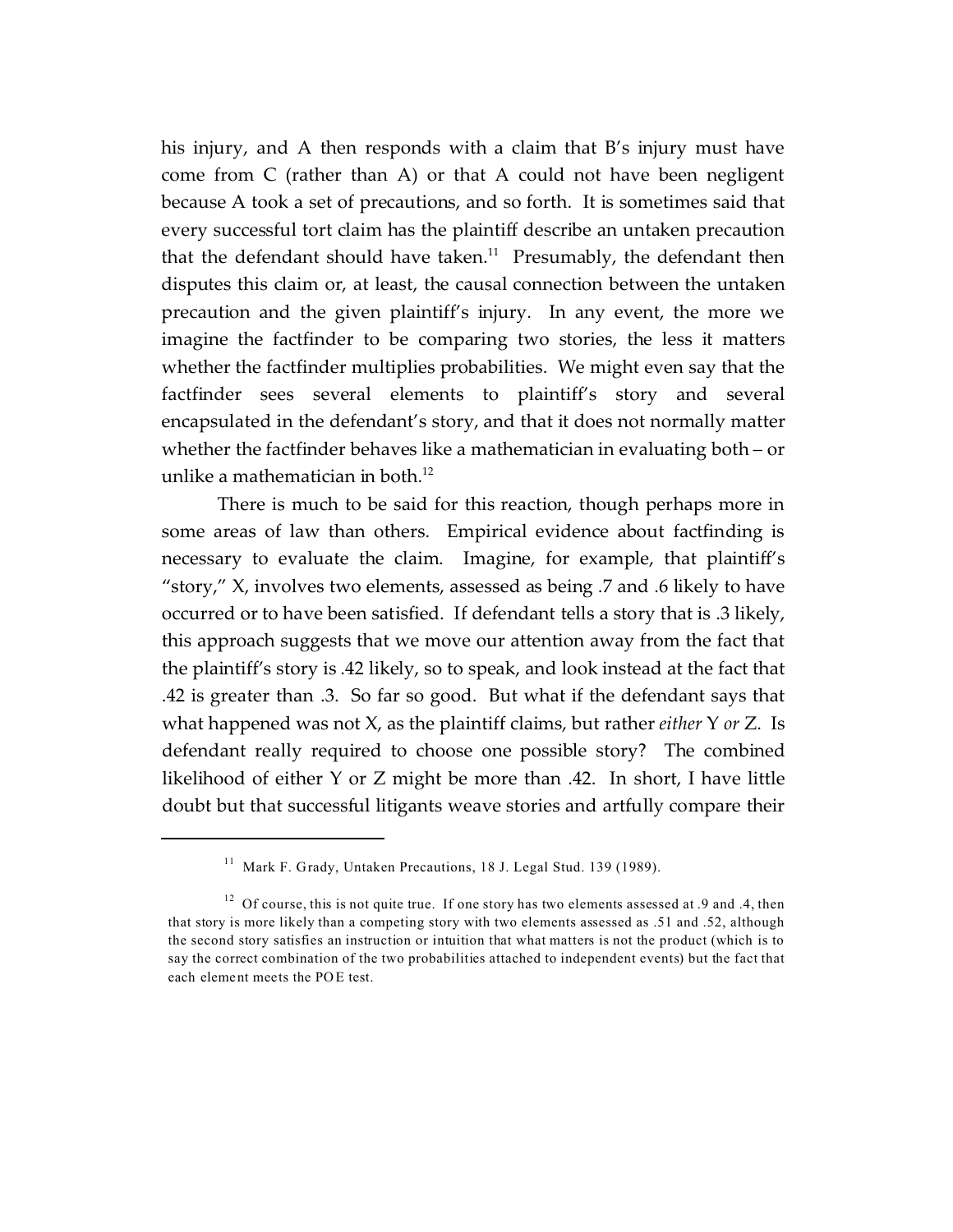stories with those produced by adversaries, but this way of thinking resolves the puzzle of the math-law divide only if we somehow think that law insists that each side simplify its argument in this way. And, again, even if we compare the best story on one side with the best mustered on the other (so that arguments in the alternative are deeply discounted), the product rule might be helpful as it operates within a single story. A mathematician might choose a different winner than most uninstructed lay (or legally trained) factfinders, if these factfinders are told only that plaintiff's side overcomes its burden of proof if and only if it shows that each of two requirements is more likely than not to have been met in its winning story.

Rational actors aside, the "competing stories" approach is easily linked to the interesting psychology literature which suggests that, quite apart from any problem with numbers or math, people have difficulty thinking logically about conjunctive probabilities.<sup>13</sup> Thus, when told a story about "Bill," subjects regularly assessed the likelihood that Bill was an accountant who played jazz as greater than the likelihood that Bill was an accountant; these very subjects agreed later that if Bill had two characteristics, then he surely had one of these, so that it was at least as likely that Bill was an accountant as that Bill was both an accountant and a jazz person. It appears that the compound story of Bill as an accountant who plays jazz for a hobby is more appealing, if that is the right word, than the story of Bill as a mere accountant *or* jazz hobbyist.

In these studies, subjects were not asked to generate numerical assessments but rather to rank the likelihood of various stories or characteristics (including both compound and single ones), so that we do not know whether the conjoining error they made involved underestimates

 $13$  Amos Tversky & Daniel Kahneman, Judgments of and by Representativeness, in Daniel Kahneman, Paul Slovic, & Amos Tversky, eds., Judgment Under Uncertainty: Heuristics and Biases 91-96 (1982).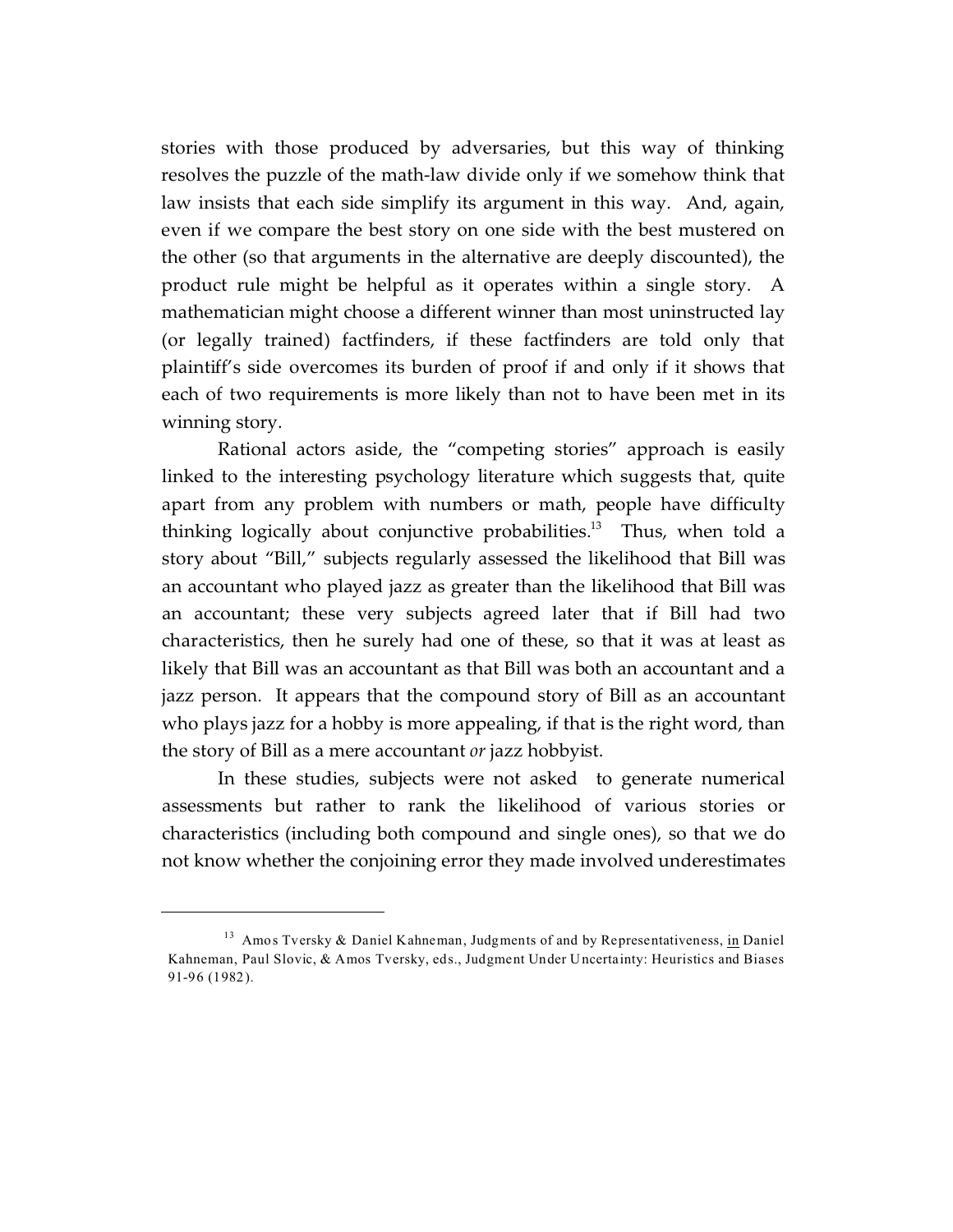of the likelihood of the single characteristic or overestimates of the compound characteristics. It is difficult, therefore, to take from these studies any easy conclusions about law. It is possible that factfinders seriously overestimate conjoined events, because the entire story is somehow more appealing, and that law does nothing to offset this either because lawmakers suffer from the same psychological bias or because lawmakers think there is no point in fighting human nature. But it is also possible that factfinders generate decent assessments of multiple events and simply underestimate single events that are not embedded in complete and appealing stories.

## 4. Other Aims of Law

Yet another reaction is to begin with the intuition that not all applications of the product rule are alike. If the factfinder assesses the likelihood of defendant's negligence as .8, and the likelihood of this negligence as having caused plaintiff's injury as .6, some observers (and perhaps jurors and judges) will be comfortable with a decision in favor of liability because of the intuition that making negligent parties pay "too much" is harmless or even healthy. I should rush to add that other observers, and for all we know other factfinders, are likely to focus elsewhere, tilting toward liability, perhaps, when there is a high likelihood of causation even though the negligence requirement is not quite met, or the product rule leaves us below the POE point. This latter view is consistent with a preference for strict liability and with a bit of imagination it is encouraged by a preference for partial or probabilistic recoveries as well.

Somewhat similarly, if one worries that jurors suffer from hindsight bias and overestimate the likelihood of negligence, say, because the known injured victim biases their assessment of the reasonableness of defendant's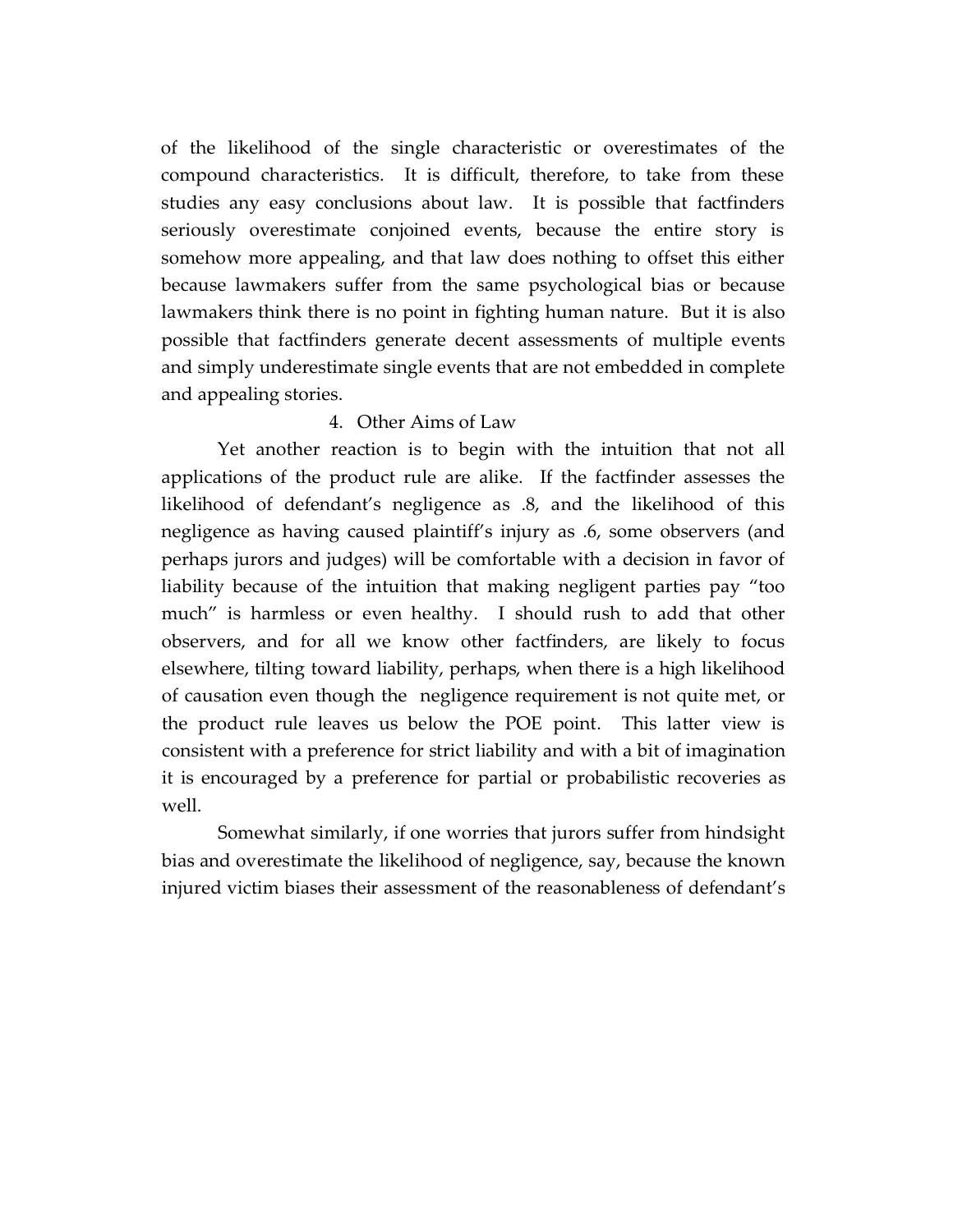earlier behavior, it is tempting to say that suppressing the product rule might then offset the hindsight bias.<sup>14</sup>

One problem with these explanations is that they are quite specific while the suppression of the product rule is nearly universal, except perhaps in criminal law.<sup>15</sup> Another problem is that it is hard to see how suppression of the product rule provides an offset of the correct size. As such, each of these offset arguments comes as a kind of attachment to the original puzzle, bearing no particular logical connection to it.<sup>16</sup>

5. Objections to Numbers and Probabilities

An important reaction to the puzzle of the math-law divide might simply be that the puzzle is nothing new but rather another example of law's disinclination to ask factfinders specific questions, especially regarding numbers. We feel comfortable asking whether something meets the preponderance-of-the-evidence standard, or whether proof in a

<sup>&</sup>lt;sup>14</sup> Jurors' inability to perform probabilistic assessments are well known. See, e.g., Reid Hastie & W. Kip Viscusi, What Juries Can't Do Well: The Jury's Performance as a Risk Manager, 40 Ariz. L. Rev. 901 (1998).

<sup>&</sup>lt;sup>15</sup> In criminal law the defense is given some latitude. It is conventional for the defense to remind the jury of all the small doubts that have been raised and to imply that they combine to leave more than a reasonable doubt. Unfortunately, the law (once again) suppresses the nature of this combinatorial process. It is not surprising that in criminal law we are especially disinclined to attach real numbers to standards. The product rule suggests that the jury engage in some multiplication; lay (statistically unsophisticated) intuitions might be to perform some addition; a third, reasonable view might be that at least one of these doubts on its own needs to be substantial enough to meet the reasonable doubt standard. After all, if reasonable doubt means that one has a reason for the doubt, then perhaps a check on this reason is that it not be trivial. On the other hand, it can be uniquely held. A jury can acquit even when each juror points to a different reasonable doubt, but there are other elements that jurors might need to agree upon. See Richardson v. United States, 526 U.S. 813 (1999) (holding that in a continuing criminal enterprise case under 21 U.S.C. 848, jurors are required to agree unanimously not only that accused committed continuing series of violations, but also as to which specific violations made up the continuing series). I do not pursue these puzzling rules here.

<sup>&</sup>lt;sup>16</sup> For the claim that suppression can (somehow) offset the lack of a partial liability rule, see Alex Stein, Of Two Wrongs that Make a Right: Two Paradoxes of the Evidence Law and Their Combined Economic Justification (forthcoming).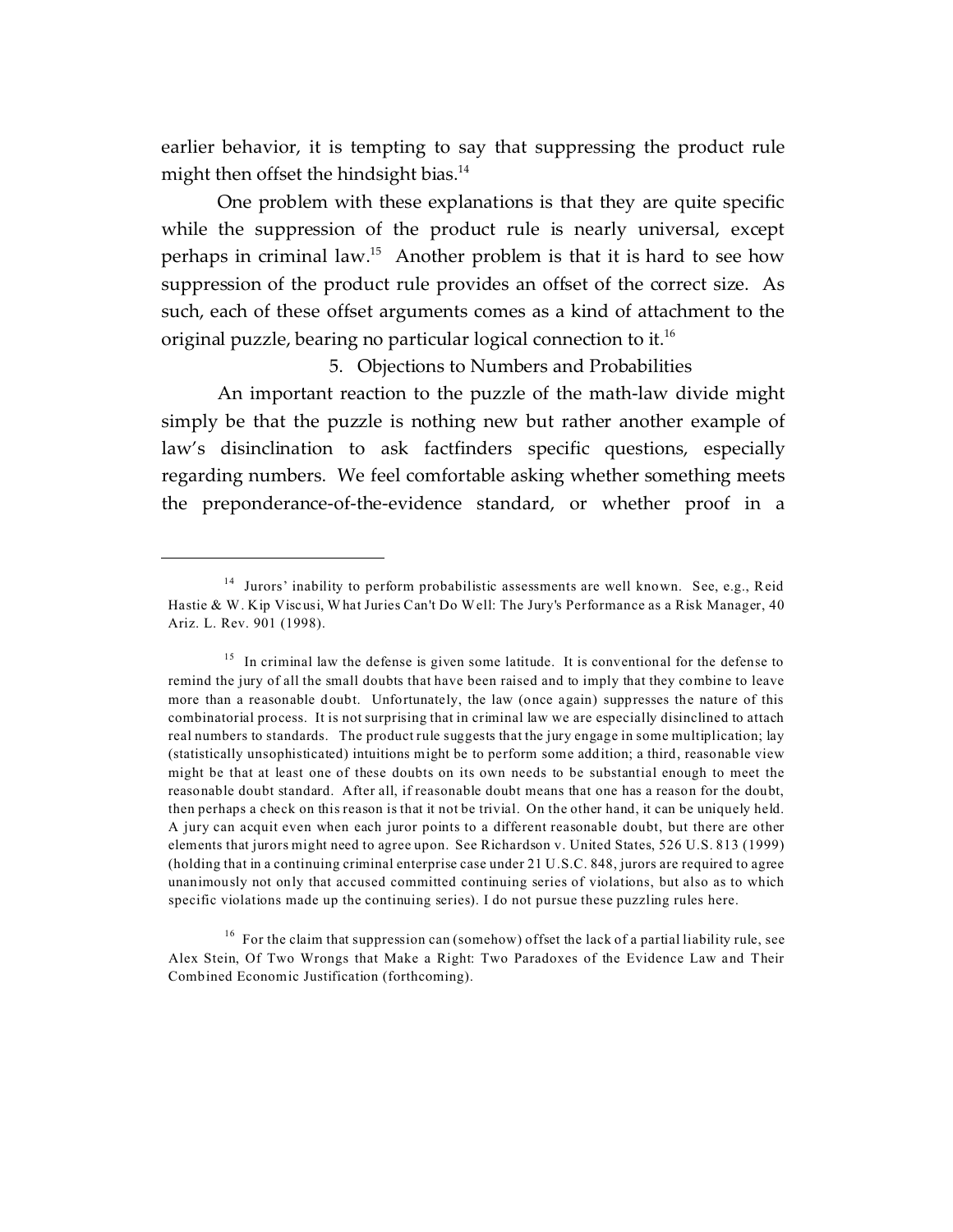criminal trial is strong enough to eliminate reasonable doubt, but even these standards are rarely reduced to probabilities or to numerical guidelines. Wherever possible, law avoids mathematical tasks.

A problem with this last generalization is the slipperiness of the "wherever possible" concept. We regularly ask juries or judges to engage in difficult damage assessments, and this produces something of a puzzle as to why we do not ask these factfinders for precise probabilistic estimates.<sup>17</sup> I will suggest below that, at least in the case of multi-member juries or panels, we might lose more than we would gain by asking for numerical assessments. In contrast, we might have little to lose by asking for precision where damages are concerned.

Still, it is fair to wonder how we might instruct juries or judges to follow the product rule if we wished to do so. Indeed, what does it mean to ask any factfinder for a probabilistic assessment of a requirement such as causation or negligence?

A leading possibility is to express the problem or task in terms of frequencies<sup>18</sup> – although this can be quite difficult to do for most tort cases.<sup>19</sup> Another approach is to translate probabilistic questions into descriptions of wagers or, perhaps more accurately, wager-like tests for risk-neutral persons. If a judge, juror, or legislator were to ask for an

<sup>&</sup>lt;sup>17</sup> We ask factfinders to overcome their math anxieties with respect to things other than damages. Thus, some jurisdictions impose market share liability where there are "recurring cases," and some give recovery for "lost chances." See Saul Levmore, Probabilistic Recoveries, Restitution, and Recurring Wrongs, 19 J. Legal Stud. 691(1990).

<sup>&</sup>lt;sup>18</sup> Following the framing strategy advanced by Gerd Gigerenzer, The Psychology of Good Judgment: Frequency Formats and Simple Algorithms, 16 Med. Decision Making 273 (1996) (discussing the use and accuracy of "fast and frugal algorithms" that help people perceive statistical or probabilistic relationships). See also Gerd Gigerenzer & Ulrich Hoffrage, How to Improve Bayesian Reasoning Without Instruction: Frequency Formats, 102 Psychol. Rev. 684 (1995).

 $19$  We do not want to ask the jury to imagine 100 cases in which there are injuries of the sort experienced here, followed by the question of how often defendant was negligent (and then how often in this subset defendant caused the injury) because this encourages hindsight bias of a sort.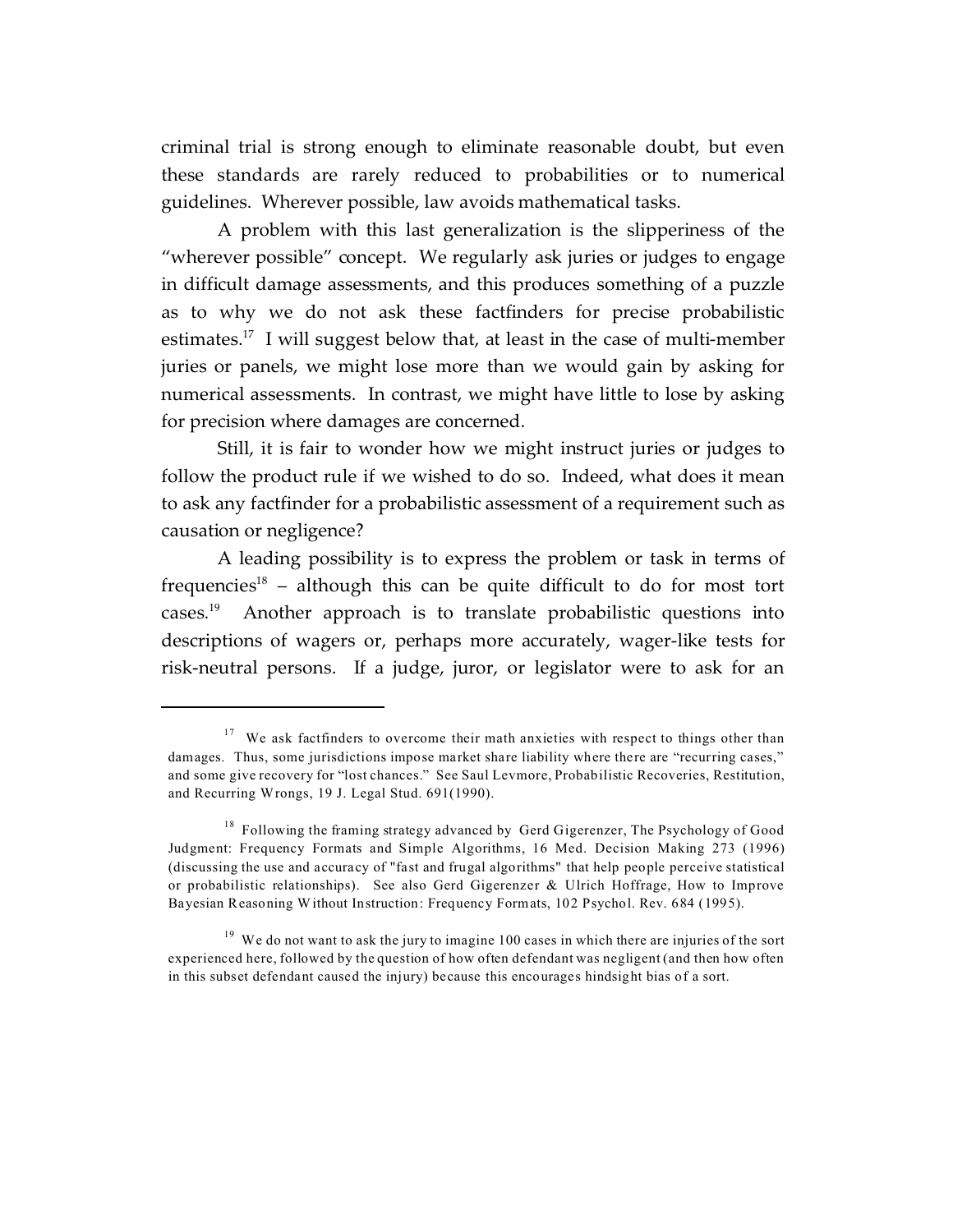explanation of the POE rule with respect, say, to causation, it would be fair to say that the question is whether A "caused" B's injury, and that if the evidence leads the decisionmaker to believe that she would be indifferent as to which side of a wager to take – where the winner of the wager is the person who correctly predicts how a large panel of voters would regard the evidence as to causation and would "vote" for or against causation – then this decisionmaker should say that there is a .5 chance of causation. The large panel is appealing because of a theorem, discussed presently, which describes conditions under which the larger the group the more correct it is likely to be. Similarly, an assessment of .8 should reflect the fact that the decisionmaker would give 4-1 odds that a majority of the hypothetical large group would vote that A caused B's injury. The wager metaphor could no doubt be turned into something real, but the point is that the metaphor explains the notion of uncertain and probabilistic assessment.

One weakness of the wager approach is that it requires some baseline, or idealized conception of the perfect decisionmaker. We surely cannot ask a juror or judge to imagine betting on the truth. After all, various legal rules will have excluded some relevant evidence. A problem with appealing to faith or reason in a large group of voters, who have heard the same evidence and instructions observed and admitted at trial,<sup>20</sup> is that our decisionmaker may comprehend flaws in this approach. A large group might exhibit herd behavior or polarization, for example. There is surely something awkward about asking a judge (or even a jury) to try and imitate a mob.

#### 6. Taking Matters One at a Time

 $20$  This is an important condition because without it jurors will feel encouraged to expand the number of voters on their own through consultation and the like. We might encourage jurors to see themselves as representatives of a large group, but one that is constrained to work with certain information.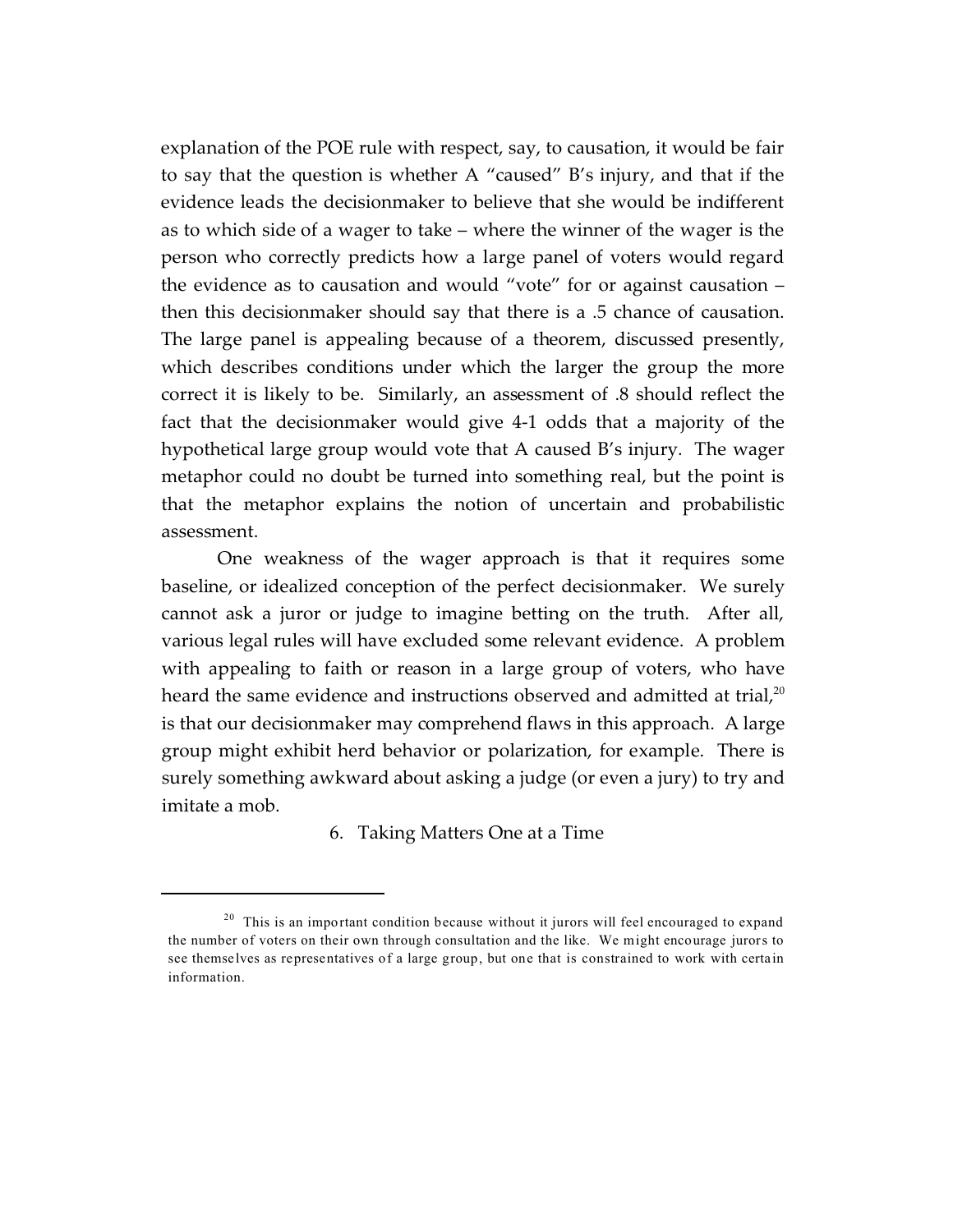Perhaps the simplest reaction to the math-law divide is to deny the need for any conjunction at all where law is concerned.<sup>21</sup> In asking whether it is more likely than not that two coin tosses will yield two heads more than one in three times, everyone would agree that the problem solver should multiply .5 times .5 to see that the answer is no, for two heads will materialize but one in four times. But when the questions are whether A was more likely than not to have been driving negligently and whether such driving caused B's neck injury (where there is some chance that B has no real injury or a preexisting condition), reasonable people are comfortable with the idea that if each answer is that it is .6 likely we should stop there and find A responsible. We are, perhaps, not looking for the conjoined probability that both things are true at the same time. $^{22}$ 

Put this way, I think we have not so much a reaction to the mathlaw divide as a restatement of it. In any event, there is much more to be said here, but it is somewhat tangential to the aim of the present Article. For present purposes, it is simply useful to have at least one coherent – or even desirable – way for a decisionmaker to assign probabilities to the likelihood of such things as causation and negligence. Armed with such numbers, it becomes possible to multiply them if we deem the product rule applicable and desirable. It is even possible that an appreciation of the difficulties associated with aggregation of individual assessments will illuminate the nature of an individual decisionmaker's assessments. One of my aims here is to show that once we explore problems of aggregation, we will not think of conjunction as before.

II. Aggregation and the Product Rule

<sup>&</sup>lt;sup>21</sup> See e.g., Glanville Williams, Mathematics of Proof–II, 1979 Crim. L. R. 340.

<sup>&</sup>lt;sup>22</sup> Note that the same one-at-a-time approach can be taken in "reverse conjunction"cases, so that the failure to use the product rule now favors defendant. See supra text accompanying note 7.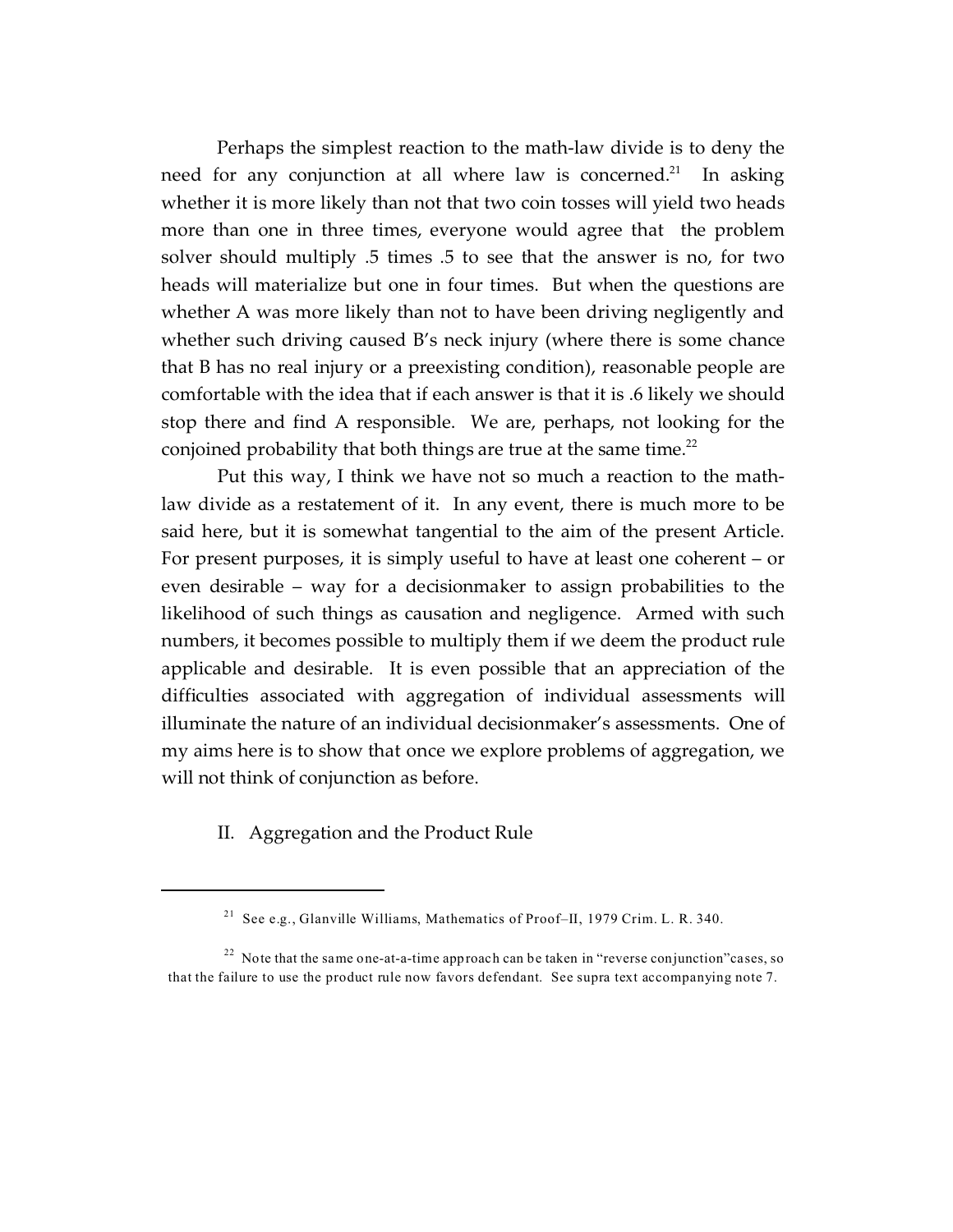#### A. Introduction

In American law, at least, the sort of factfinding referred to here is frequently carried out by juries, often consisting of twelve members and nearly always instructed to return unanimous or supermajority verdicts.<sup>23</sup> Such factfinding requires the aggregation and assesment of (like but not identical) views. The arguments offered in this Part show that this manner of group factfinding is likely to produce probabilistic assessments that underestimate the numbers, or likelihoods, that the product rule would have us multiply. I do not suggest that lawmakers consciously suppress the product rule in order to compensate for these underassessments; indeed, there is little reason to think that the great majority of lawmakers have given any thought whatever to the product rule. But there is an interesting connection between aggregation and conjunction, and it might serve as a kind of explanation, rationalization, or vehicle for understanding the suppression of the product rule in law.

A more ambitious conjecture is that the supermajority norm (which as we will see plays an important role in generating underassessments) is a reaction to the frequency with which juries deal with cases involving multiple requirements for liability – where the product rule is most apt.

In Part III, I turn to cases where juries are not deployed. First, there is the obvious question of what we should expect when factfinding is in the hands of a single judge, so that there are no aggregation issues. Finally, the discussion turns to panels of judges.

B. The Product Rule and the Condorcet Jury Theorem

The Condorcet Jury Theorem tells us that where each voter has more than an even chance of being right on some matter, then the more voters we have the closer we get to a probability of 1.0 of getting the matter right by abiding by a majority vote. A group, or jury, does better than an individual (where the assumption rules out the case where the individual is

<sup>&</sup>lt;sup>23</sup> As far as I can tell, no state encourages simple majority verdicts. See infra note 32.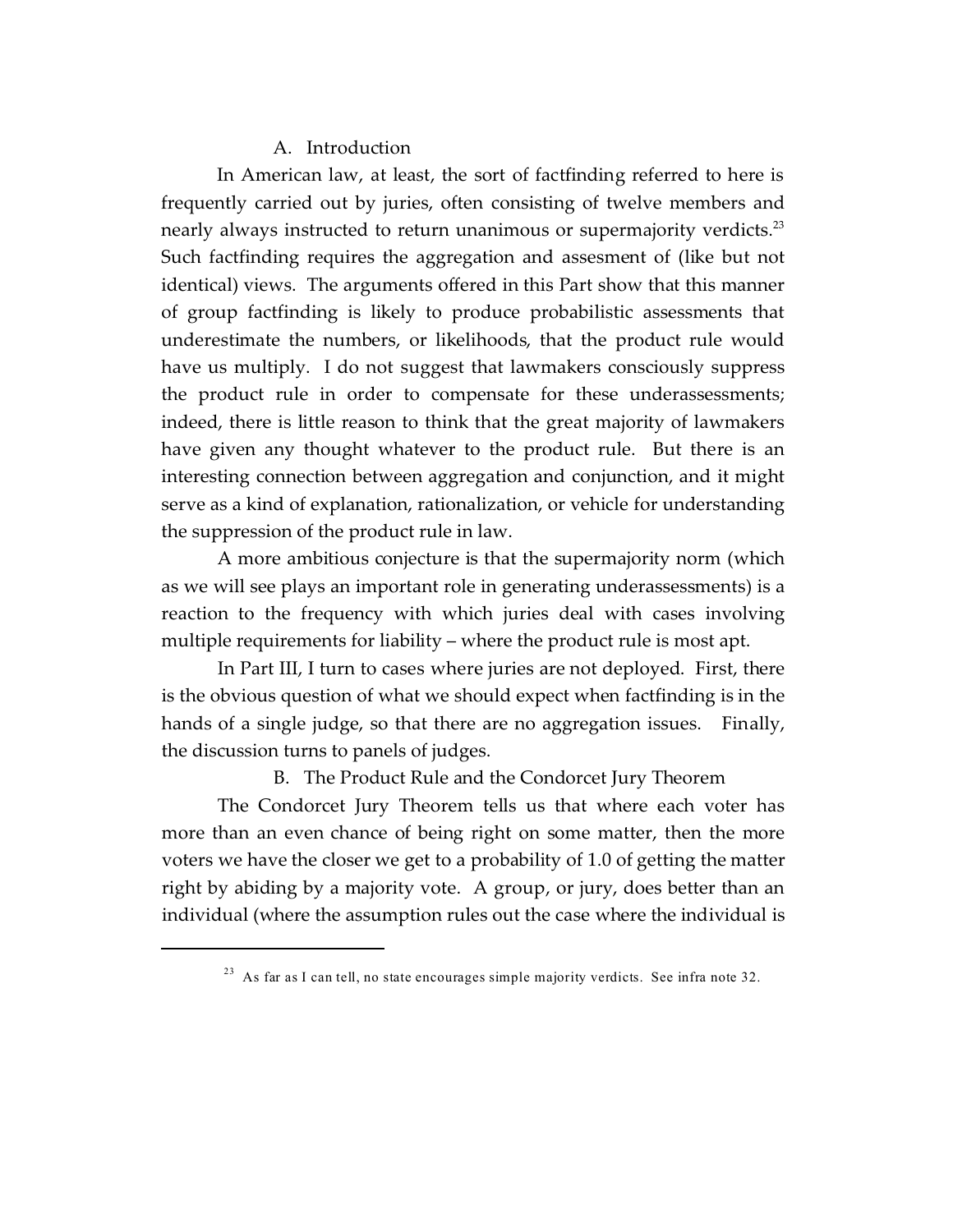an identifiable expert).<sup>24</sup> An obvious implication is that a jury system that employed a jury of fifty would do much better than one that deployed a jury of six – and dramatically so if (as is common) there is a supermajority rule in place and the larger group is able to satisfy that rule.<sup>25</sup>

<sup>25</sup> Many readers will wish to know how quickly groups converge on the Condorcet Jury Theorem's result. How much better are fifty than twelve, or nine judges rather than one, and so forth? The question is harder mathematically than it first appears. If we ask how quickly (as the number of voters grows) a majority of a group is very likely to be correct when each individual voter is but barely likely to be correct, the answer is not quickly at all. Thus, fifteen voters raise the likelihood of correctness from .51 (for each voter) to .5309*;* jumping ahead to judges (for whom the Jury Theorem may sometimes or arguably be applicable), there may not be much support on this ground for the common idea that supreme courts, which use simple majority rules, should have 6 (or 2 or 4) more members than intermediate appellate courts. It takes many more voters to do much better, and even if each voter is .6 or .7 likely to be right, a few more voters do not add terribly much with simple majority rule. See Nicholas R. Miller, Information, Electorates and Democracy: Some Extensions and Interpretations of the Condorcet Jury Theorem, in Information Pooling and Group Decision Making 173, 176 (Bernard Grofman & Guillermo Owen eds., 1986). It goes almost without saying, however, that a few more voters, or judges, might be desirable for political or deliberative or diversity reasons, or it might simply put an expert in the group, at least with respect to most subjects likely to be encountered. These sorts of reasons for expanding the number of judges, committee members, or other voters are excluded from the Condorcet Jury Theorem's domain.

The group approach is more attractive when we abide by a supermajority or unanimous decision. When each of three jurors is .51 likely to be correct, and they all agree, there is a .5299 chance that they are all correct rather than all incorrect. (If each were .6 likely to be correct, it would be much more likely, on the order of .77, that if they all agree they are all correct.) It is a Bayesian question of the form "if each voter and potential voter is .51 likely to be correct and we observe three

<sup>&</sup>lt;sup>24</sup> Condorcet's 1785 work is discussed in Dennis C. Mueller, Constitutional Democracy 158-59 (1996). The theorem assumes that there is a "right" answer to the question at hand, that each voter is equally likely to know the right answer, or at least that each is more likely than not to discern the correct answer, and that we have no way of identifying those who are most likely to be right or even likely to benefit from deliberation. On some issues an expert will obviously do better than a large well-meaning group of voters, although even there adding in enough more voters, each of whom is more likely to be right than wrong, will eventually improve the stew. It is where a non-expert is more likely to be wrong than right, or where a non-expert does no better than guess, that we most need experts.

Thus, if only to date this Article, the audience in the television program "Who Wants to be a Millionaire" offers a remarkably reliable "lifeline" for contestants. When this audience agrees on an answer it is rarely wrong. In the program, there is a "right" answer, there is no way of discerning experts except that the contestant knows his own doubts and non-expertise, there is no incentive for the jurors to vote strategically, and the nature of the questions and audience suggests that indeed each member is more likely than not to be right.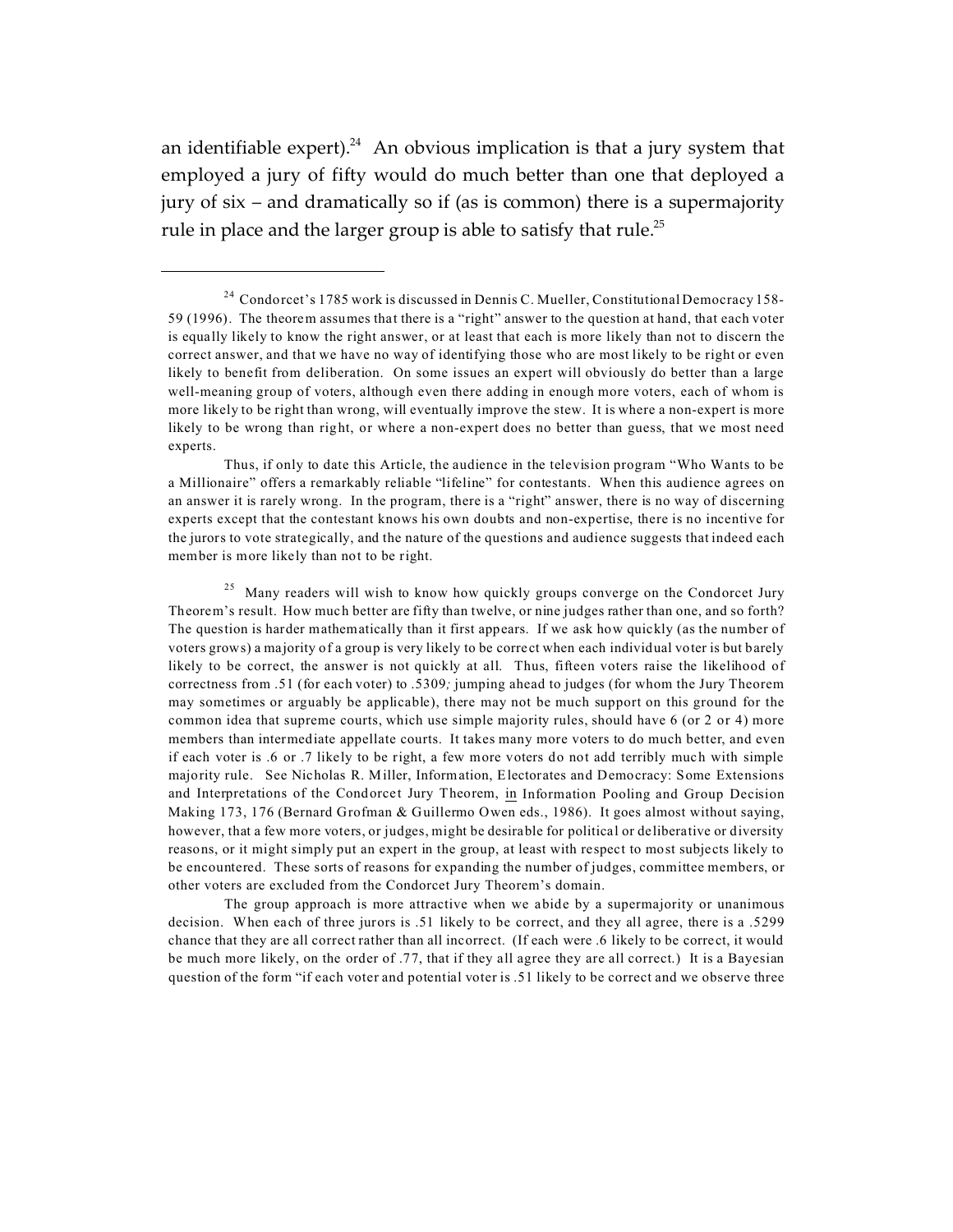But now what if a very large jury assessed the likelihood that the requirements for liability have been met as .7 and .6, respectively? Is it not possible that if a single factfinder or a small jury did so we ought to be comfortable applying the product rule on our way to finding that .42 was less than what the POE rule required, but that when a large group does so we should somehow think it more likely that they are right on both counts? The easiest version of this argument focuses on a psychological and behavioral question. It is quite plausible that members of a large jury have little inkling of the Condorcet Jury Theorem so that they do not appreciate the added value of their own agreement. If every juror reacts to evidence of defendant's negligence with an individual assessment that this is .6

voters agreeing (which is itself only slightly more than a .25 chance), how likely is it that these agreeing voters are all correct rather than all incorrect?" For three jurors, we have  $p^{3}/(p^{3} + (1-p)^{3})$ , where p is the chance that each voter is correct rather than not. See Bernard Grofman & Guillermo Owen, Condorcet Models, Avenues for Future Research, in Information Pooling and Group Decision Making 93, 98 (Bernard Grofman & Guillermo Owen eds., 1986). As the number of voters increases, and as the likelihood that each is correct increases, the chance that the supermajority is correct increases – but of course the likelihood that they are unanimous or nearly so decreases. Twelve likeminded jurors, each .51 likely to be right, are .6178 likely to be correct, but the probability that they will all agree in the first place is very small, less than .01. If we ask for a supermajority of 9/12, the likelihood of gaining a supermajority is .1469, and the likelihood that this supermajority is right is .5658. And if each juror is .6 likely to be correct, they are .24 likely to form an agreeable supermajority, and will then have a .9365 chance of being correct. If we seek a supermajority of five out of a group of six jurors, each .6 likely to be correct, we have a .2742 chance of agreement and then a .8506 chance of correctness. (We must add the chance of a correct 5/6 agreement with that of a correct unanimous, 6/6, agreement:  $(1-p)/(p^6 + (1-p)^6 + 6p^5(1-p) + 6(1-p)^5p)$ , where p is, once again, the chance that each voter is correct.)

But of course these numbers should appeal only to the purist, as they are misleading. In reality, when supermajority or unanimity rules are in place, and especially when they are symmetrical as between the parties, the voters are encouraged to deliberate and to reach a verdict. It is hardly the case that 99 out of 100 twelve-person juries generate mistrials when bound by a unanimity rule. Without some excellent theory and evidence as to how such compromise verdicts (if they are that) are reached, it will be impossible to assess our confidence in the correctness of the results.

Finally, note that the discussion sets aside such things as the possibility that six jurors would pay more attention to the evidence than would the fifty because of a kind of collective action problem. But this sort of claim takes aim at the basic assumptions of the Jury Theorem, because it raises the possibility that each member of a small group is significantly more likely to be right than each member of a large group.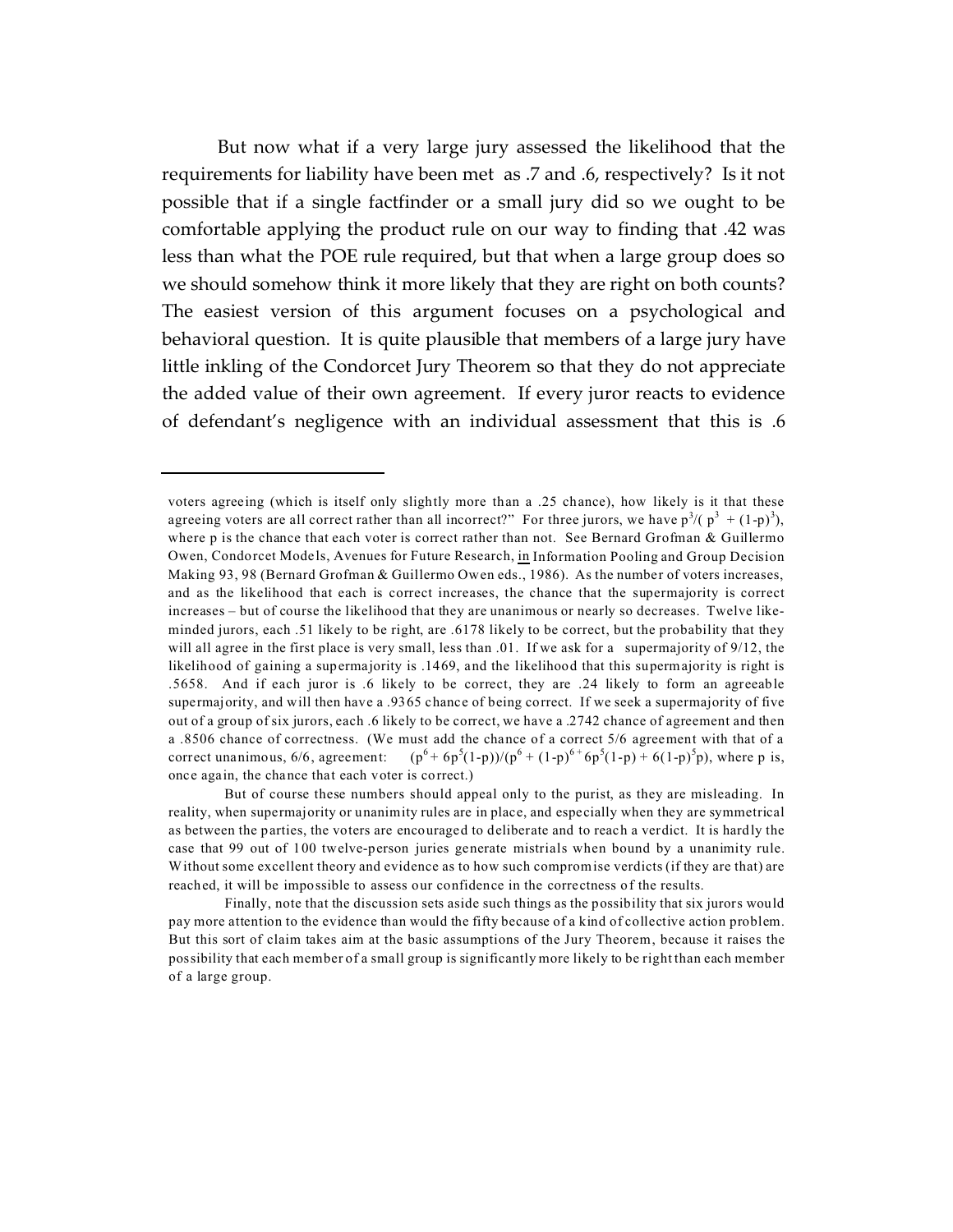likely, it seems plausible if not certain that this jury would report a unanimous .6 assessment (if asked for a number). But we would know (by way of the Jury Theorem) that these well meaning jurors failed to appreciate the combined power of their assessments. Had we asked each whether the assessment of negligence should be .6 or more, all would have responded affirmatively, and it is reasonable to think that every juror is more likely than not to get this question right. If each juror thinks that .6 is a good assessment of the first requirement, and .7 is a good assessment of the second, then the large jury's overall chance of being right may be quite high with respect to each question. The product rule is still correct, to be sure, but the product rule yields a number almost surely closer to 1.0 than to  $.42^{.26}$ 

 $26$  I hesitate to say that the probability approaches 1.0 because of the problem, see id., that in reality this unanimous group may have compromised or impatiently emerged with a unanimous decision. In any event, the text avoids some nuances that are not central to the argument. Thus, I ignore the possibility that voters know when to abstain; it is possible that an advantage of large-group decisionmaking is that those who know that they are clueless abstain, while the remaining voters do better because they are more expert. I also avoid questions that are not posed in binary form. We can ask as many jurors as we like to add .25 and .6, and the fact that most if not all give answers of .85 does not make the right answer 1.0. The Jury Theorem is best framed as dealing with binary questions, such as guilt (under some standard) or not, liability or not, and so forth. If we ask jurors whether the sum of .25 and .6 is more likely to be .85 or 1.0, and each is more likely than not to get such an addition problem right, then with a likelihood approaching 1.0 the group will vote for .85. Still, framing can turn many questions into binary form. If we want an assessment of negligence, we can ask a jury whether a defendant is more than .5 likely to have behaved negligently. If there is an affirmative answer we can then ask whether it is more than .6 likely, and so forth. But for the most part we avoid confusion if we are careful with the part of the Jury Theorem that requires that each voter be more likely than not to get the question right.

Still, framing can make the Theorem's applicability a slippery question. Imagine that the evidence suggests that A was negligent in injuring B, but that one witness thought that B has a preexisting condition such that it was possible, perhaps 10% or 20% likely that A did not cause B's injury. If this witness was perfectly credible, all the jurors might simply share the view that A was negligent and that A *probably* caused B's harm. Additional jurors or voters will simply confirm the reaction to the defense witness but it will not raise the probability of getting it all right to 1.0. For the purpose of the present paper, however, I think it more than sufficient to say that large juries or large supermajorities can often raise our confidence level above what any one juror thinks. I will be careful not to insist that this increase is to the limit -- but I do think it is fair to say that without the benefit of the Condorcet Jury Theorem we would underestimate the power of group decisionmaking.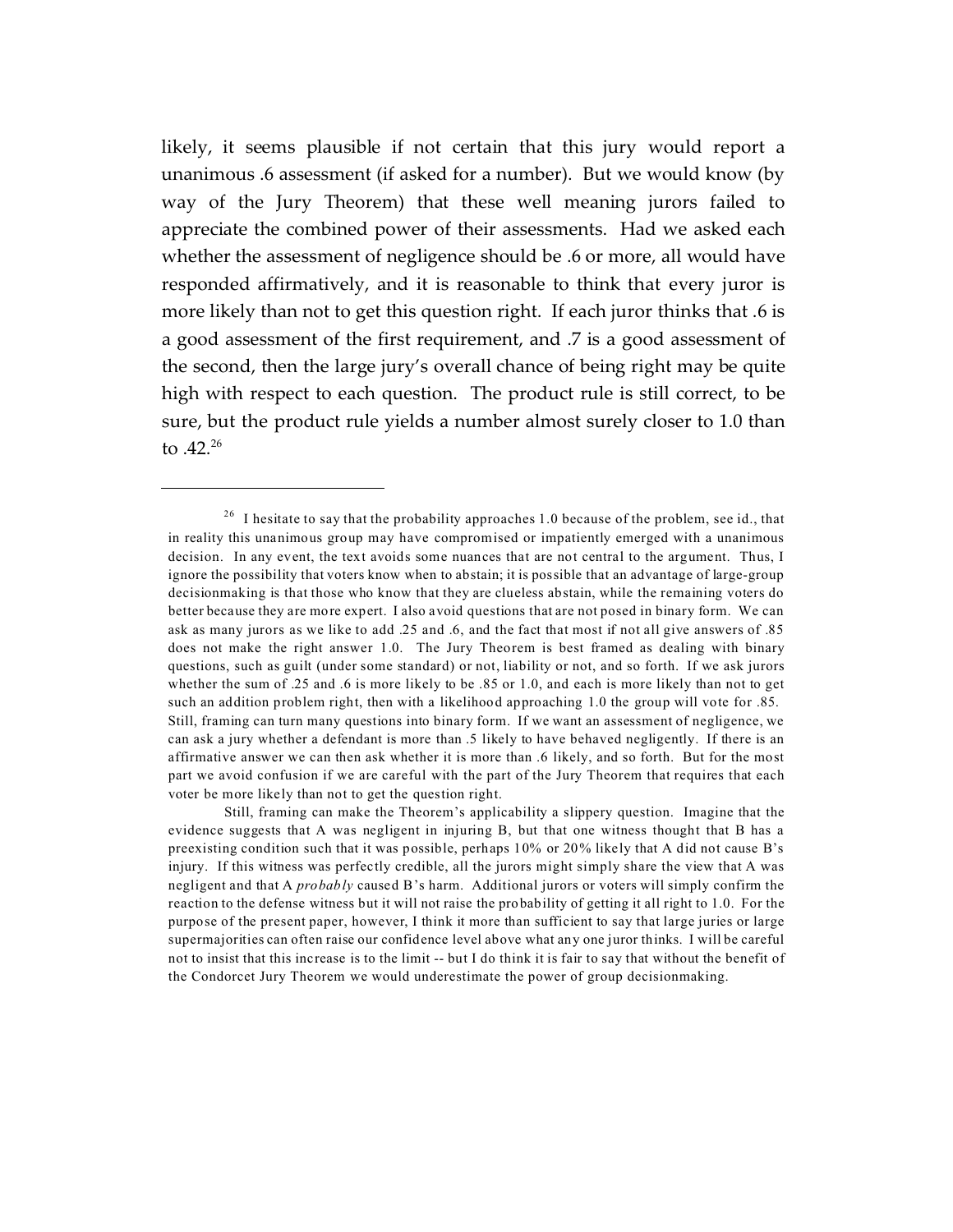This link between the Condorcet Jury Theorem and the product rule might serve to explain law's disinclination to instruct factfinders according to that basic rule of probability. If juries systematically underassess their ability to find facts, then they might well multiply their average or individual assessments rather than the improved findings of the group. In some sense this argument is like the familiar reaction dismissed above in Section I.B.1., that the product rule is suppressed because of misuse and abuse by factfinders (or attorneys). Here the misuse claim is that juries would take the product of two (or more) numbers that are lower than the numbers that they ought to use. They should, in a sense, be good Bayesians, asking, for instance, what the chances are that one factfinder who finds a .6 likelihood of negligence would be wrong about the presence of negligence given that eleven other jurors have found the same thing. But inasmuch as this is difficult to understand and carry out, it is quite plausible that law does better leaving out the product rule rather than including it in its instructions to finders of fact.<sup>27</sup> This is not to say that lawmakers do this consciously; the evolutionary process of law may be mysterious, but this sort of explanation or rationalization follows a long tradition of positive theorizing.

This explanation of the math-law divide is, of course, more powerful the larger the jury. It will not, for example, allow us to say much about panels of three judges who decide cases on appeal – even when we are satisfied that these judges are searching for a correct answer, and not

<sup>&</sup>lt;sup>27</sup> It is possible that thinking of this sort is at the root of the argument in Neil Cohen, Confidence in Probability: Burdens of Persuasion in a World of Imperfect Knowledge, 60 N.Y.U. L. Rev. 385, 399 (1985), that subjective assessments of probabilities by factfinders are more properly analogized to probabilities from sample data rather than complete information. One claim is that "[n]ot only must factfinders determine that their best estimate of the probability in question exceeds the threshold level – 0.5 for the preponderance of the evidence standard – based on the evidence presented, but they also must have a certain level of confidence that the true probability, based on all possible evidence, exceeds that threshold." But Cohen says nothing about the number of factfinders, and indeed the argument might be a bout a single assessor.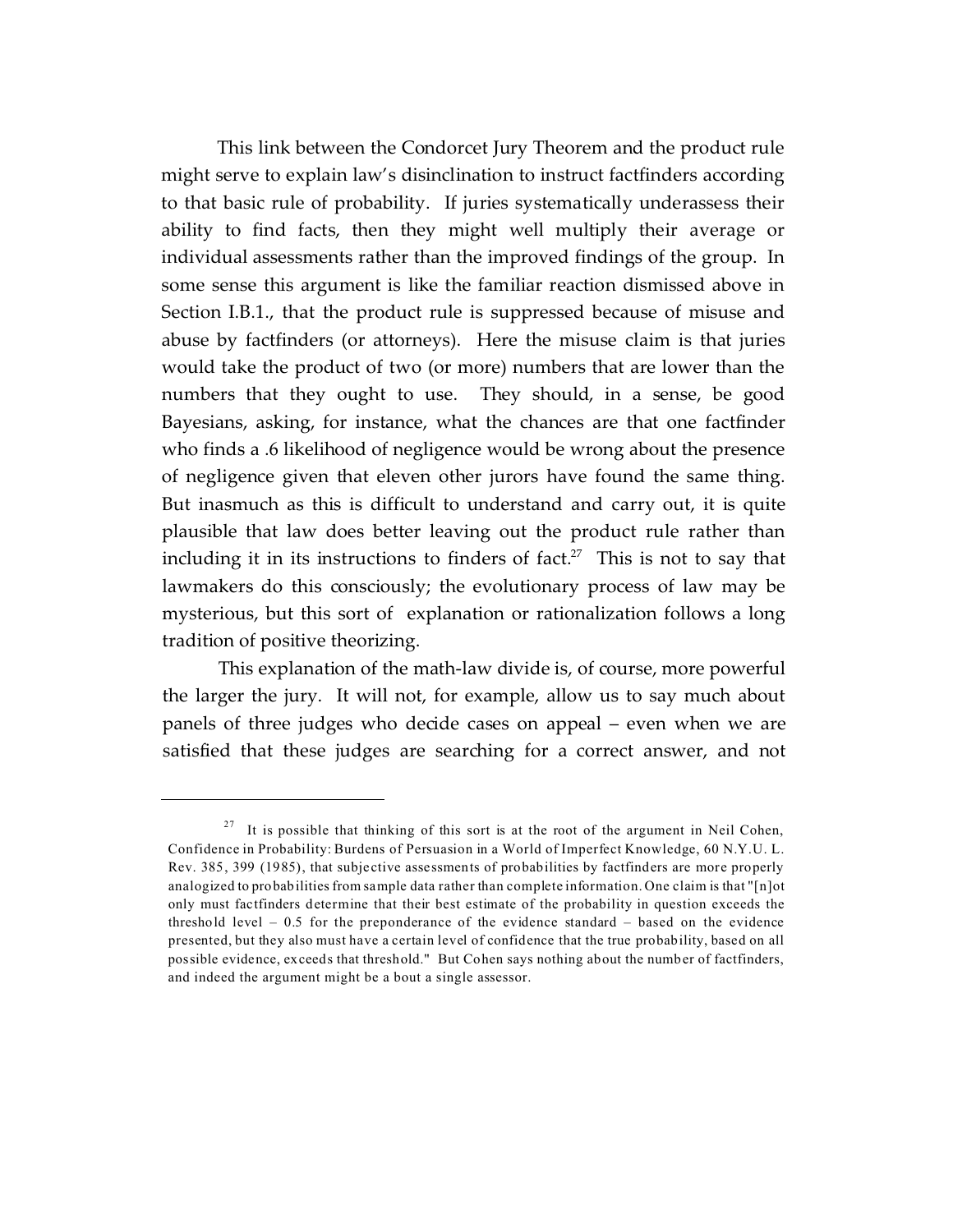injecting preferences, predictable expertise, and so forth. These panels, discussed in Section III.C. below, raise questions that are comparable to those raised by factfinding because appeals often deal with multiple issues, all of which must be decided one way to support a legal remedy. Thus, a panel of judges might be deciding whether a claimant has standing even as it hears arguments about whether substantive law supports the claim. The familiar conjunctive question arises, albeit in slightly different form, when we ask what such a panel – or any single judge on it – should do if it thinks that there is a .6 chance that the (best or constitutional or inherited) law of standing provides for standing and a .7 chance that the claimant should (if standing is found) succeed as a matter of substantive law. For now, it is easy to anticipate a conclusion offered in Part III below with the point that the Condorcet Jury Theorem argument developed here may be extremely attractive for referenda involving thousands of voters<sup>28</sup> and for truly unanimous juries (of even small size), somewhat useful for juries of twelve – but quite useful when these juries reach true supermajority decisions, and of little use for panels of three judges or for other small juries that can decide matters with simple majority votes.

 Finally, it may be worthwhile to note that the argument offered here may be offset by the well known tendency of people to be sticky and even over-confident (if expert) in their initial judgments.<sup>29</sup> If an individual juror is initially offered evidence that suggests likelihoods of .6 and .7, it is possible that the individual will overestimate his confidence in the two results and also discount contradictory evidence; deliberation might

 $2^8$  Though it should be noted that statutes or constitutions permitting plebiscites, referenda, or other exercises in direct democracy sometimes limit the problem by imposing a single-subject requirement on these popular votes. See generally James D. Gordon III & David B. Magleby, Pre-Election Judicial Review Of Initiatives And Referendums, 64 Notre Dame L. Rev. 298, 303 (1989).

<sup>&</sup>lt;sup>29</sup> Matthew Rabin & Joel l. Schrag, First Impressions Matter: A Model of Confirmatory Bias, 114 Q.J. Econ 37 (1999).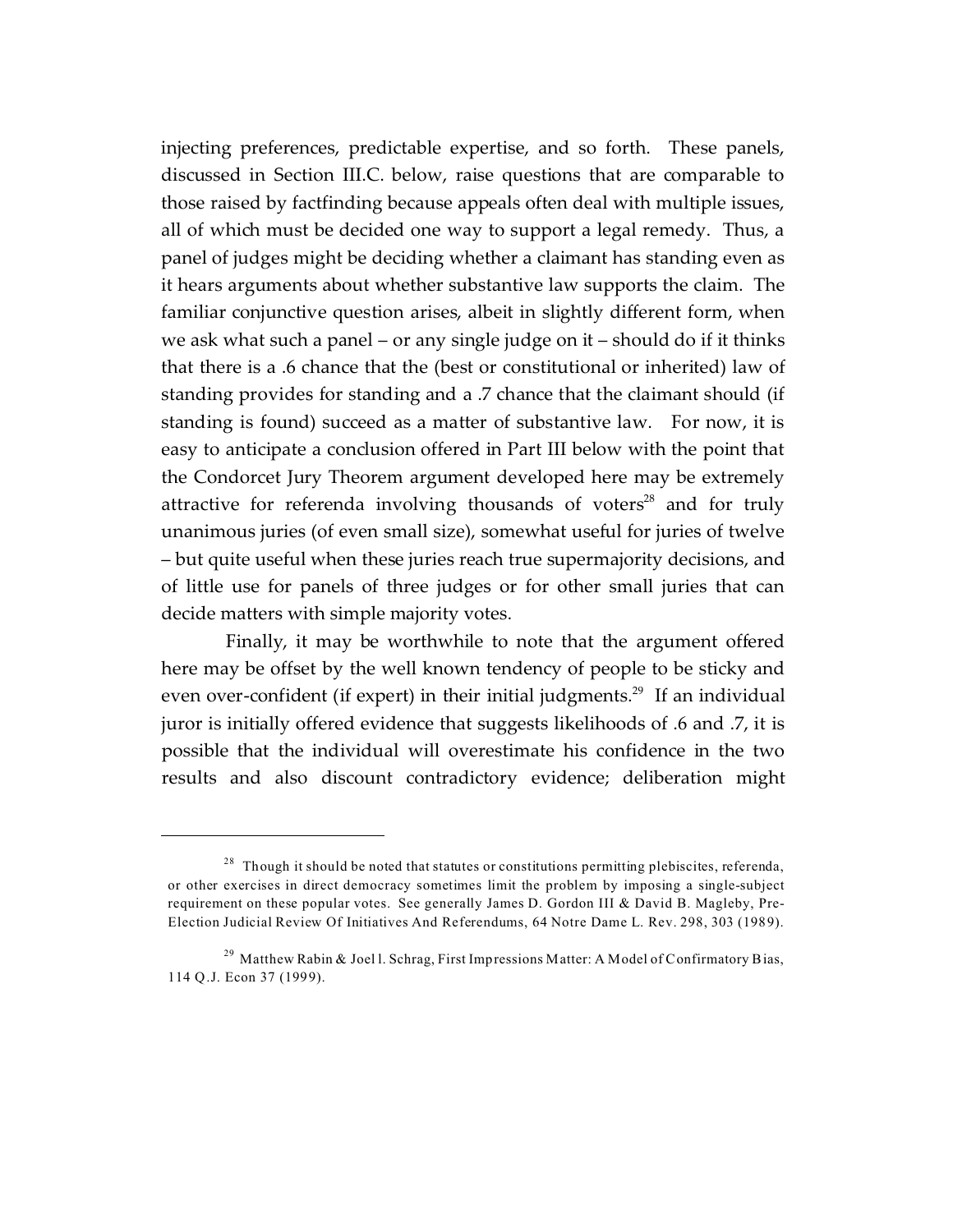polarize or deepen individual convictions, and individuals might discount evidence or arguments that contradict their first impressions, while accepting that which confirms first impressions. The over-confident juror may then report likelihoods greater than .6 and .7, or may misapply the product rule in a way that yields something greater than .5 – and certainly greater than .42. Taken alone, this danger (or bias if it is really that) might intensify the math-law divide because overconfidence might be reversed by instructions to multiply one's (overconfident) assessments. But taken together with the argument offered here about the Condorcet Jury Theorem, it is possible to say that a group of jurors might individually assess likelihoods as satisfying the preponderance rule, that they might be overconfident in their assessments, but that they might not recognize the power of additional judgments submitted by fellow jurors. Whether one of these effects dominates is difficult to know without careful – and even then only suggestive – empirical testing. It should be easy to get an idea of test subjects' abilities to internalize the Condorcet Jury Theorem, but so far as I know there is no work on this question of self-centered biases. $30$ 

In any event, I can do no more than be suggestive with these occasional remarks about connections between the arguments offered here and the psychology literature on various biases. The Condorcet Jury Theorem works with individual assessments; we know something about what happens when individuals deliberate in groups before rendering their decisions, but there is much that we do not know. My focus is on aggregation issues and how they relate to the product rule. I can only hope

<sup>&</sup>lt;sup>30</sup> More generally, it would be useful to know more about the relative strength of the confirmatory and self-confidence biases. It would be interesting to see how juries reacted to hearing first from one side or the other (because the confirmatory bias suggests that there is an advantage in going first) and to hearing warnings about the bias itself. But these topics are beyond the scope of this Article. I aim to make discrete points about the Jury Theorem, the likely views of inframarginal jurors (especially where there are supermajority reequirements), and the product rule. I refer to these perception biases in order to remind readers and author alike that there is much more going on than what is discussed in this Article.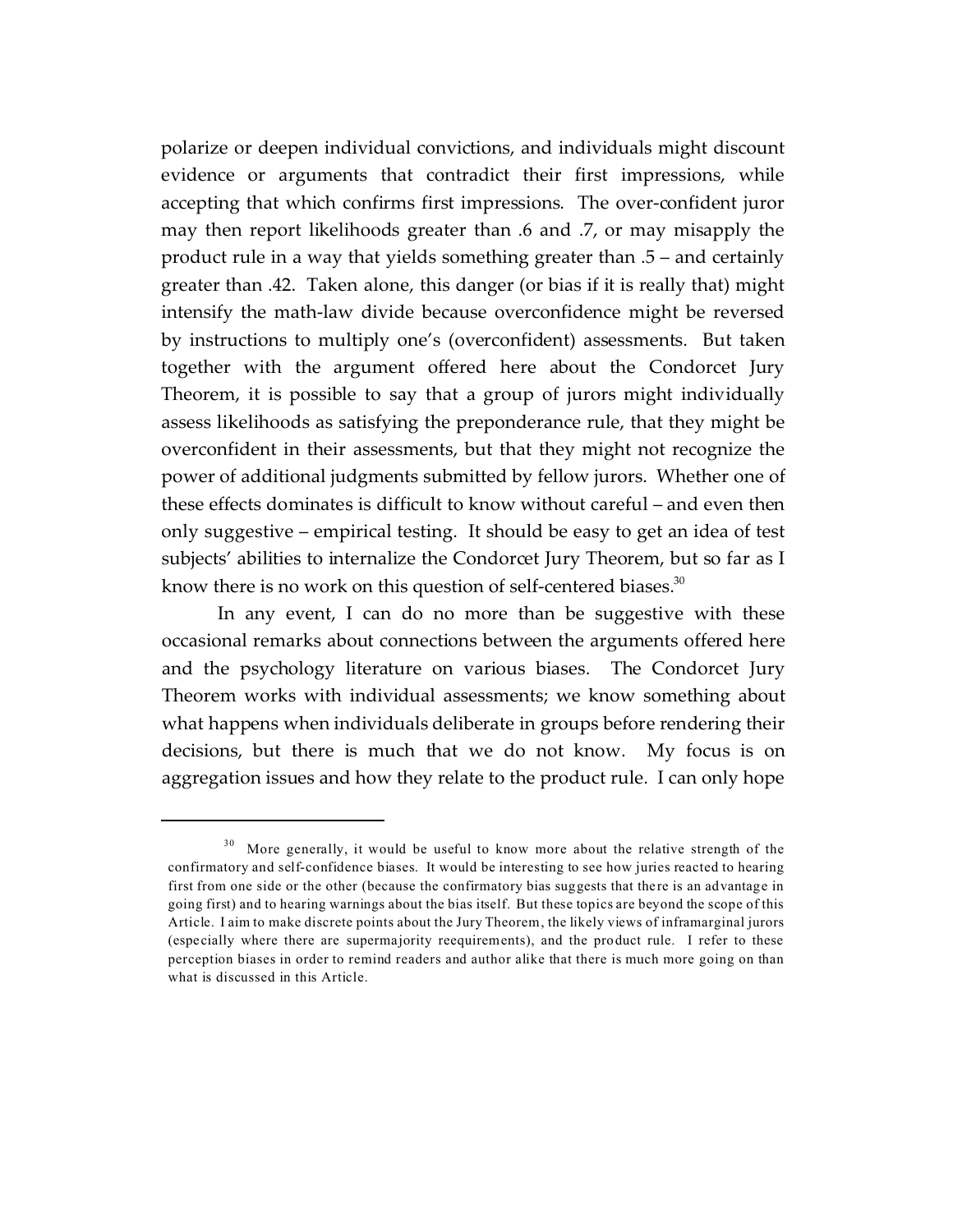that my suggestions will complement insights regarding the psychology of group decisionmaking.

C. Aggregation and Juries

1. Aggregation of Non-Identical Views (and the Product Rule)

If we ask a jury for a numerical response, it is obvious that this group of respondents may have difficulty agreeing on a single answer. $31$ One possibility is to poll the jurors and aggregate their responses through some method decided by law. Another is to instruct the jurors as to how they should aggregate. And the third likely method is to allow the jury to aggregate as it chooses. Jumping ahead of the argument – partly in the interest of appealing to readers from jurisdictions that do not use juries for this sort of thing – it should be noted that panels of judges can be substituted for jurors in most of this discussion, and the idea of allowing the group to aggregate on its own may amount to a version of "outcome" as opposed to "issue" voting, a choice discussed below.<sup>32</sup>

Perhaps the simplest form of my argument in this Section can be made by beginning with the case where jurors are asked for a final answer, so that in effect they are instructed to aggregate on their own and without much guidance. Consider, in other words, the approximate instruction given to most American juries in tort cases: "Tell the court by a unanimous (or supermajority<sup>33</sup>) verdict whether it is more likely than not that

<sup>31</sup> Strategic behavior problems are discussed below. See infra Section II.C.5.a.

<sup>&</sup>lt;sup>32</sup> Put differently, simultaneous as opposed to sequential decisionmaking can lead to interesting anomalies. See infra Section III.B.

<sup>&</sup>lt;sup>33</sup> Roughly speaking, more than a third of the states ask for unanimity in civil cases, see, e.g., Conn. Super. Ct. R. 16-30; S.C. R. Civ. P. 48. (South Carolina). Among the remaining states, about half call for an 80% supermajority (by requiring agreement of either 10 of 12 or 5 of 6 jurors, depending on the size of the empaneled jury), many ask for a three-quarters supermajority, and a few permit two-thirds supermajorities. See, e.g., N.Y. C.P.L.R. 4113 (Consol. 1999) (10 of 12); Wis. Stat. § 805.09 (1999) (5 of 6); Cal. Civ. Proc. Code § 618 (Deering 2000) (three-fourths rule); Tex. Const.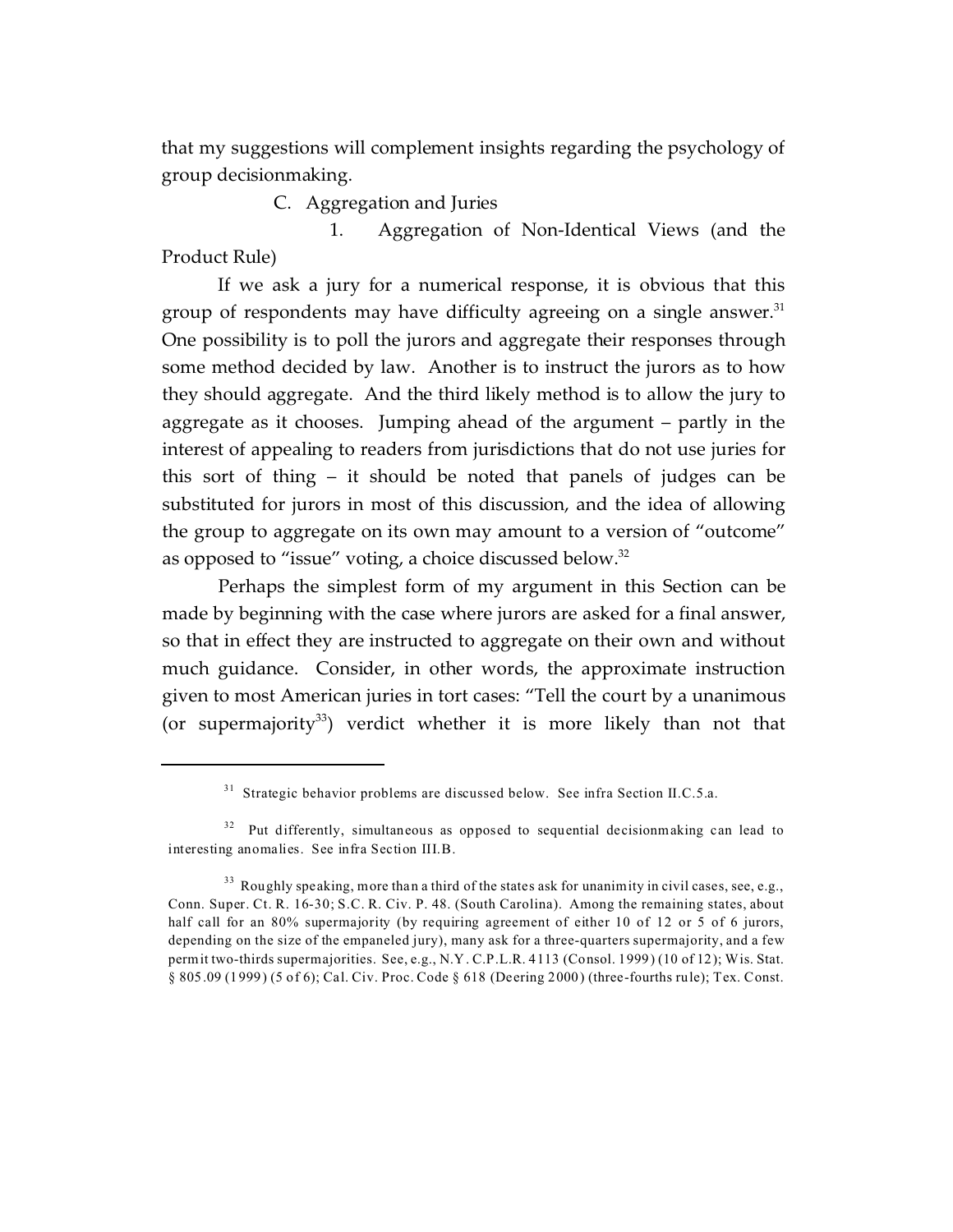defendant was negligent and tell us also whether this negligence caused plaintiff's injury. If you answer both questions affirmatively, we will ask for your help with respect to damages."

Imagine that there are twelve jurors and that nine (or more) agree that yes, it is more likely than not that there was negligence and the requisite causation. I refer to this as an agreement that the probability of defendant's negligence exceeds .5, and that the likelihood of the relevant causation also exceeds that important number. In fact, let us imagine the worst-case scenario from the point of view of the math-law puzzle. The supermajority informs the court that in fact it has just barely reached the decision it reported.<sup>34</sup> Nine jurors are willing to vote that there is at least a .51 chance of negligence and nine are willing to vote that there is at least a .51 chance of causation, and all the jurors believe that the two likelihoods are independent. The product rule encourages us to argue that a finding of liability would be lawless here because the conjunctive probability may be on the order of only  $.26^{35}$ 

<sup>34</sup> For expository purposes, I set aside the question of whether the presiding judge permits the jury to convey this information.

Art. V, § 13 (three-fourths rule); Mont. Code Ann. § 25-7-403 (2000) (two-thirds rule); Mo. Const. Art. 1, § 22(a) (two-thirds rule in courts not of record). There is some variety as to jury size, so that a greater percentage might be required for a smaller jury. See Kan. Stat. Ann. § 60-248(g) (1999); La. Code Civ. Pro. Ann. art. 1797 (West 2000). Finally, the unanimity requirement is sometimes relaxed, at least after some hours of deliberation, see, e.g., Minn. Stat. § 546.17 (1999); Iowa R. Civ. P. 203, and in many states the parties can opt out of the unanimity rule by agreeing on another decision rule. The supermajority character of the argument offered here is emphasized in the next Section of the text.

 $35$  The language in the text reflects the fact that apart from rare (and perhaps nonexistent) cases with special verdicts as to the jury's precise judgment, we have not received a .51 response but rather an affirmative answer to the question of whether each requirement is me by the POE standard, which is to say is *more than* .5 likely. More generally, it should be noted that special verdicts of the kind observed do not much affect the analysis here. Juries simply tell us that multiple requirements are met (one at a time). They are not encouraged to take the products of probabilities. Nor, of course, does the discussion here suggest that they ought to be so encouraged.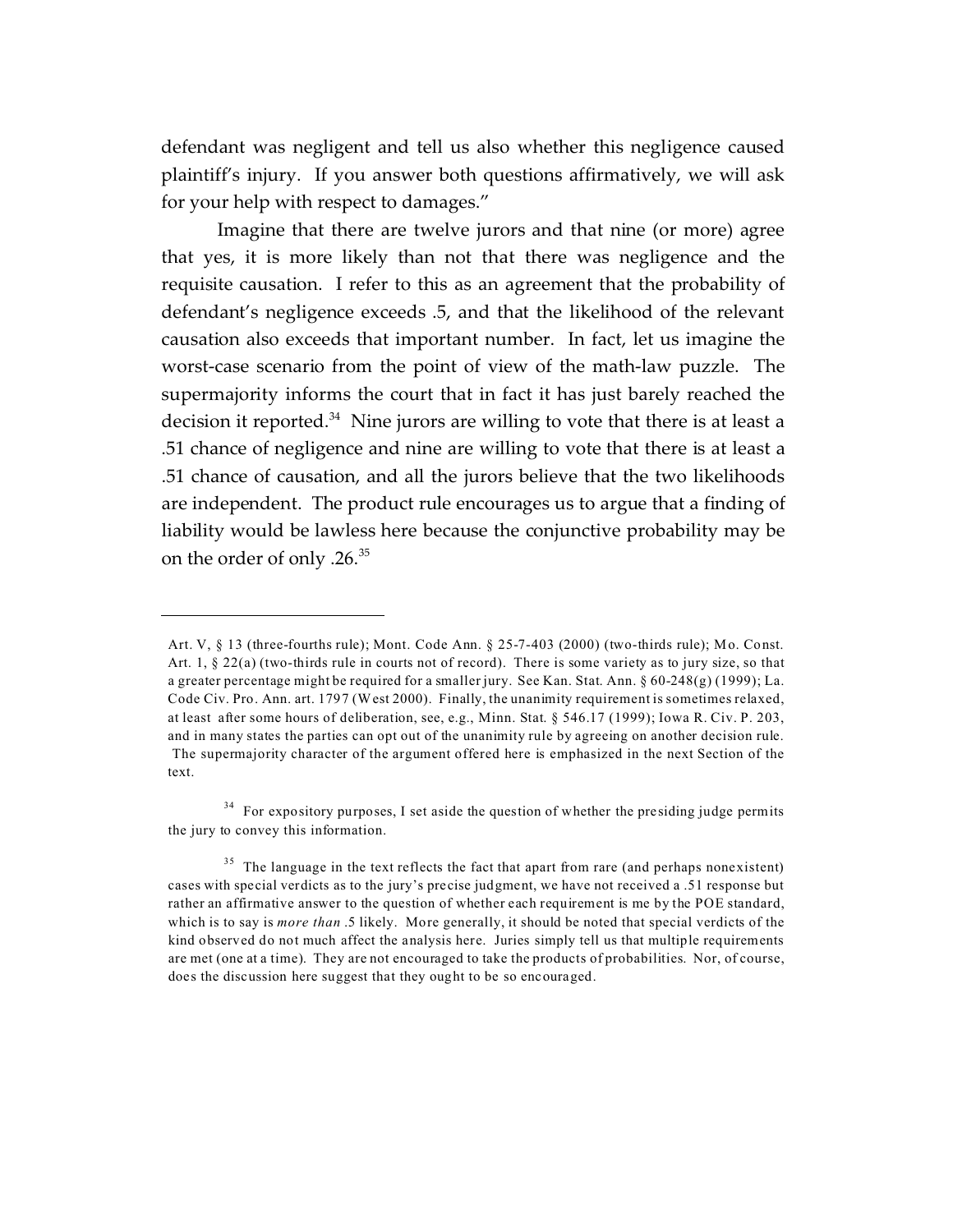But it is easy to imagine that each supermajority group of nine $^{36}$ incorporated individual assessments ranging from just over .5 all the way to 1.0. Just as a majority vote for candidate X in a general election is likely to mean that some voters barely prefer X over the alternatives while some very much prefer  $X$ , a vote for (as opposed to against) the  $.51$  response is likely to mean that some voters are at .6 or .75 or even 1.0 (or indeed at .51 for that matter). In the absence of additional information about the actual distribution, we might even proceed amateurishly and recklessly, and hazard a guess that the average assessment of this group of nine is .75, halfway between the marginal .51 vote and the ceiling offered by 1.0. If we apply the product rule, then .75 times .75 is about .56, exceeding the .5 marker of the POE rule.

I intend to deal with several problems, or unsubtle steps, in this quick example, but it is worth emphasizing the straightforward point by dropping the artificial device of the jury having reported its precise .51 breakpoint. If the jury merely responds to the most familiar question that is asked of it, agreeing that the necessary majority has voted that each requirement for liability is more likely than not to be present then, as we have just seen, our sloppy estimate of what a majority of this jury thinks might be .75, but there is surely not much of a case for something as low as .51. Indeed, our best estimate is undoubtedly higher than before, now that the jury has not saddled us with precise information about the marginal voter. We know now that the marginal member of the majority must be at .51 or greater. And, again, if nine of the twelve report two independent and successive more-likely-than-not findings, it is more than plausible that a fair application of the product rule would produce a conjunctive probability of greater than, if not significantly greater than, .5.

<sup>&</sup>lt;sup>36</sup> Little of the argument here is affected by the question of whether the majority on one question is different from that supporting the other. Strategic problems aside (for now), it should matter little.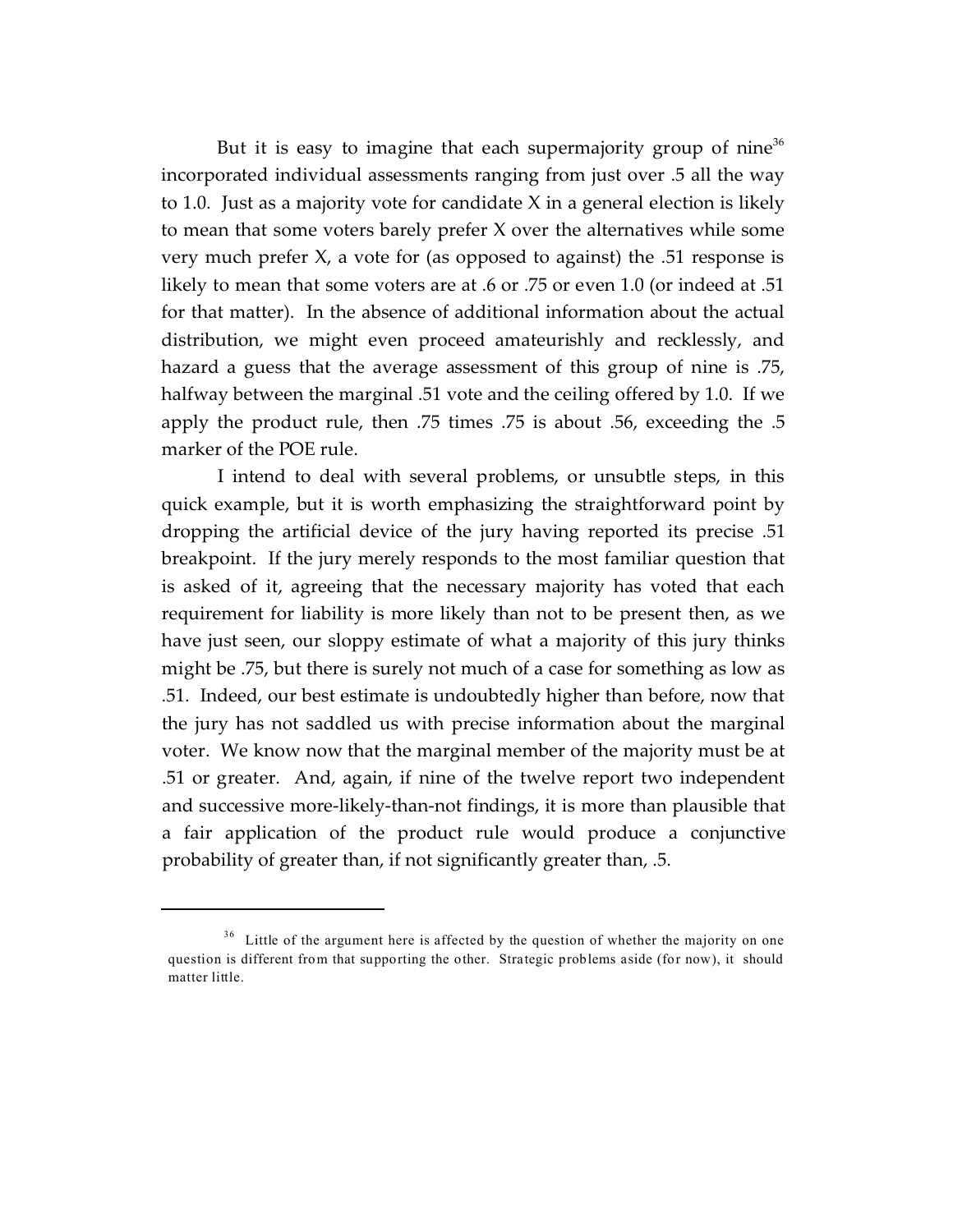In short, there is a neat explanation for the math-law divide where multiple decisionmakers are concerned because the aggregation process passes over information that would have suggested higher numerical assessments.<sup>37</sup> The mathematician is not generally asked about an aggregation issue, so that in fact there is no inconsistency between the mathematician's and lawyer's intuitions. When a *group* decides that two things are more likely than not, the members of the group are on average likely to be much more confident than an individual responding with two more-likely-than-not assessments. If we were to apply the product rule, we would need a great deal of information from this group (as emphasized presently). And if our choice is either to apply the product rule to those numbers that a majority of the voters' assessments exceed or to avoid the product rule entirely, we are very likely to do better by avoiding the product rule.

It is of course possible to imagine cases in which suppressing the product rule will be indefensible on the above reasoning. Imagine, for example, that three jurors regard negligence as 0.0 likely and nine regard negligence as .51 likely, and that the same is true for causation. Setting aside the possibility of compromise, the jury will report that the POE standard is satisfied for both requirements, and we will wish that we used the product rule to discourage a finding of liability.<sup>38</sup> But this sort of

<sup>&</sup>lt;sup>37</sup> Perhaps I should say "more intense assessments" because the jury's report will in like fashion suppress information that would have suggested a *lower* numerical assessment when the jury finds that a requirement is less likely than not to be present. But the math-law divide is an issue only where multiple requirements are all (individually) assessed as satisfying the standard for liability.

Note that the explanation offered here does not depend on the Jury Theorem and therefore, unlike the argument advanced in Section II.B., it is not open to claims that the assumptions of that theorem are absent.

<sup>&</sup>lt;sup>38</sup> The only saving grace of the law's suppression of the product rule (as I will continue to call it) comes from the Jury Theorem. If nine million jurors thought .51 and three million thought 0.0, then following the Condorcet Jury Theorem we might be quite confident in the .51. Certainly if the supermajority multitude thought .7 and the minority thought 0.0, we would be comfortable with liability (even though  $(.7)(.7)$  is less than .5). But I am trying to set aside this argument from the Jury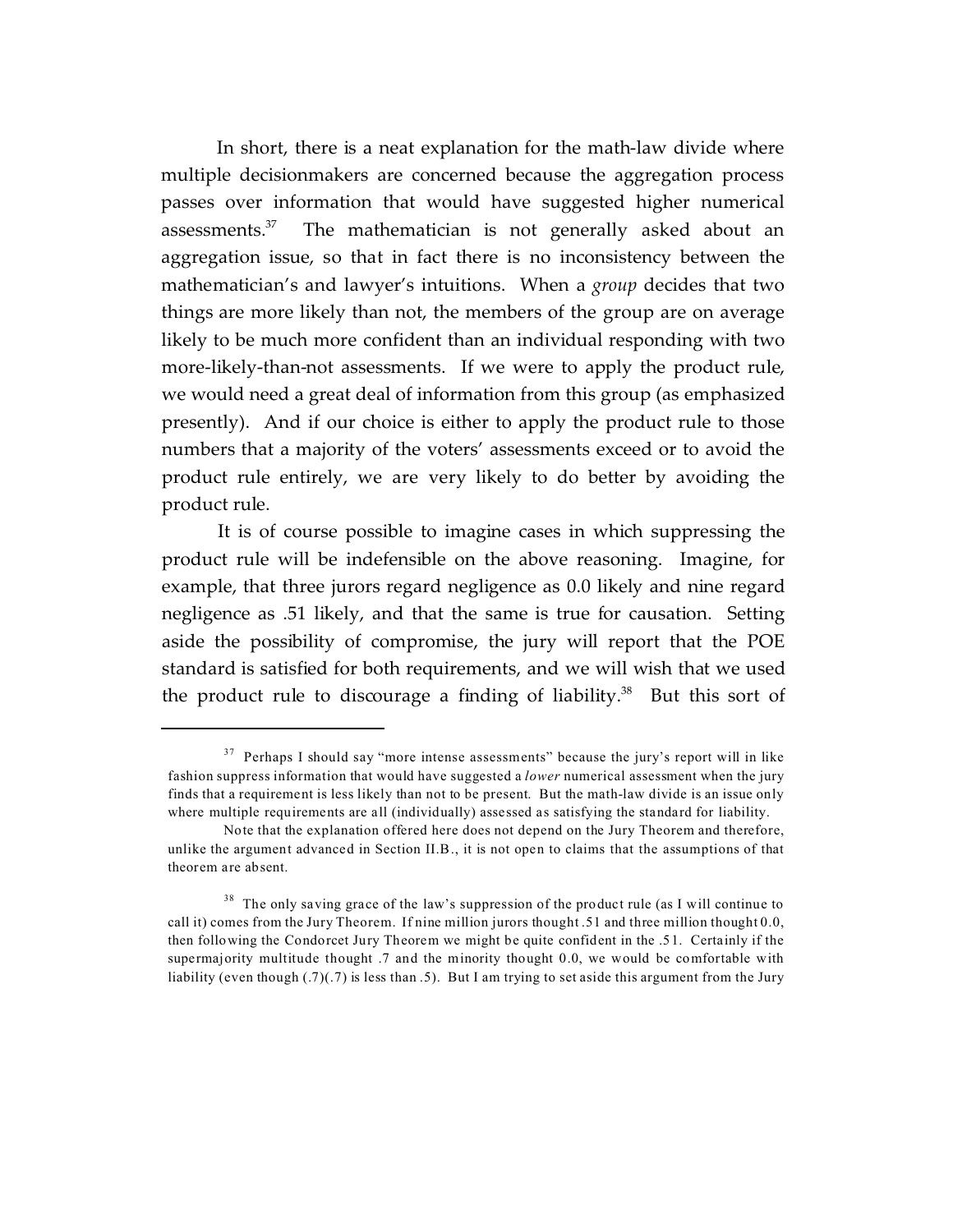distribution is probably unlikely, and the cases against the product rule surely outnumber those that beg for it. Lawyers are accustomed to overinclusive rules and explanations.

## 2. Alternative Requirements Revisited

We must also reckon with cases where there are not multiple requirements but rather a single requirement or alternative requirements. Single requirement cases are discussed in Section II.4 below. In the case of alternative requirements for liability, the product rule would favor plaintiff. The jury may report that each alternative is less likely than not to be met, but we are interested in more precise assessments in order to know whether it is in fact more likely than not that not a single one of the alternative conditions has been met. If the plaintiff wins by showing one or more of W, D, and M, for example, and the jury responds that the likelihood of each is .5 or less, we might imagine (sloppily) that they really "agree" on .45 and that our best guess is .4 for each if only because the Jury Theorem gives us some added confidence. In this illustration the likelihood that all three causes of action fall in defendant's favor is  $(.6)(.6)(.6) = .216$ , and perhaps plaintiff should win. We might worry that the suppression of the product rule has unfairly denied plaintiff's recovery because the chances are that defendant is liable because of either W or D or M, even though the jury does not think that any one alone is more likely than not. $39$ 

Once again, however, we have not yet taken into account the spread of the jury's assessments and the question of how to aggregate diverse reactions to the evidence. If the jurors assessments are spread or concentrated far below the .5 divide (about which they were polled), and

Theorem against the simple application of the product rule in part because we can do better and in part because we do not deploy juries of huge populations.

 $39$  See \_\_\_ [EL cases and discusion]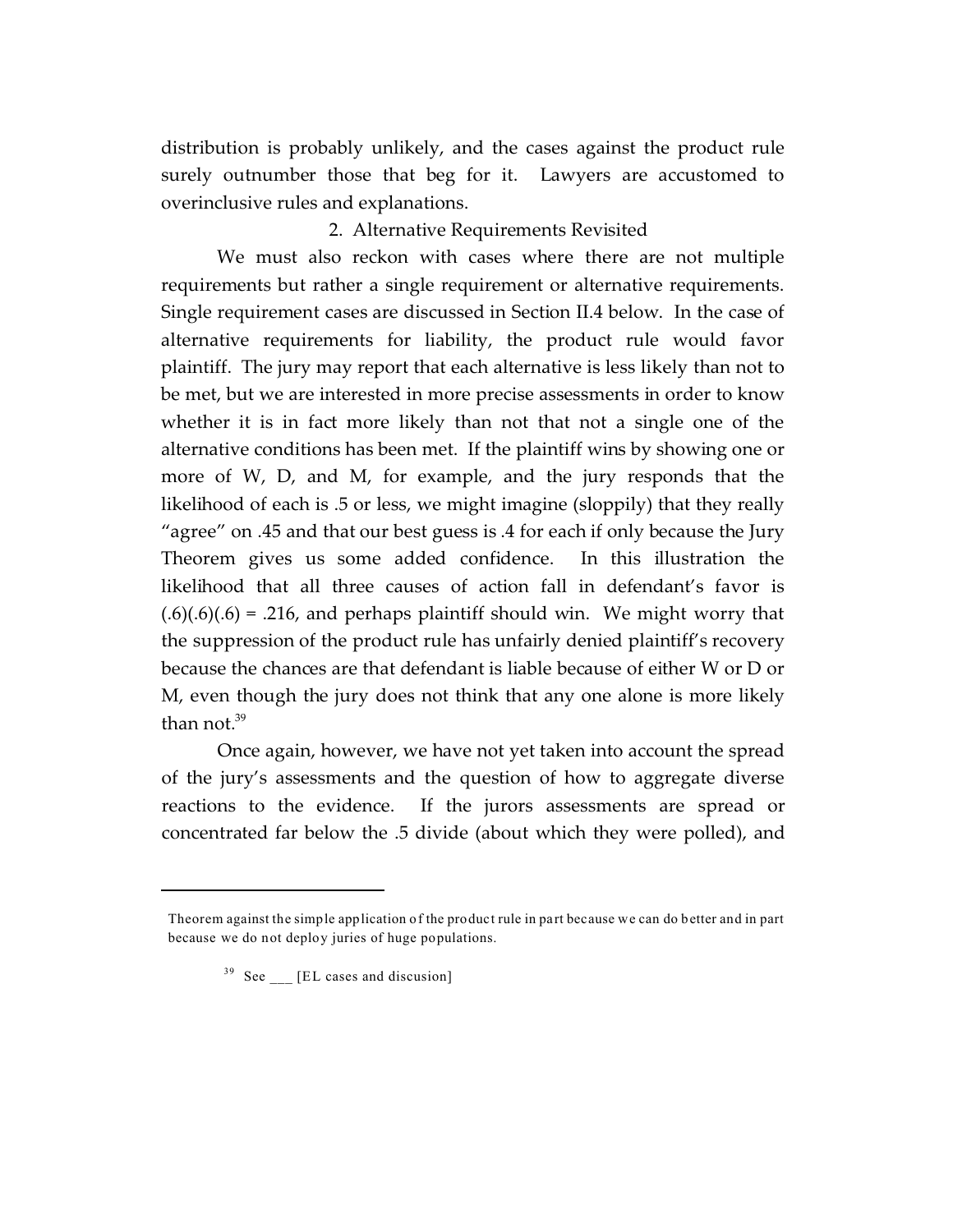these likelihoods are independent, then it is possible that plaintiff should still lose and that once again the supermajority rule can be seen as a substitute for the product rule. Thus, if our best guesses are not .45 but rather, say, .3 for W, .2 for D, and .1 for M, then the likelihood that D succeeds in defending against all three grounds argued by plaintiff at once is  $(0.7)(0.8)(0.9) = 0.504$ . Plainly, when a large supermajority says that each of two or more alternative requirements is less likely than not to be met, our best guesses might be well below the .5 cutoff so that again the product rule's suppression may do no harm.

#### 3. Supermajorities

Supermajority requirements obviously play an important role in these arguments about aggregation and conjunction. With a 7-5 vote we might reason that the negative voters' assessments offset the inframarginal affirmative voters, and that our swing voter is likely to be close to the cutoff that the jury instructions inquired into. But with a 9-3 or 12-0 supermajority, we might have confidence that the median juror (or any other information used to derive our best estimate of the facts) is well above the announced cutoff. Put this way, supermajority voting can be seen as an alternative to, or as inconsistent with, the product rule. If a supermajority finds that negligence is more likely than not, and that causation is as well, we might regard our best estimates of each as closer to .75 than .5; with two requirements, the suppression of the product rule may not vitiate the finding of liability by a supermajority.

I have already implied that our best estimate of a likelihood will take dissenters' views into account; it is this intuition that makes a supermajority look quite different from a simple majority decision that something is (or is not) more likely than not. Imagine, for example, that we could poll the jury and find that we have four jurors responding to questions about negligence and causation with likelihoods of .3, four at .6, and four assess at .9. A majority, and for that matter a two-thirds supermajority, will respond affirmatively to the preponderance-of-the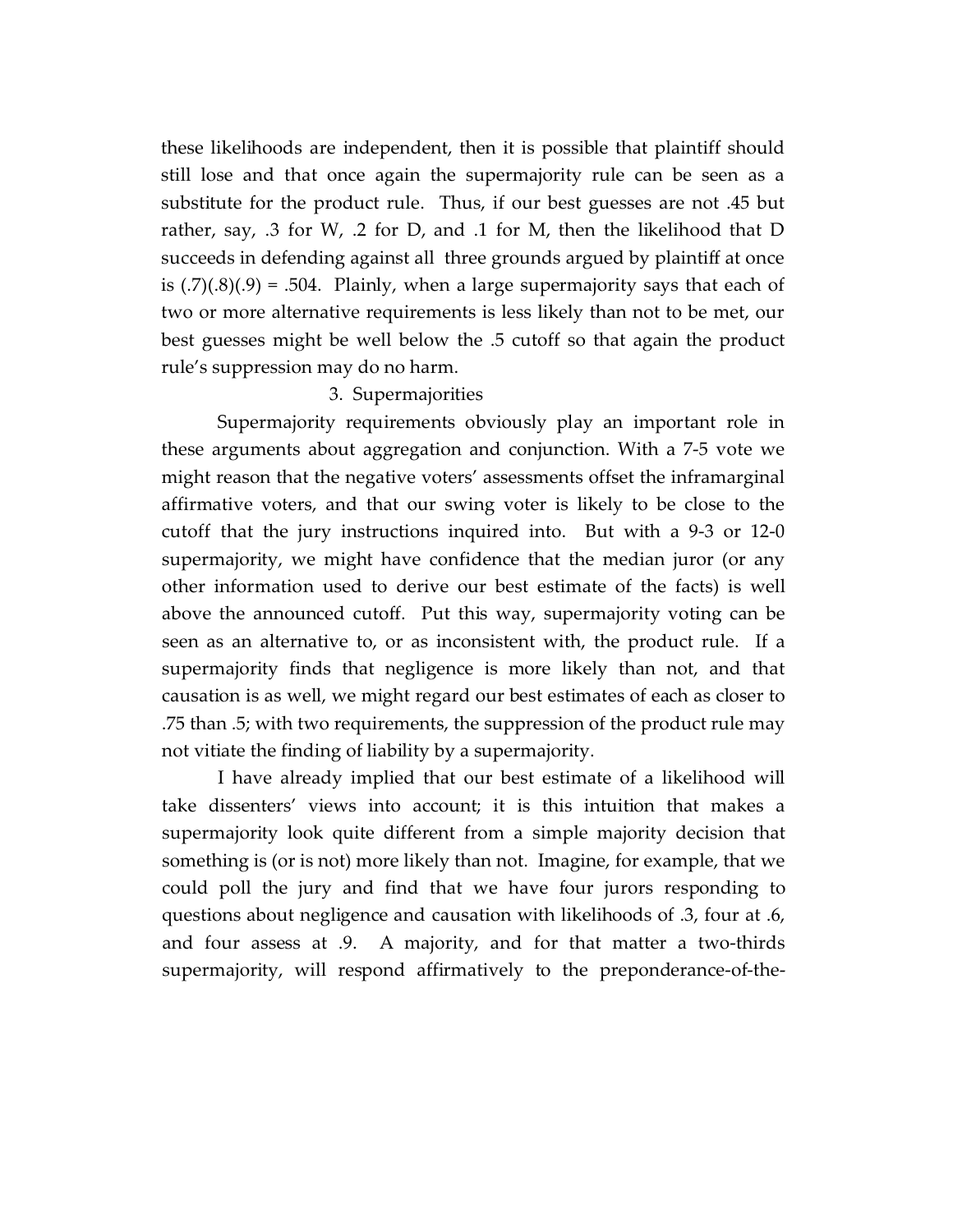evidence questions. If we look only at this majority, then we are comfortable suppressing the product rule because it is hard to justify anything far from a .75 estimate, and two such independent probabilistic assessments survive the product rule. But of course we have four jurors weighing in at .3, and the very intuitions advanced thus far suggest that our best estimates should count those views as well, in which case we find ourselves at .6 for each requirement, and with a product below that required by the POE rule.<sup>40</sup>

In this example, a rule requiring a three-quarters supermajority will prove convenient. In the absence of compromise, the jury will fall one short of the necessary supermajority and there will be no liability. Generally speaking, when a supermajority of a reasonably sized jury responds affirmatively to the POE questions it is asked to consider, we can guess that the median and mean of the entire jury are well above .5 for each question. This gives us reason to be fairly comfortable with a system that suppresses the product rule and asks only whether a supermajority believes the POE standard has been met for each question. Two affirmative answers from such a supermajority will normally mean that had we enjoyed the luxury of actual assessments, and had we applied the product rule, the POE standard would also have been satisfied. Moreover, if the alternative is to ask a different, single, yes or no question, namely whether a majority or supermajority agrees to (at least) a specific probabilistic assessment, we will do worse. I return to this idea presently.

<sup>&</sup>lt;sup>40</sup> In some situations we might choose to discard outliers, but again we would do so at both ends of the spectrum. Apart from problems associated with asking jurors for specific assessments (rather than yes or no responses to the POE question), see infra II.C.5.a., an added problem here is that jurors may be strategic in their attempts not to be dismissed as outliers.

The discussion in this Section sets aside the Jury Theorem's insight that multiple judgments, in sync with one another, are better than one. Put slightly differently, the Jury Theorem might itself be the reason why we abide by majorities, but if the question is neither binary nor one that commands an absolute majority for a single position, but rather of the kind considered here (where we really want a point estimate), then there is no reason to throw out the information provided by the putative minority.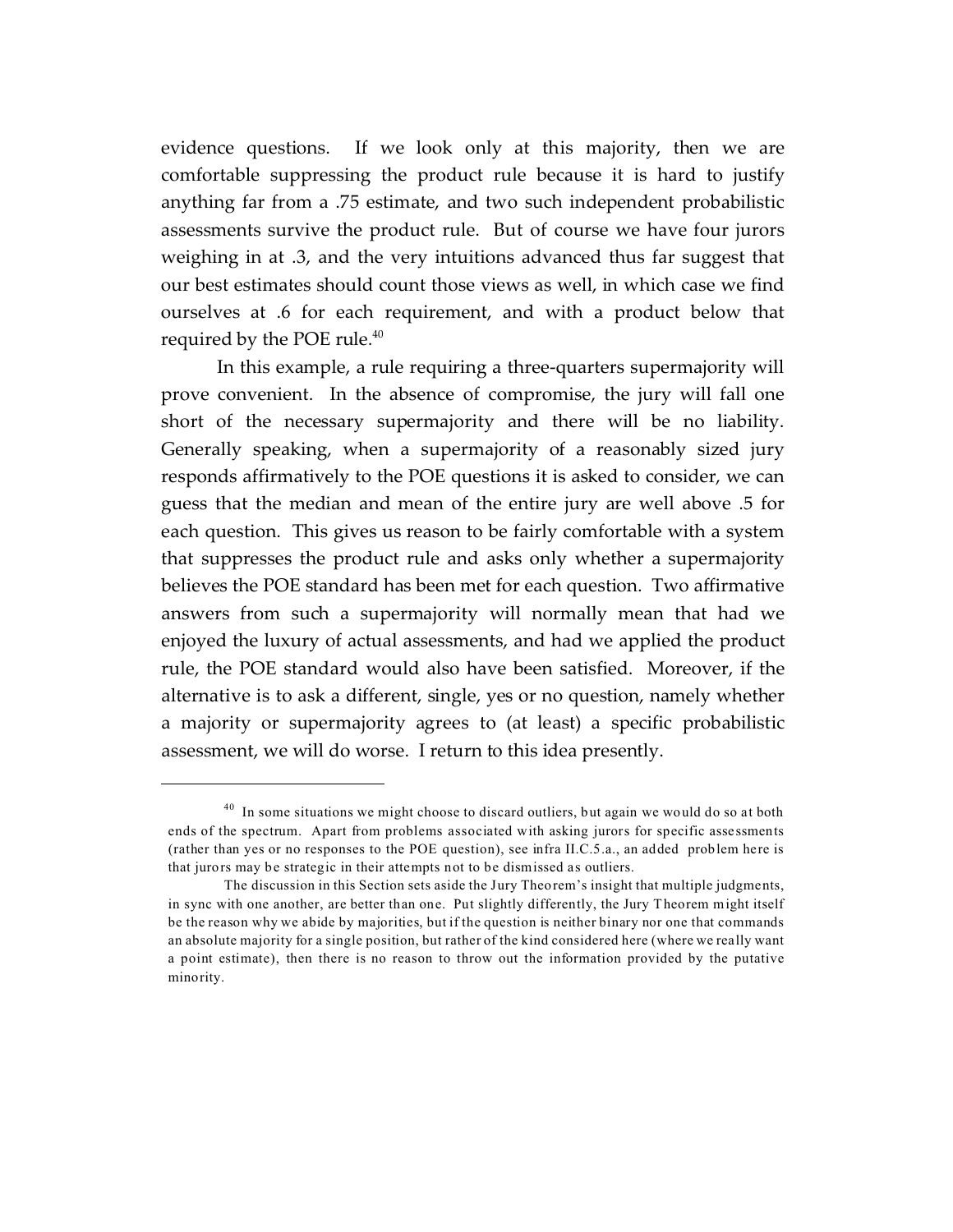I do not mean to overstate the fit between the rather common unanimity (or high supermajority) requirement, where juries are used, and the absence of a product rule. The connection is a coarse one. Without careful empirical work regarding instructions, jury reversals, and the like, it would be reckless (and surely incorrect) to claim rather wishfully that there is more suppression of the product rule with larger juries. As far as I can tell, the product rule is suppressed with supermajority juries of six and eight just as it is with unanimous groups of twelve.<sup>41</sup> Still, it is not entirely reckless to suggest that it would not be easy to incorporate the product rule into jury decisionmaking, that severe supermajority jury rules are surprisingly common, that supermajority responses to POE questions are likely to reflect assessments that are further from .5 than first meets the eye and, finally, that with such numbers we might worry less about the suppression of the product rule.

#### 4. Single Requirement Cases

If aggregation and conjunction are indeed somehow or even sensibly connected through the idea of thinking about inframarginal jurors and what they say about our best assessments of likelihoods, then we need to revisit familiar cases were there is no issue of conjunction. If a jury is asked but one question, and most or all voters agree that the answer satisfies some standard such as POE or even reasonable doubt, then it is

<sup>&</sup>lt;sup>41</sup> There seems to be little relationship between the size and decision rule of a state's juries and the degree to which the product rule is suppressed. Thus, New Hampshire requires a unanimous verdict from a twelve person jury, but its sample jury instructions are rather ambiguous regarding the product rule: "The plaintiff claims: [State essential elements of the claim, making reference to time, place and circumstances] …These are the issues which are to be determined by you based on the facts as you find them to be and by applying the law as the court instructs you." New Hampshire Civil Jury Instructions § 1.1 (1999). Michigan permits a verdict from five out of six jurors, but the product rule is suppressed in the sample jury instructions. Michigan's Standard Jury Instructions (Civil) read, "The plaintiff has the burden of proof on each of the following propositions: a. that the plaintiff was injured; b. that the defendant was negligent in one or more of the ways claimed by the plaintiff, as stated to you in these instructions; c. that the negligence of the defendant was a proximate cause of the injuries to the plaintiff." SJI2d 16.02.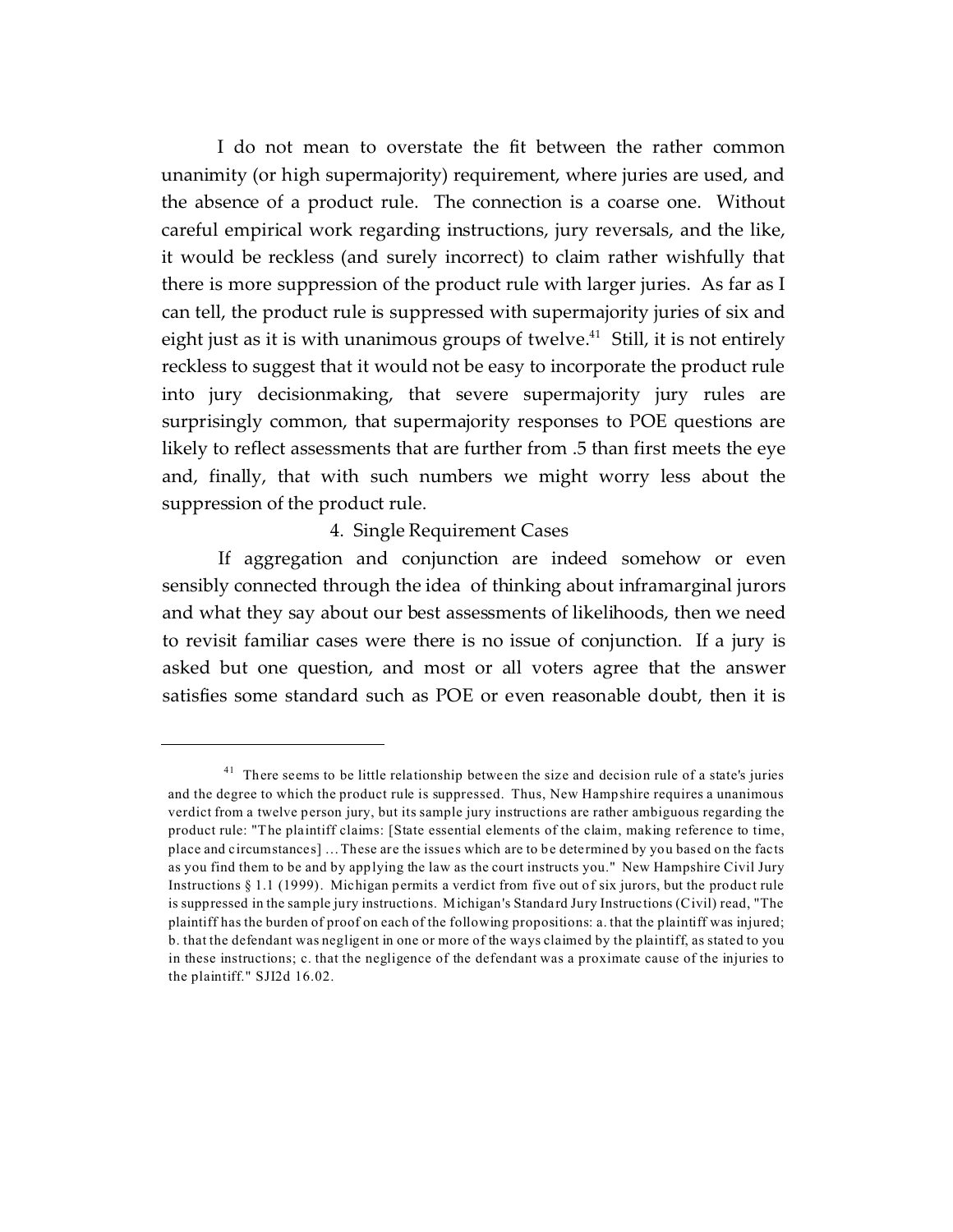likely as we have seen that our best assessment is much more confident, if that is the word, than is first apparent.

And yet it is not as if the supermajority rule is relaxed when a jury is asked but one question. If we observed a legal system that asked for unanimous jury verdicts only where multiple (independent) questions were posed or only in areas of law, such as torts, where multiple questions are common, it would be much more obvious that there was a connection between conjunction and aggregation.

Imagine, for example, that a judge asks a jury whether defendant has more likely than not given an inadequate warning. Imagine further that there is no other jury question; perhaps all else is stipulated, or perhaps there is a fine or liability rule associated with an inadequate warning. If all jurors respond affirmatively, we know (compromise and Condorcet aside) that the marginal juror is somewhere above .5 but that the average juror is likely to be at some point significantly higher than .5. But if so, perhaps our rule is too restrictive. After all, if we have some faith in the Jury Theorem and we like the POE rule in civil cases, as I think we should $^{42}$ , and seven of twelve jurors are above .5, and the mean response is above .5, then why not prefer liability where that result is supported by a majority but not a required supermajority?

The preceding question can be reformulated in a number of ways. One is to ask why we like supermajority decisions in the first place. Another, more formidable construction, asks how we justify supermajority or even unanimous decisions for juries while abiding by simple majorities in the very same cases when issues are reviewed by panels of appellate

<sup>42</sup> See Saul Levmore, Probabilistic Recoveries, Restitution, and Recurring Wrongs, 19 J. Legal Stud. 691 (1990).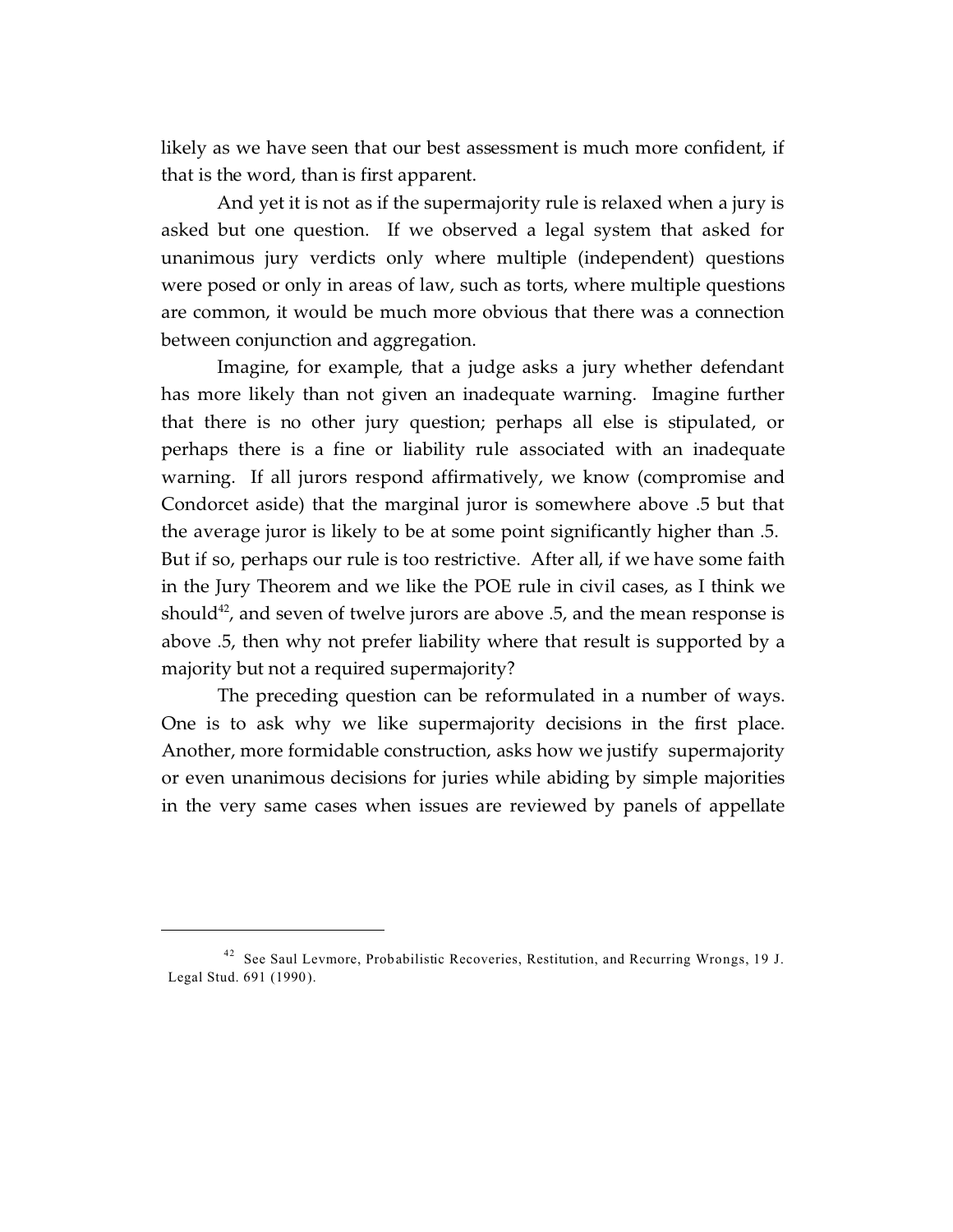judges. The larger question, about why and where we require supermajorities, is a topic saved for another day. $43$ 

For present purposes, one fairly safe argument should suffice. It is that we might require supermajorities in order to encourage some care on the parts of jurors. If juries knew that simple majority decisions were acceptable, they might retire to the jury room and impatiently poll the group and (absent a tie vote) decide that their job was done. If there is some value to considering evidence that one missed the first time, to hearing others' observations, and to concentrating on the matter at hand, then a supermajority requirement may be an elegant means of forcing such steps. One can barely imagine a legal system that encouraged a judge to tell the jury that it needs a supermajority verdict where there are multiple (or, as we will see, alternative) requirements, but that it might reach a simple majority verdict after due deliberation where there is but one requirement or factual question.

But there are reasons not to suggest that we eliminate the supermajority requirement for single requirement cases. Most important is the possibility that the category of concern, consisting of single requirement (jury) cases, is exceedingly small. Most tort cases will have the jury deciding negligence and causation and more. Most contract cases will also require the jury to consider a number of requirements because of the various available defenses. The plaintiff might win a case if the defendant failed to deliver goods as promised *and* such delivery would not have been impossible (or otherwise excused) *and* the plaintiff mitigated in a reasonable manner, and so forth. In area after area of law, when we rely on juries, we give them multiple questions and we await a series of (somewhat) independent assessments before imposing liability or finding guilt. As such, the number of cases where we might be tempted to tell our

<sup>&</sup>lt;sup>43</sup> See Saul Levmore, More than Simple Majorities, \_\_Utah L. Rev. (forthcoming Lecture).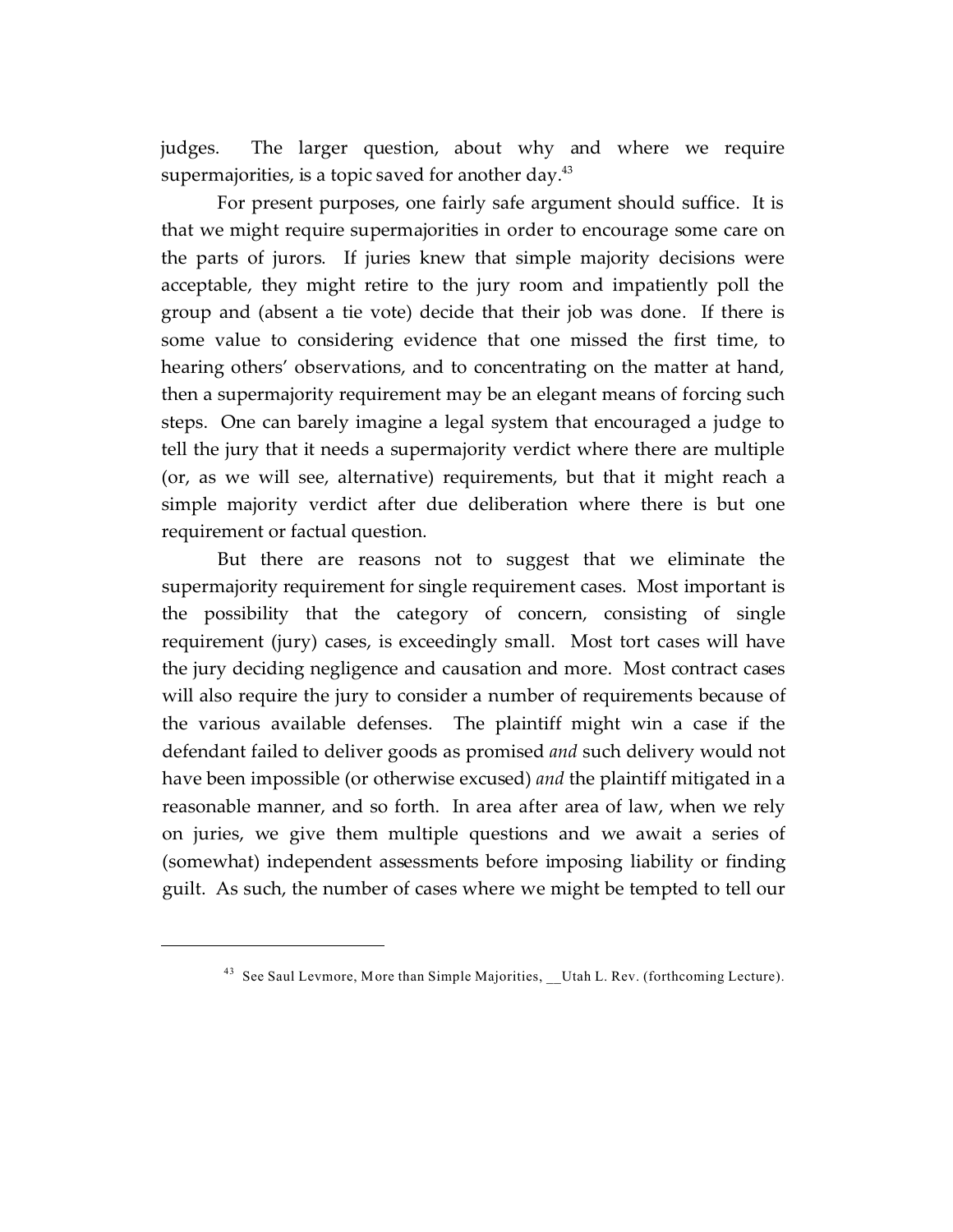judges to instruct juries to abide by a simple majority rule simply because the jury is asked but a single question may well be quite small.<sup>44</sup> It is easy to imagine that judges who were empowered to instruct juries to switch to simple majority decision rules would so overuse this tool as to make things worse rather than better.

Another way to rationalize the use of supermajorities even where single requirements are issue, is to make some reasonable assumptions about the process of jury compromise. If ten jurors think that plaintiff has satisfied the single POE requirement, but two jurors insist on assessments of .4, for example, then it is possible that the two will give in to the ten but expect to influence the group to award lower damages than might otherwise seem to have been caused by the defendant. Put differently, supermajority requirements may be relaxed by potential dissenters who are influenced by the cultural and democratic norm in favor of simple majority rule, or even who intuit the Jury Theorem. Of course, the more this is so, the less confident we can be that a supermajority reaction to a POE question reflects an assessment that is much above or below .5.<sup>45</sup>

<sup>45</sup> The blending of views into a single number is a useful reminder of the sort of process explored here. If a supermajority agrees on liability but then discovered, for example, that their damage assessments differ and range from one hundred thousand dollars to one million dollars, I think we would be startled to hear that they could not come to agree on a "unanimous" verdict if required to do so. And it would seem unlikely that our best guess as to their compromise or unanimous verdict would be one hundred thousand dollars. We expect verdicts to reflect the mean or median voter, more or less -- and for strategic behavior reasons we would are unlikely to wish it were otherwise -- and that is why supermajority verdicts (especially) might not require much in the way of application of the

<sup>&</sup>lt;sup>44</sup> Unfortunately, it is difficult to quantify this conjecture. In a large fraction of jury-verdict cases reasonable people might disagree as to whether the jury had been asked one or multiple independent questions. There is difficulty in assessing whether a jury deliberated and voted on multiple requirements (or a single one) and there is also difficulty in assessing whether these multiple questions would (or should) have been regarded as independent. A random sample of jury verdicts reported in California Jury Verdicts Weekly (Jan. - Mar. 1996), for example, suggests that in about 30% of cases, jurors must decide on two or more independent, contested elements. In another 20% of the cases, it is clear that jurors are only asked to decide one issue, either because one or more issues are stipulated or not seriously contested or because the case involved but one issue. But in the remaining 50% of the sample cases, it is not clear whether the jury is deciding one issue or more. These cases ostensibly involve multiple elements, but often they are interdependent, as when multiple issues depend on the credibility of a single witness.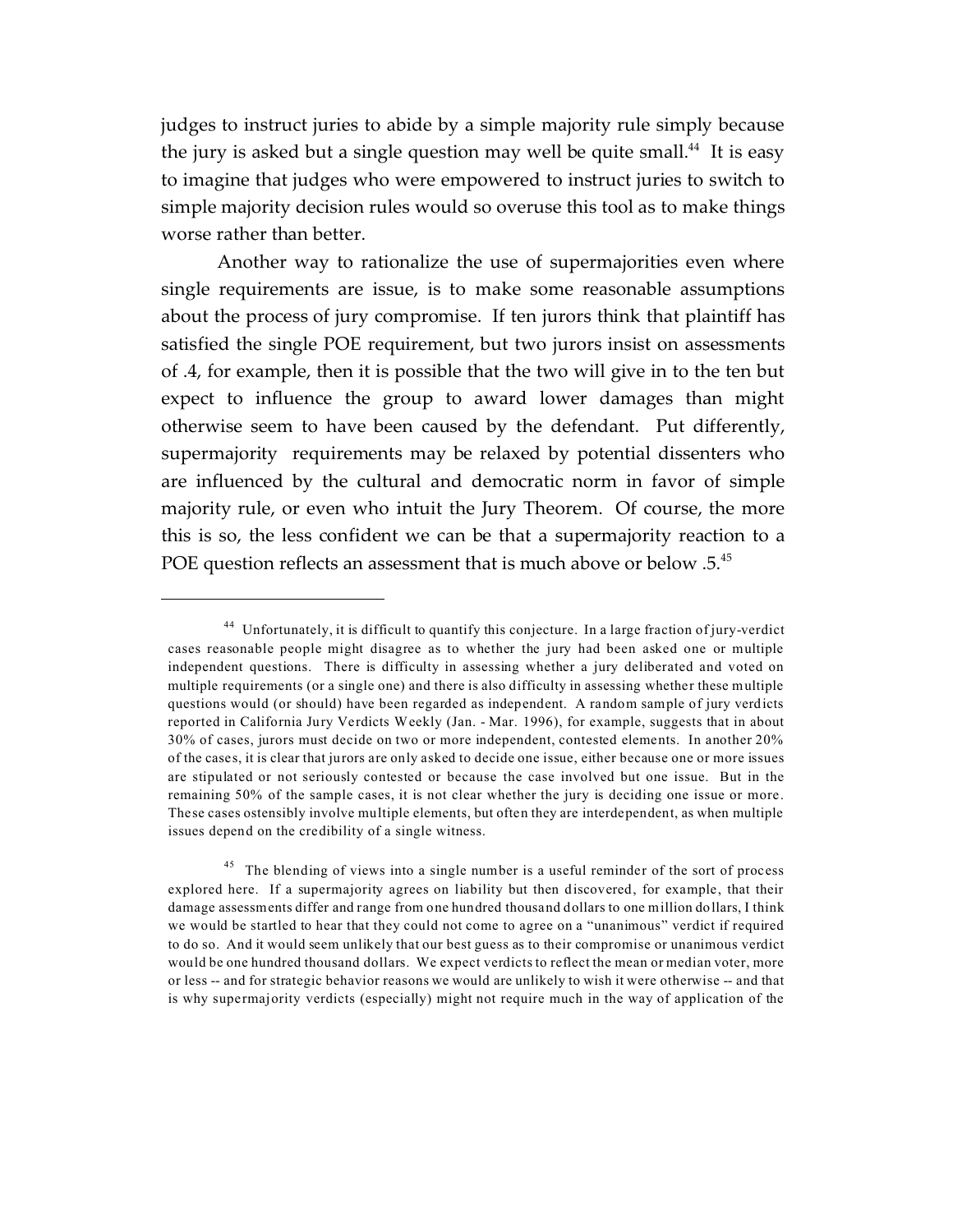In any event, the most ambitious form of the positive argument advanced here is that the supermajority voting rule in juries takes the place of the product rule where multiple requirements are concerned. We might begin with the danger of simple majority rules and juries rushing to judgment, in which case we prefer supermajorities and then suppress the product rule "because" we would otherwise dramatically overassess likelihoods. Alternatively, we might begin the description with the suppression of the product rule on grounds of math anxiety or strategic behavior, $46$  and then conceive of the supermajority requirement as a substitute for the product rule. Either way, the argument is most powerful if most cases do involve questions for conjunction.

#### 5. Jury Assessments and Strategic Behavior

#### a. Asking the Right Questions

I have repeatedly deferred or even avoided the question of why we do not simply ask all the jurors for their best, precise assessments. Note that we have no reason to ask unless there are multiple (and somewhat independent) requirements for liability so that we might wish to use the product rule. In any event, if jurors could and would answer this sort of question sincerely, which is to say without an eye on the aggregate result, we might do much better than we can hope to do by asking multiple POE, yes or no, questions while suppressing the product rule. And it goes almost without saying that, at least following the argument developed here, we should overcome the math-law divide and apply the product rule when appropriate to these precise responses.

One reason we do not ask for precise probabilistic assessments, but prefer instead the "does it satisfy the POE standard (or not)" question, followed by the same question with regard to the next requirement for liability, is no doubt that we appreciate the level of math anxiety present in the population of jurors (not to mention judges). For obvious reasons, I do

product rule.

<sup>46</sup> See supra Section I.B.5 & II.C.5.a.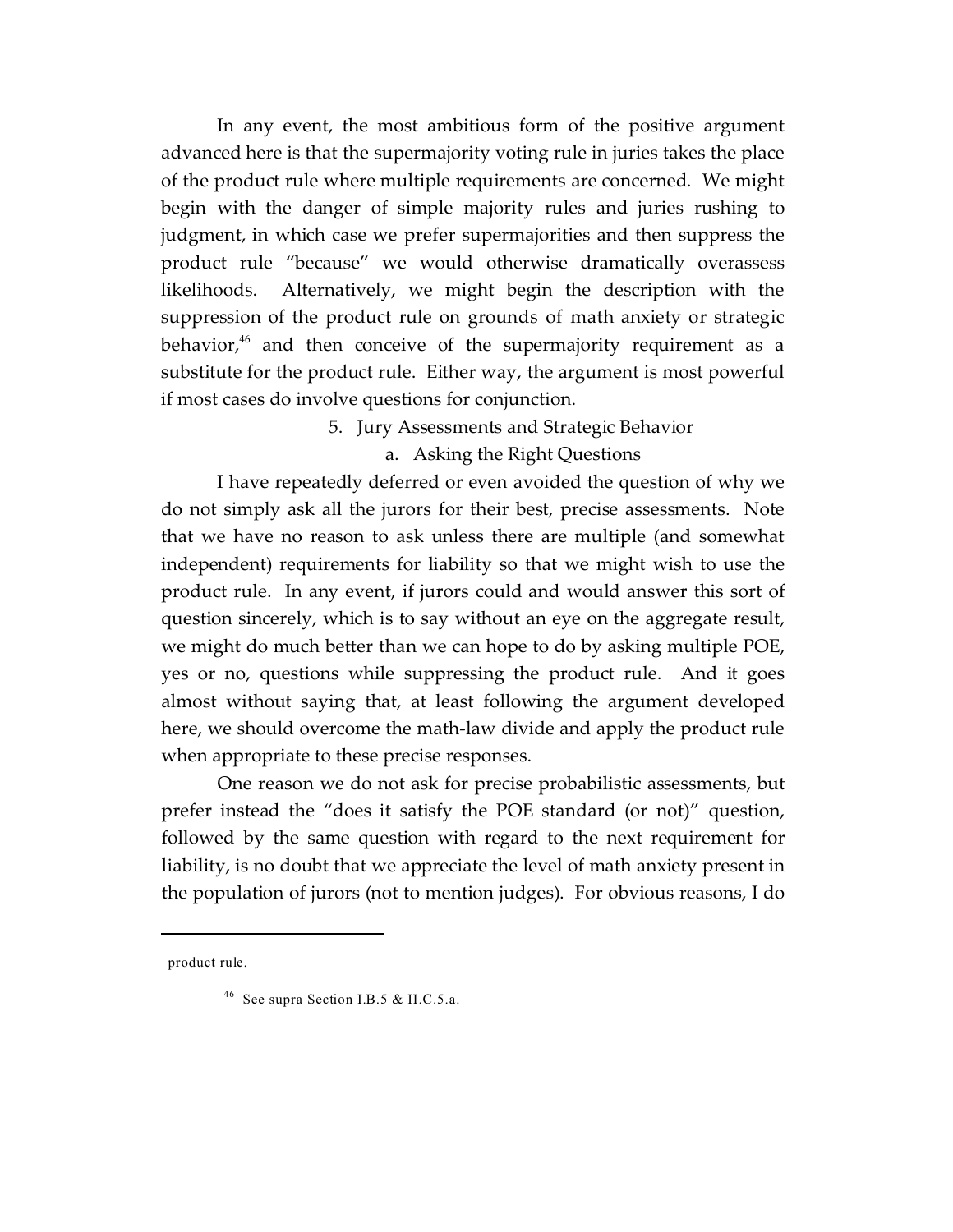not dwell on this easy explanation, though I must admit it as a serious explanation. Cutting against it is the fact that we do ask identical panels to decide damages where they have found liability, and these damage calculations require much more than yes or no (or greater or lesser) responses. They call for estimates, extrapolations, present values, and so forth.

The second and more trying reason is, I think, that we correctly hesitate to enable strategic behavior by jurors (or judges) because if such behavior is unevenly distributed, group decisionmaking quickly loses its appeal. $47$  The problem is especially acute if jurors think that we are interested in the mean response. If six jurors bear true assessments of .6, and six are at  $.9$ , then following deliberation<sup>48</sup> the mean response is of course .75 and, if the same is true with regard to the next question, liability is found even after the product rule is applied. But if even one member whose own assessments are, say, .6 and .6 sees that the product rule as applied to his assessments alone suggests that the defendant be free of liability, and acts upon this by responding strategically with 0.0 to each question, then the mean responses (of .7) will be insufficient to survive the product rule. There is much more that could be said about successful and

<sup>47</sup> Note that I am *not* claiming that this strategic behavior leads to perverse results, by which I mean results that are contrary to what the majority itself prefers. For some development of this theory, see Saul Levmore, Voting with Intensity, Stanford L. Rev. (2000), where there is a claim that most legal and political systems prefer schemes that do not lend themselves to strategic behavior that can lead to perverse results – which is to say ex post "dissatisfied majorities." For example, if we allowed people to buy and sell votes, we might easily find ourselves with a winning candidate that a majority did not wish for (even in a two candidate election) and that even most intense voters did not prefer. This winner may have emerged because voters misestimated the likely vote or the likely price of votes. In contrast, if half a jury assesses negligence (and causation, to make the example quicker) at .6 and half at .9, we know that the wisdom of the group favors liability, even with the product rule applied. But some of the .6 assessors may see that when they apply the product rule to their own assessments, the defendant is free of liability. Fearful that other voters will come up with higher numbers, they might respond with 0 or .1 when polled. But at least *they* will be pleased if there is no liability.

 $48$  I do not discuss deliberation here, but it is hard to see why we should prefer to take these votes without or prior to deliberation. Among other things, deliberation can serve to bring out "expert" knowledge and assessments which (even) the Jury Theorem bows to.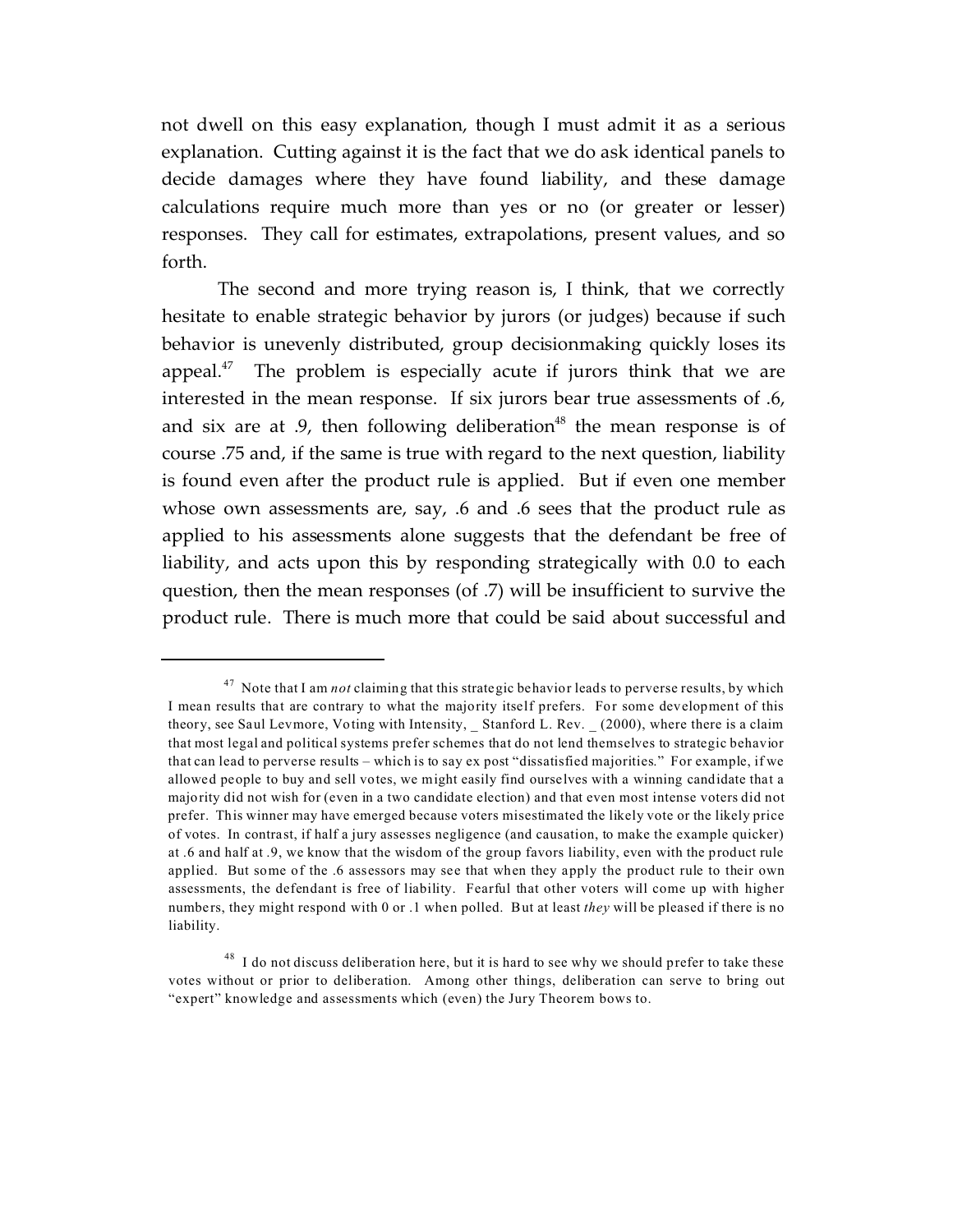unsuccessful strategic behavior here, but I suspect that most readers will be satisfied with this account (and impatient with more).<sup>49</sup> Legal systems prefer to ask voters, and certainly voters on juries, simple, manageable questions that do not immediately generate strategic responses. Strategic responses can ruin the majoritarian exercise. Even limited awareness of the presence of strategic behavior can demoralize the citizenry.

Nor will it do much good to ask the jury to aggregate on its own and to provide a numerical group assessment. The problem is not in the court's ability to aggregate without enabling strategic voting, but rather in the incentive to dissemble under (at least) some aggregation strategies. If the jury reports its mean assessment, the analysis is much the same as above.

The trick, then, is to aggregate in a way that is resistant to strategic voting. One possibility is not to aggregate. Thus, each member might enter a slip of paper, and the group's assessment will be the assessment on the one slip that is pulled from the pile in lottery style. The advantage of such a scheme is that one may as well be honest.<sup>50</sup> But one disadvantage is that we throw away all that might be gained from numerous voters.<sup>51</sup>

A better plan might be to focus on the jury's median response. In the case of a supermajority requirment this translates into the marginal (as it were) response. If we ask a supermajority whether its level of confidence exceeds .7,<sup>52</sup> the idea being that two such affirmative responses might lead us to think that even with the product rule we are on safe ground, then

 $^{49}$  In an important sense, this argument is a close relative of one considered in the matter of "issue" versus "outcome" voting on judicial panels. See Lewis A. Kornhauser & Lawrence G. Sager, The One and the Many: Adjudication in Collegial Courts, 81 Calif. L. Rev. 1, 55-56 (1993).

<sup>&</sup>lt;sup>50</sup> Unless the problems is that a juror may think that the deterrence or expressive function of law is too far in one direction or the other. In that case, a juror will be extreme and little influenced by the facts of the particular case.

<sup>&</sup>lt;sup>51</sup> The plan gives up on the Condorcet Jury Theorem, in a manner of speaking.

 $52$  If I were not trying to set the Jury Theorem aside, I might say that with numerous jurors (perhaps twelve), we ought to be satisfied with asking whether their assessments exceeded .6 or even some lower assessment.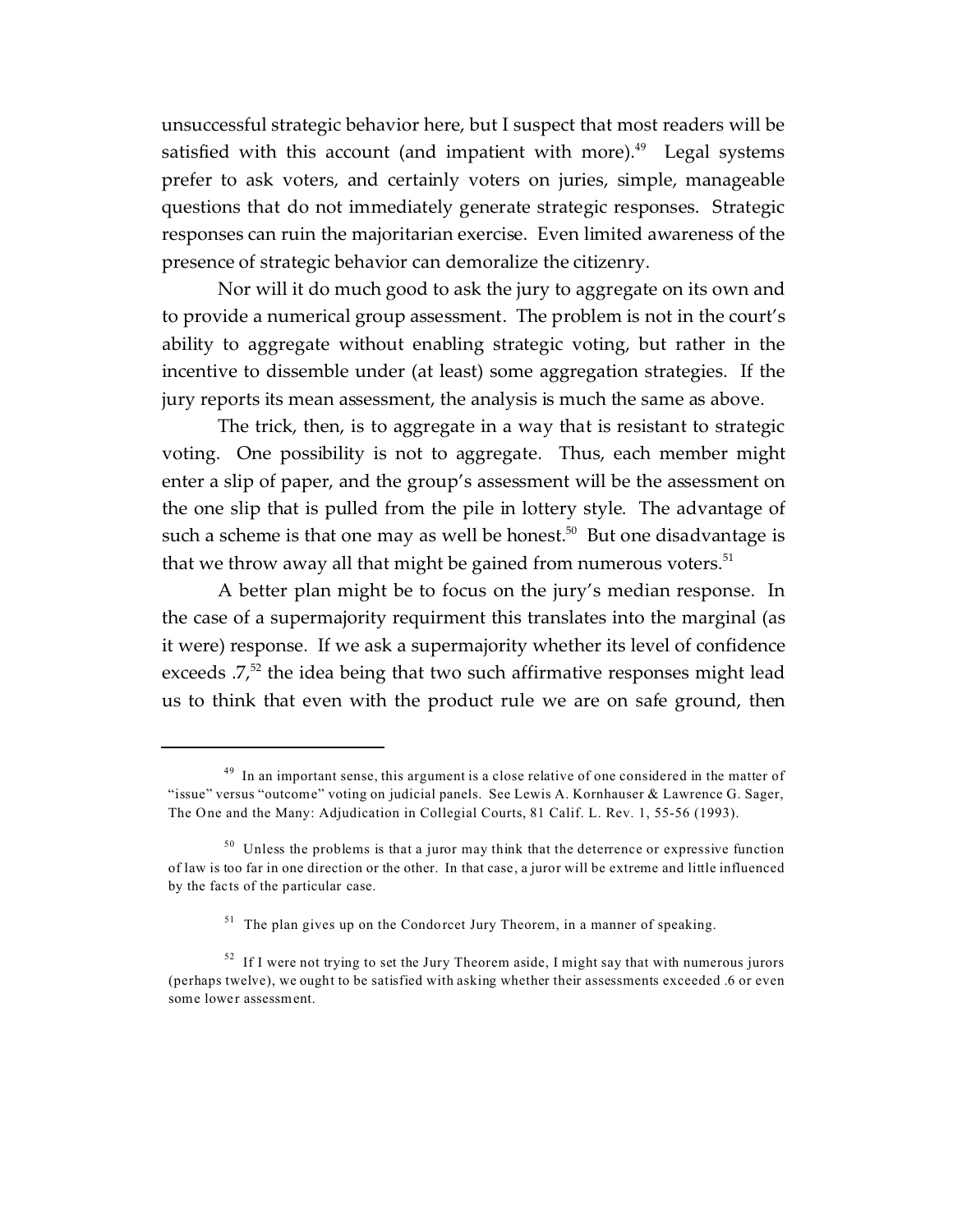there is little if any room for destructive strategic behavior. A powerhungry juror may be confident in her own assessment of .4, but she gains nothing by feigning with a response that her assessment exceeds the .7 mark. Similarly, a juror who senses from deliberation that her assessment is above the median or relevant margin is not offered the chance to exaggerate, and will hardly gain by giving a dishonest response. We have simply asked whether individual assessments are above or below a number. One can influence a mean but not a median with exaggeration. Eliciting binary responses in this manner eliminates useful information when the voters are not evenly distributed, but at least we gain something from the deployment of many voters and we do not leave the process as open to strategic behavior problems.

## b. Why Jurors Might Not be Strategic

I do not wish to abandon these jury issues with the impression that strategic behavior problems must necessarily drive any positive or normative analysis of this relationship between aggregation and conjunction issues. It is useful though perhaps startling to question the intuition that some jurors might simply like to get their way, and that strategic behavior will be tempting.

To do this, we need to return to the Condorcet Jury Theorem, which tells us that when there is a right answer to a question, as opposed to a matter of preferences or a matter that is pure guesswork (at least for nonexperts), each of us should be pleased to have the assistance of many other voters. If the majority of my group, and especially of a large group, votes for X on such a matter, then if I am in the minority and voted for not-X, it would normally be foolish for me to want to get my way. In these situations, if my goal is to get the question right or do my civic duty, then I should be pleased to accede to the majority. In turn, if voters behave as I hope I would, the legal system can safely use mean juror responses (and need not resort to medians) because the jurors will have no interest in voting strategically.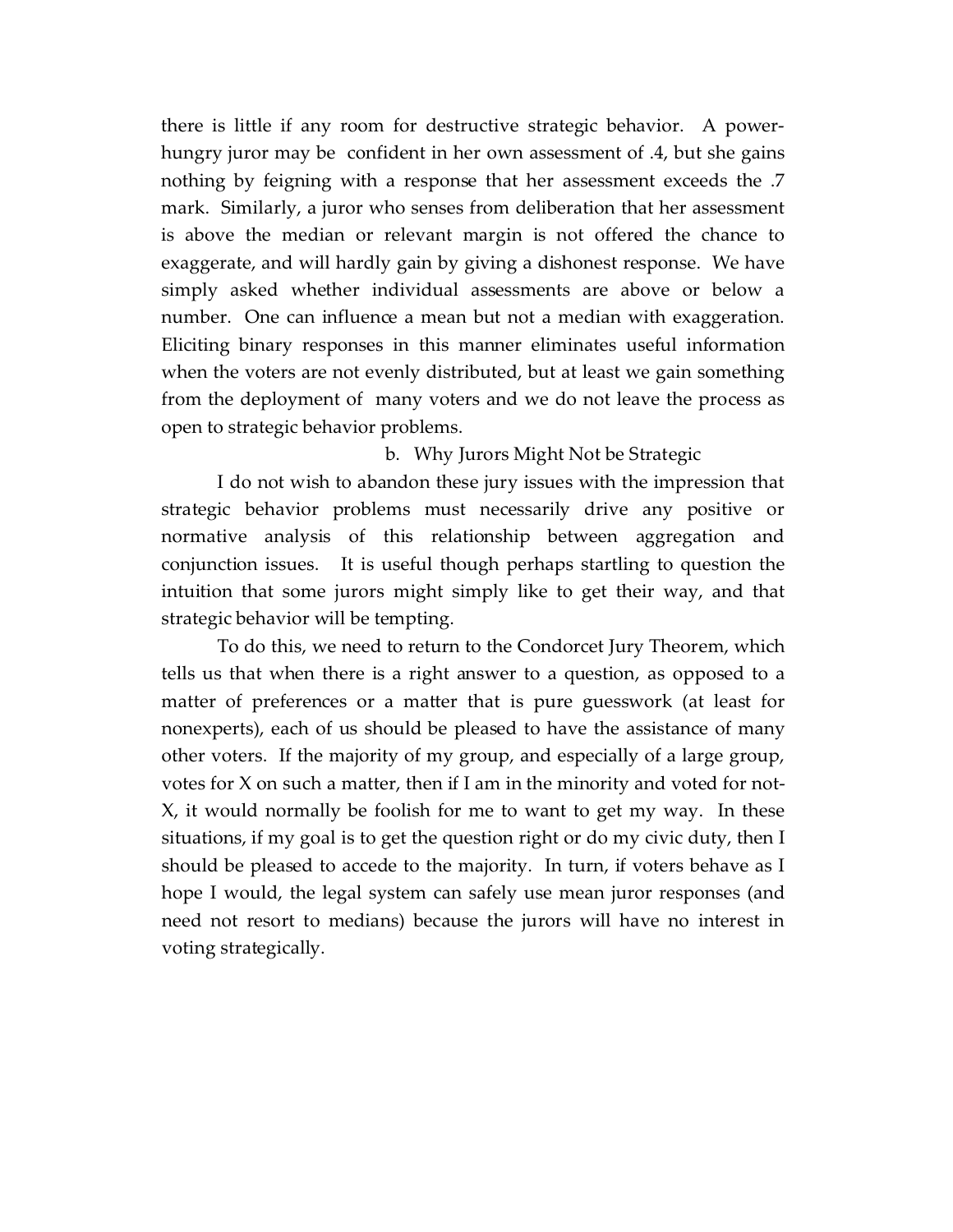This is not the place to dwell on this rather abstract and counterintuitive argument. It asks us to believe that the legal system reliably asks jurors to do those tasks for which the Jury Theorem is applicable. It asks us to believe very little of what is commonly said about jurors and judges on panels, because a familiar kind of intellectual ambition, ego gratification, and power grabbing is assumed away.<sup>53</sup> These are difficult steps and yet it is possible that we cannot know what to make of the product rule or of its suppression without a better understanding of when and why jurors and judges vote strategically.

D. A Note on Supermajoritarianism

The preceding Section put forward the idea that when supermajorities agree that a given standard (such as the preponderance of the evidence) has been met, we can normally reason that the standard has been exceeded by a significant amount. In turn, if there are two (or perhaps even more) requirements for liability (or some other conclusion) we can normally suppose that the product rule does not alter the conclusion in favor of liability. Suppression is harmless. Moreover, it may be very difficult to go about things more directly, especially if jurors are inclined toward strategic voting. I have tried in this way to argue that where law uses sizeable and supermajority juries it is perhaps explicable (and even desirable) that law suppresses the fundamental intuition of the product rule. This approach seeks to explain (or perhaps understand or simply rationalize) where it is that we suppress the product rule.

A different approach would be to work in reverse and to be more interested in the selection of a voting rule than in the suppression of the product rule. The same set of observations can be used to explain the

<sup>&</sup>lt;sup>53</sup> One reason it is hard to accept the idea that strategic voting may be against self-interest in some settings, is that we do not experience these settings in everyday life. Thus, in law schools and law firms and congressional committees, voting is often about matters that relate to one's preferences – rather than to something that has a "right" answer (and regarding which we are unlikely to be expert). But if the Jury Theorem is useful in some domain, and if actual jury decisions as deployed by courts are included in this domain, then strategic behavior "should" be less of an issue than is normally thought.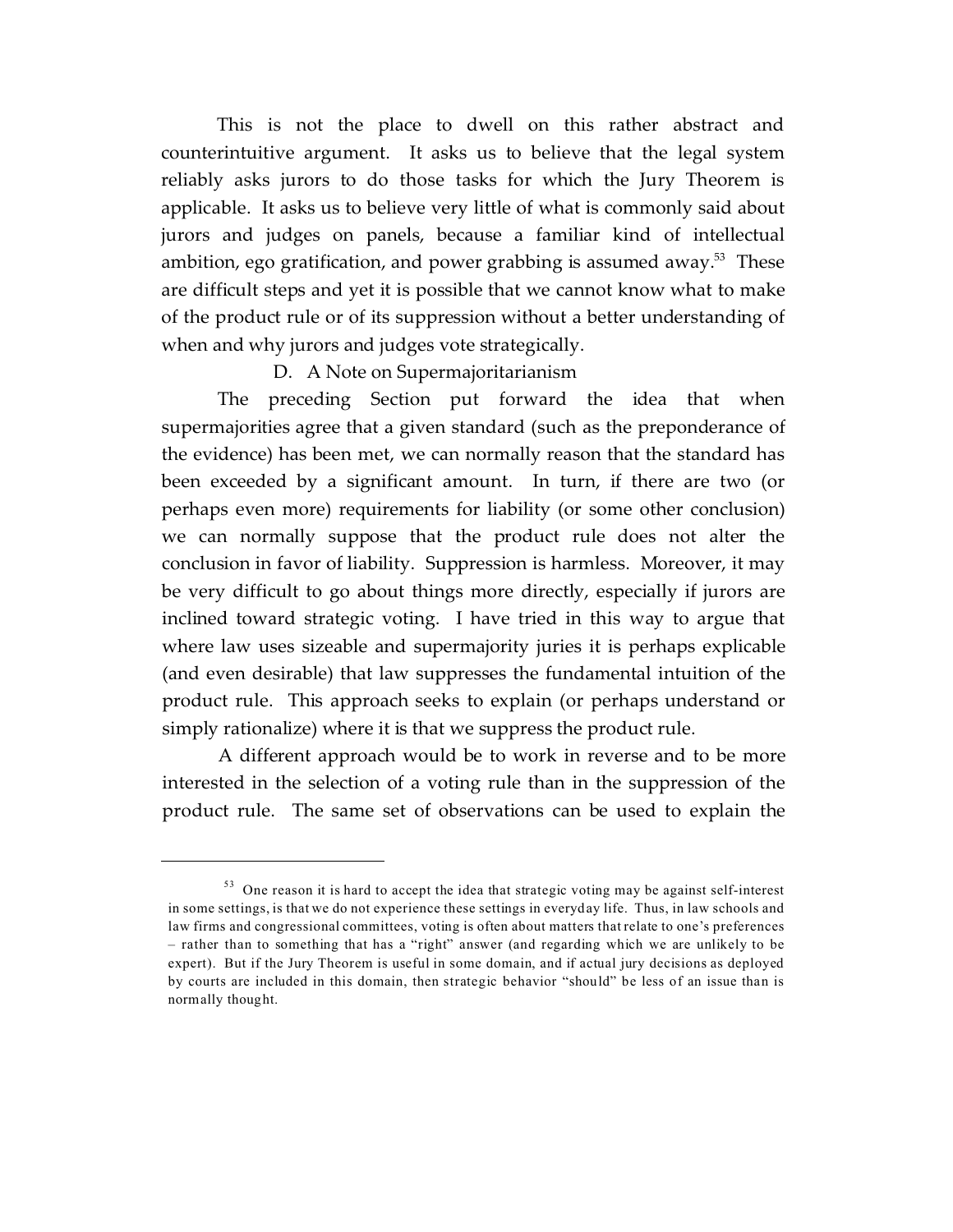location of supermajority voting rules. We might eliminate uses of supermajoritarianism that appear to take the place of bicameralism, other confederating devices, or "brakes" on faction-supported government intervention, and then ask whether other instances of supermajority requirements can be linked to multiple requirements and hence the (suppression of the) product rule.<sup>54</sup> We might be able to explain the disinclination to assess things more directly (and calculate their product) with our observations about strategic voting.

This is obviously not the place for such an exhaustive exercise, but it may be useful to point out that we virtually never find a supermajority requirement in committees. Closer to home, law faculties often work with supermajority requirements for personnel matters, and often not. These supermajorities can be explained, I think, but not in ways that have much to do with the product rule.<sup>55</sup>

III. Aggregation with Judges

A. Single Judges and the Product Rule

Some of the analysis in Part II leads to the normative conclusion that a judge working alone in a bench trial should employ the product rule. And nearly all of the analysis leads to the positive prediction that we should find single judges using the product rule. We might expect this pattern to be subtle, both because of the disinclination to deal explicitly

<sup>&</sup>lt;sup>54</sup> On the relationship among these tools, see Saul Levmore, Bicameralism: When are Two Decisions Better than One?, 12 Int'l. Rev. Law & Econ. 145 (1992).

<sup>&</sup>lt;sup>55</sup> In my own experience in academic settings, simple majority voting has been associated with a wonderful and remarkably low level of strategic voting. Participants seemed to act as if they understood the genius of the Jury Theorem. Some of the most respected faculty members were often, as far as I could tell, perfectly content to "lose" and to abide happily by the majority. My other, shorter experience has been with serious supermajoritarianism. It too functions remarkably well. I might explain the rule as amounting to fairly explicit deference to experts – in keeping with the Jury Theorem after all. Alternatively, every appointments matter can be seen as a difficult question of agenda-setting because one does not know what future appointment is foreclosed by a current appointment. A large and enthusiastic supermajority makes it quite likely that the future candidate will not be preferred to the present one.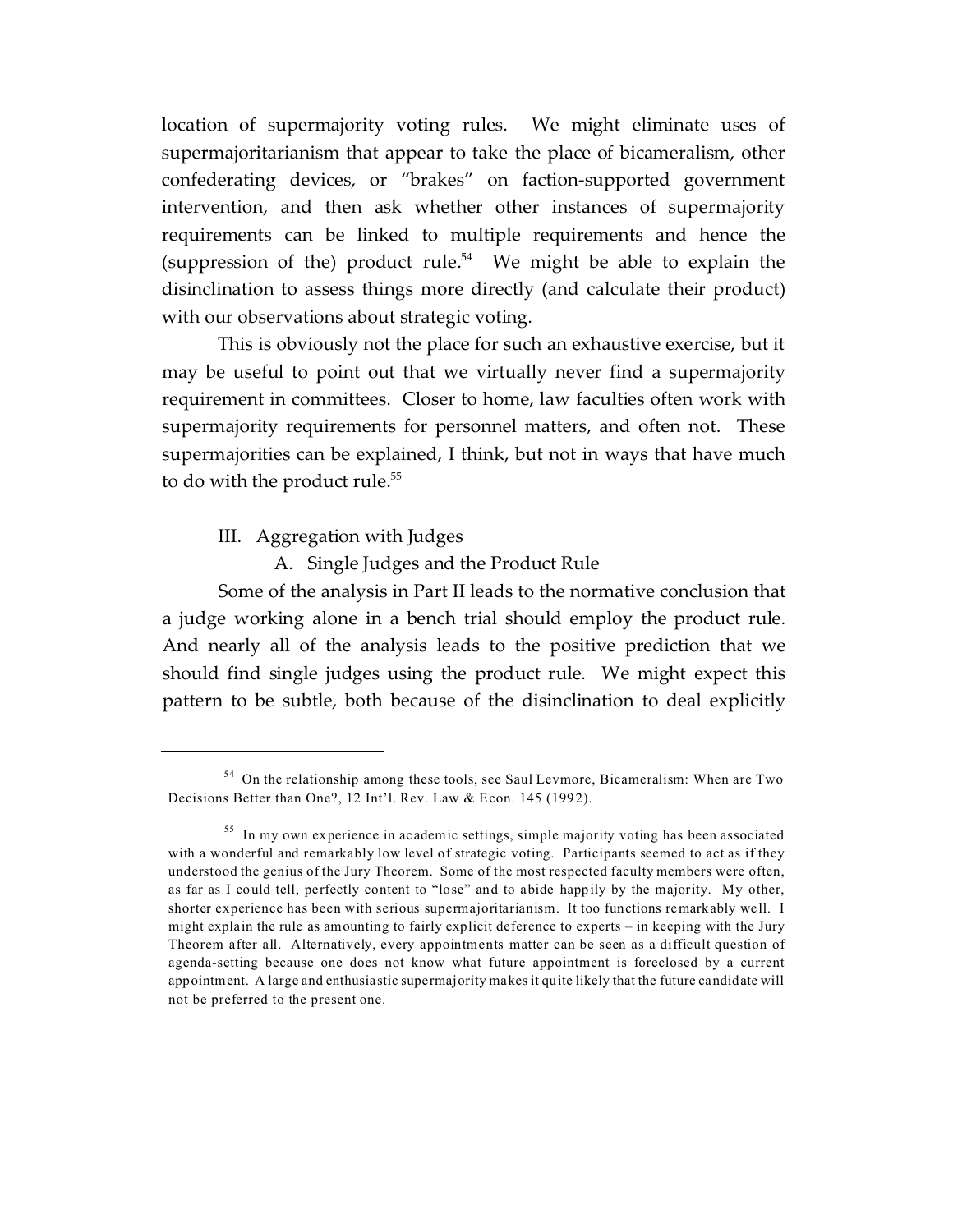with mathematical and statistical concepts and because judges might try to parry the inclination of parties to prefer (or avoid) jury trials in order to avoid (or gain) the product rule. $56$  Of course, the more subtle the pattern, the more difficult to demonstrate. For the most part, I leave the subject of bench trials and the product rule for another day, and especially for a comparative effort.<sup>57</sup> This Article continues to focus on aggregation (and conjunction).

#### B. Multi-Member Panels of Factfinding Judges

A panel of several judges engaged in factfinding is of course a kind of jury. These judges would offer fewer assessments than provided by conventional juries, so that the arguments developed in Part II would be somewhat dampened. There would be less of a Jury Theorem effect, though three (or five) heads can surely be better than one, and less likelihood that a decision in favor of liability under successive POE standards indicated that in fact our best estimates were high enough to suggest that proper conjoining would still produce a sound decision in favor of liability.<sup>58</sup> Of course, judges might make other errors that mere jurors do not make. If, for example, judges as experts working alone suffer from the well-known overconfidence bias, then even the product rule may do too little.<sup>59</sup> If a judge "should" assess two requirements as .7 and .6 likely, but suffering from an overconfidence bias, prepares to deploy

<sup>56</sup> Or at least so they might think. In fact it might be hard to choose between the supermajority requirement and the single judge.

 $57$  In American jurisdictions we can look to see whether judges acting alone implicitly apply the product rule where there are multiple requirements. In most non-Amercian jurisdictions judges generally operate without juries – but then sometimes in panels – so that comparisons are likely to be especially interesting. But I should warn the reader that I am not holding back any striking evidence in favor of the broad application of the thesis advanced here. I know of no jurisdiction that explicitly applies the product rule.

<sup>58</sup> There would also be opportunity to see a subtle effect when panel decisions were unanimous. Thus, if a three judge panel is unanimous in finding two elements of liability, we might anticipate more subtle suppression of the product rule than if the panel had been divided.

<sup>&</sup>lt;sup>59</sup> See supra text accompanying note 28.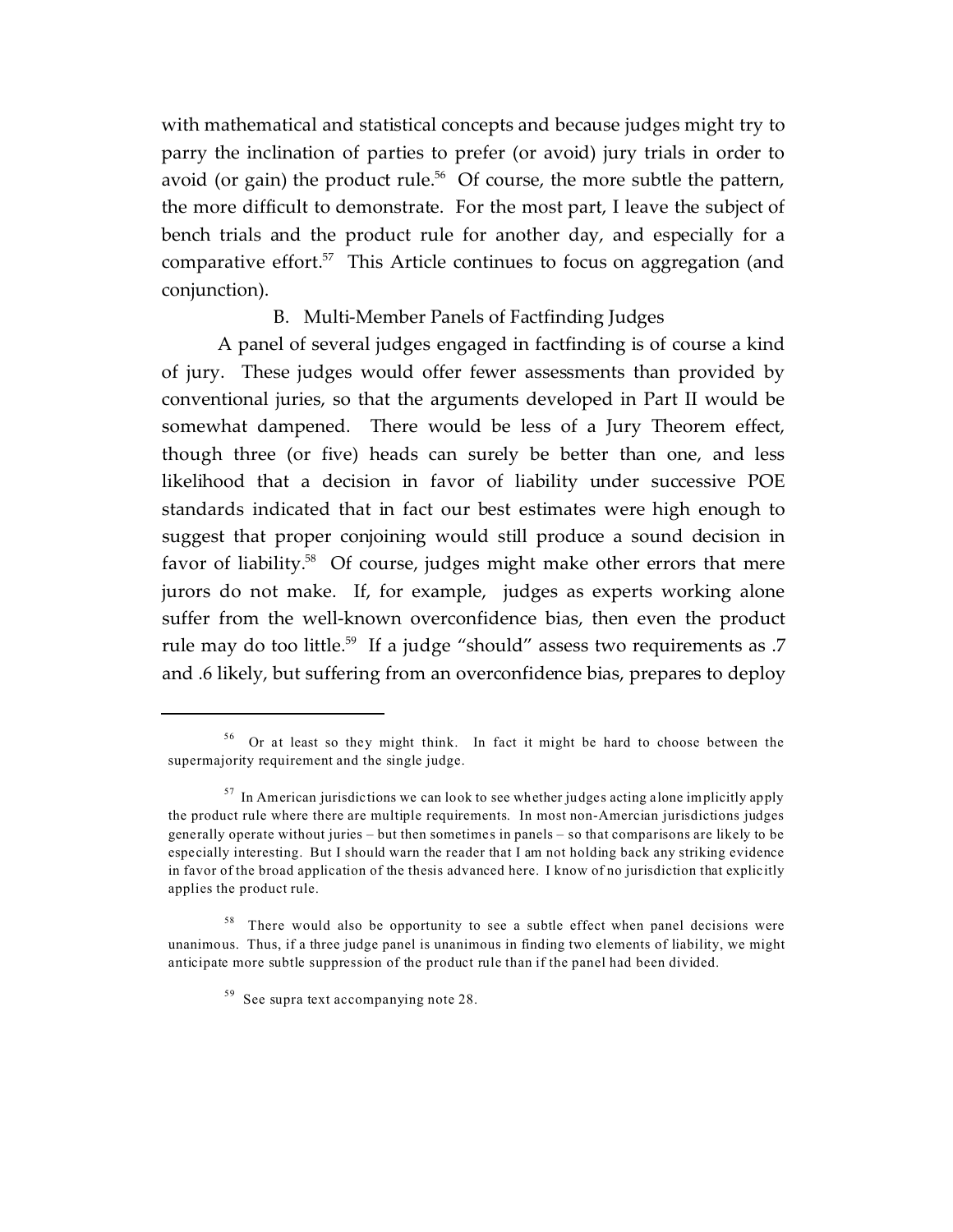.9 and .9, multiplying those overconfident assessments will produce liability where the proper application of the product rule would not. $60$ 

There is some chance of finding that smaller panels operating with a simple majority rule suppress the product rule less than large ones bound by supermajority requirements. The experiences of agencies, commissions, military courts and, of course, jurisdictions that do not use juries but sometimes use multi-member panels of judges can be combed for this inquiry. But again this is not yet a comparative enterprise.

Finally, I should note one normative application of the arguments developed here. A single judge presiding over a bench trial can purchase the advantages of the Jury Theorem, after a manner, by hearing from scores of witnesses and experts. A judge who thinks she needs only to find that two requirements set out by law are more likely than not to be present might hear from one or two witnesses. But one who wanted to sign off on .7 or .8 assessments (in order to preserve the possibility of liability even after multiplying the probabilities attached to two such assessments) might need to hear from five or ten witnesses on a matter.<sup>61</sup>

C. Appeals Panels

Large portions of the arguments offered in Part II can be extended to decisions made by panels of judges considering multiple issues on appeal. There is a small but effective literature on "issue versus outcome voting," but advances in this area are possible, I think, through some exploration of

 $60$  Nor is this symmetrical. The judge who "should" assess at .4 thinks that the requirement is less likely than not to be present. The judge will find against liability – and if the judge is overconfident and revises the estimate (in a subconscious sense) to .1, the outcome will be the same.

 $61$  Indeed, if a comparative inquiry suggested that European or Japanese judges, operating without juries, suppressed the product rule in a manner different from their American counterparts, we might connect this observation to the norm of shorter and much less expensive trials.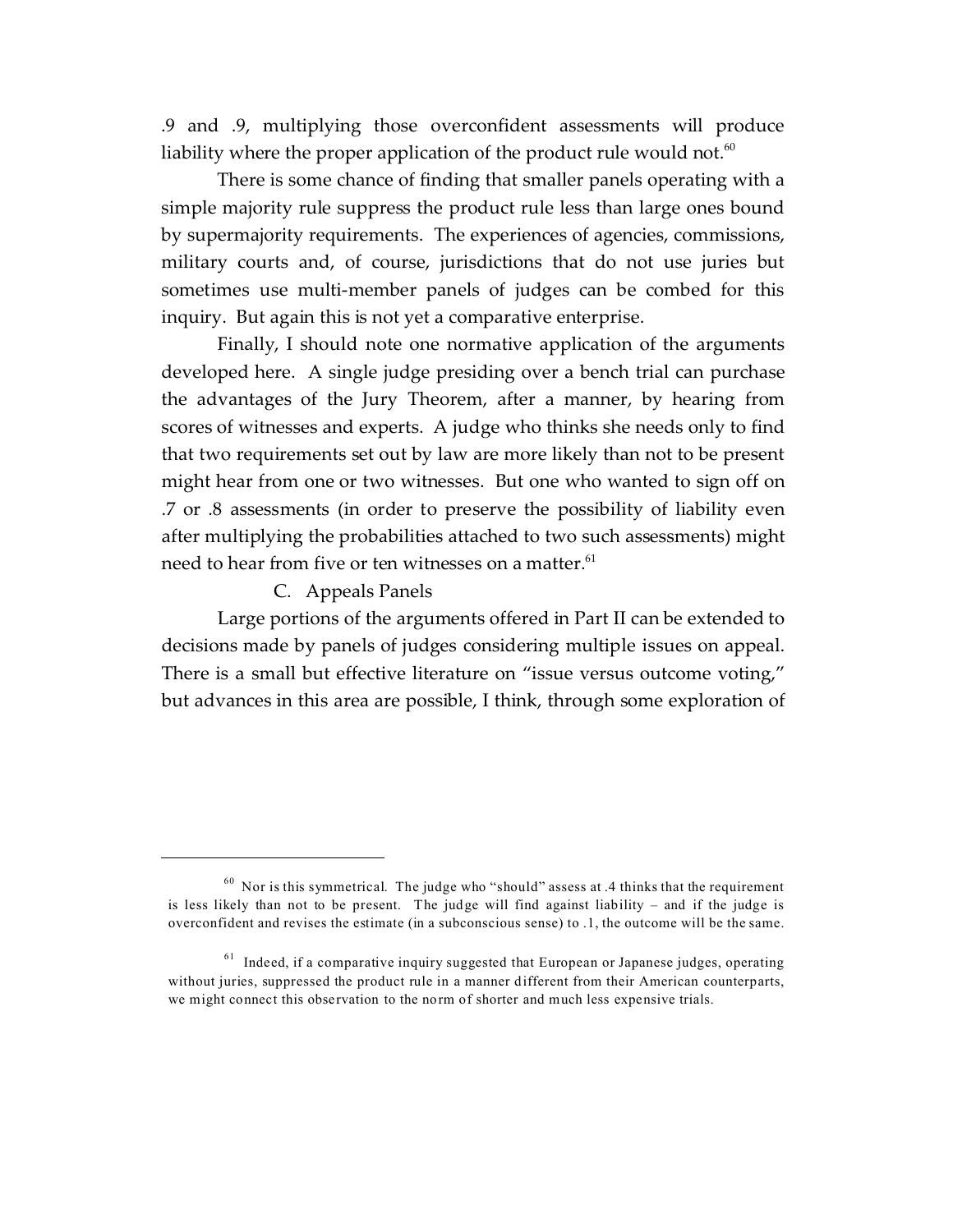the relevance of the Jury Theorem and the place of the product rule (or its suppression). $62$ 

Imagine, once again, that there are two requirements for a judgment, or at least for a judgment that favors the original plaintiff. Plaintiff wins if the trial court below was correct in finding not only that this plaintiff had standing to sue but also that substantive law favored the plaintiff's position. A majority of the appellate court might have supported the plaintiff on standing, and a different (but obviously overlapping) majority thinks the lower court was correct in its application of substantive law in plaintiff's favor. A judge who thought there was standing but who thought that plaintiff should have lost on the second, substantive question would on her own have decided against plaintiff because plaintiff needs both issues in his favor. Thus, if the judges vote sincerely on issues, one at a time, two distinct majorities produce a victory for plaintiff. But if we ask each judge for a decision as to the outcome of the entire appeal, we will get a different result. Note that if we choose issue voting, as we generally do not in American law, a given judge might strategically "change" her vote regarding the first issue in order to get the overall result she prefers.<sup>63</sup>

One thing missing in the extant literature is the relevance of a judge's level of confidence in her judgment. There is little reason to weigh levels of confidence when a panel is deciding one issue. Deliberation, deference to expertise, and the prevalence of framing norms that call for up or down decisions all figure in this conclusion. But where two or more issues must be decided for a party to prevail, the insight reflected in the product rule suggests some interest in the confidence or precise assessments of the decisionmakers. On the other hand, we may decline to ask for precise

<sup>62</sup> See Maxwell L. Stearns, Should Justices Ever Switch Votes?: *Miller v. Albright* in Social Choice Perspective, 7 Sup. Ct. Econ. Rev. 87 (1999); Evan H. Caminker, Sincere and Strategic Voting on Multimember Courts, 97 Mich. L. Rev. 2297 (1999).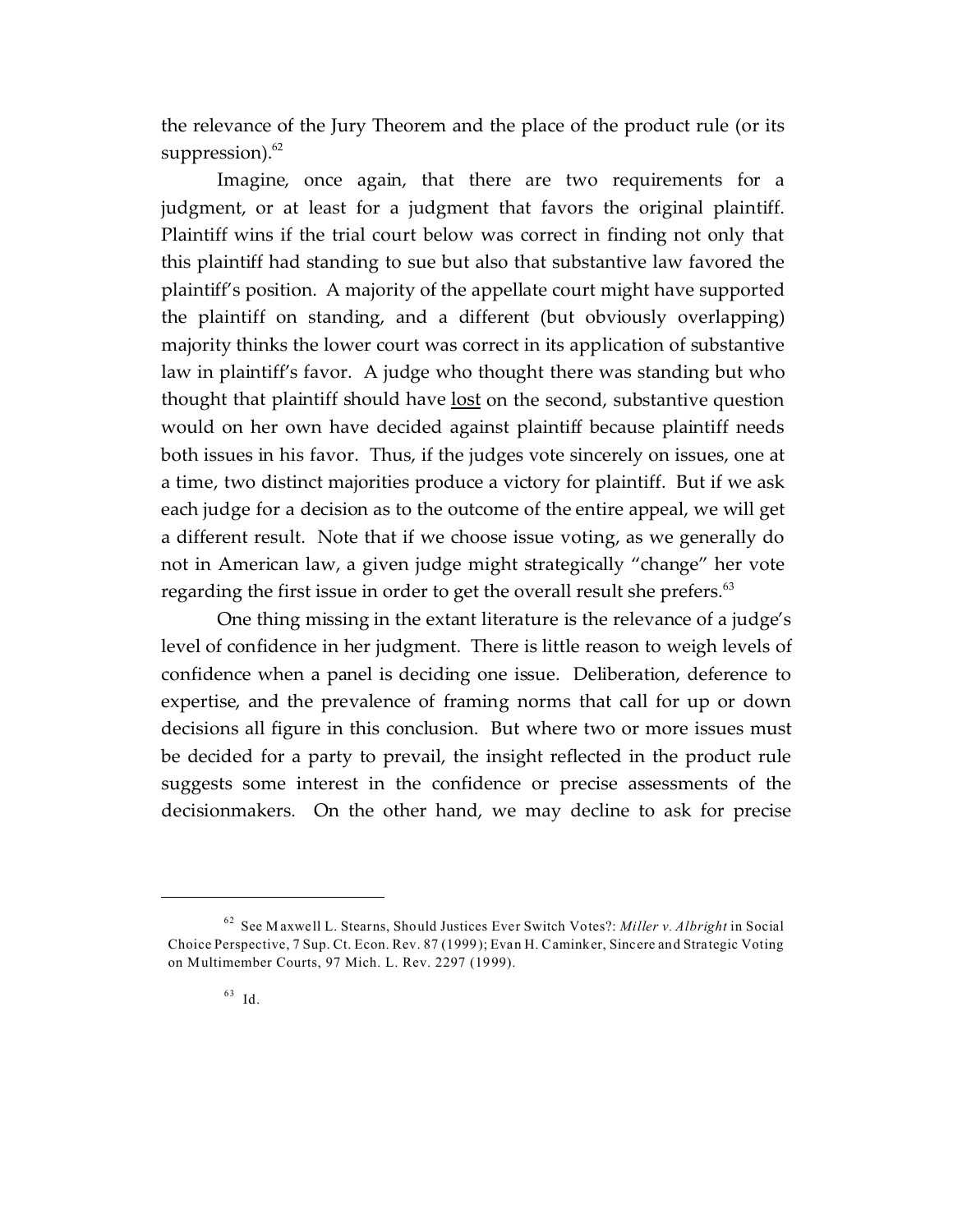assessments by judges for the same reason suggested with respect to lay juries, in order to avoid strategic voting. $64$ 

The literature on judicial panels can safely avoid the Jury Theorem not only because these panels are fairly small but also because these panels are competing over arguments and even preferences such that the basic requirements for the Jury Theorem are often absent. Put differently, even where we think the Jury Theorem applicable to what these judges do, the size of the panel and the norm of simple-majority decisionmaking makes us less than comfortable with issue-by-issue decisionmaking.

Given small panels and simple-majority decisionmaking, outcome voting can substitute for the product rule. Imagine, for example, an appeals panel with three members deciding a case with two issues of the sort described earlier. Any one judge who is confident in finding for the plaintiff on both issues is of course pleased with an outcome in plaintiff's favor. But a judge who thinks plaintiff should probably win on the standing issue and just barely win as a matter of substantive law might well internalize the product rule with the intuition that it is more likely than not that at least one of the two issues should be decided against plaintiff, in which case plaintiff should lose. Inasmuch as we do not normally send appeals to a single judge this sort of thinking is hypothetical, except that if we ask three judges for votes as to outcome (only), we might with sincere voting<sup>65</sup> get a different result than we expected after tallying their views as to the two issues. The jury-judge difference is thus fairly straightforward. An optimistic, positive view is that the product rule is reasonably suppressed on fairly large juries with supermajority votes and it is imperfectly supplanted by outcome voting in the case of small, majoritarian judicial panels.<sup>66</sup>

 $64$  Although we could presumably ask whether the judge's confidence exceeded some level or not. See supra Section II.C.5.a.

 $65$  The same might be true with strategic voting if judges internalize the product rule.

<sup>66</sup> Imagine for example that we need two issues decided for plaintiff on appeal in order to uphold a finding of liability against the defendant. If we denote a decision on an issue for plaintiff with a "1" and a decision against plaintiff with a "0," then a judge working alone whose assessment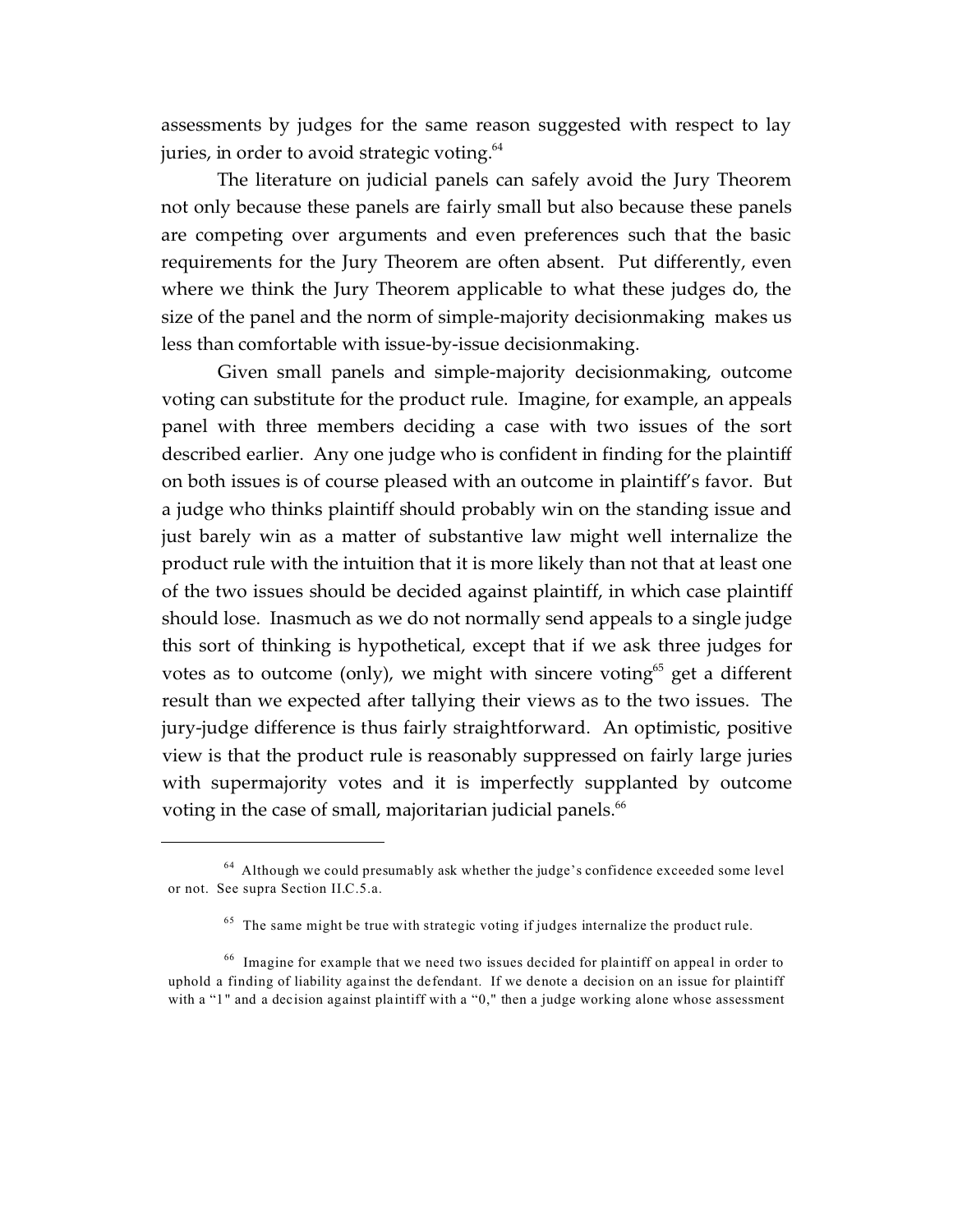Finally, it is useful to mention the possibility of vote switching by judges. Judges might attempt to maximize their power through some combination of strategic voting and vote trading. $67$  Two judges might trade across cases if they feel strongly about different issues, but they might also trade in order to improve their chances of "victory" on issues regarding which they are highly certain. Jurors rarely have these options and, in any event, the very ideas of preferences and power remind us that we have left the domain of the Jury Theorem.

#### IV. Conclusion

Law often sets out multiple requirements for liability or other results. These requirements can be questions about facts or about the applicability of legal rules. In turn, judges and juries that find facts and law and apply (or find) law are sometimes uncertain about their judgments and must therefore combine multiple assessments. There is no dispute as to how to combine the chances of arriving at some sequence when flipping a fair coin

is  $(0,1)$  or  $(1,0)$  should decide against plaintiff, while one who finds on both issues for plaintiff, denoted as (1,1), will find for plaintiff. Imagine now that Panel A consists of three judges whose assessments are  $(0,1)$ ,  $(1,0)$ , and  $(1,1)$ , and that Panel B in a different case has assessments of  $(1,1)$ , (1,1), and (0,0). Panel A's issue voting yields a win for plaintiff, but two of the three judges would with outcome voting decide against plaintiff. Panel B decide for plaintiff by a 2-1 vote either way. With numerous panelists, issue voting seems superior. There are, after all, two affirmative (and by hypothesis, independent) assessments for each issue on the two panels. But on a small panel the argument for outcome voting is that we may mimic what the product rule would have done with precisely recorded assessments. Panel B's outcome demonstrates, of course, that outcome voting is not a perfect substitute for precise assessments plus the product rule.

 $67$  If we set aside the aggregation and product rule issues discussed here, a decent argument for outcome voting is that it removes the temptation to vote strategically. The more we ask for outcomes, the less room there is for strategic voting. But my concern in this Article is not so much with issue and outcome voting on their own but rather on explanations for the suppression (or recognition) of the product rule. If one kind of voting substitutes for the product rule, and there is reason not to apply the product rule directly, then there is a good argument for that voting procedure.

Vote trading might be defended if we thought judges felt most intensely when they were also most expert or even most confident. One the other hand, judges might recognize subject matter expertise in their fellow judges, and defer accordingly. It seems more likely that trading would elevate judges' preferences, which in turn threatens to diminish the (Jury Theorem style) advantage of using more than one judge -- offset however by the increased chance of bowing to real judicial expertise.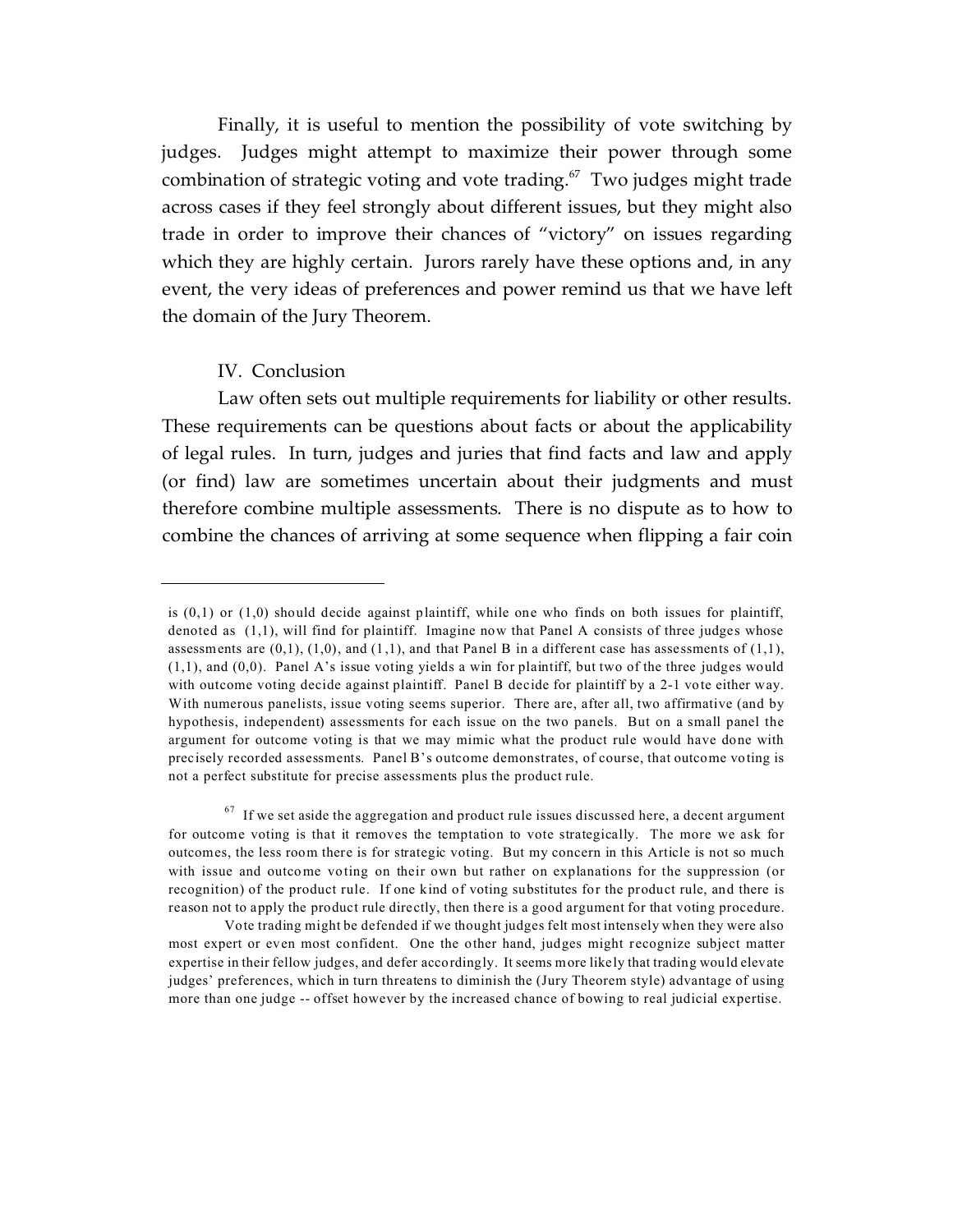multiple times, but this method of combination, known as the product rule, is remarkably absent from statutory and judicial vocabularies. Lawmakers either violate this rule or, more often, obfuscate. They do not say what they do and they do not instruct others as to how to combine probabilistic assessments. I have referred to this obfuscation or refusal to follow logic as amounting to a suppression of the product rule and, equivalently, as presenting the puzzle of the math-law divide.

Roughly speaking, I have suggested that we can in fact explain, or at least rationalize, law's suppression of the product rule where multi-member panels are used – especially when operating with a supermajority decision rule. First, the larger the panel and the greater the majority, the more confident we can be that the aggregate assessment is correct – and indeed more likely to be correct than any individual non-expert assessment. This is a fairly direct application of the Condorcet Jury Theorem. But this effect on it own is modest both because the jury and judicial panels we use are not huge and because it is not always clear when the Jury Theorem's assumptions are met.

But there is a second feature of juries and other panels. It is that when a panel – and especially one that is unanimous or otherwise supermajoritarian – finds something to be more likely than not, our best guess following this panel's observation is a likelihood much more than that "more likely than not" decision point. The idea is that the panel's supermajority are likely to be distributed across a range; they may well have reported the lower end of their group's assessments or even something below that because they were simply asked whether the preponderance-of-the-evidence standard had been met. And our best assessment is made by drawing inferences from the assessments of all the members of the panel. In short, the product rule might be suppressed because the multiple assessments point to greater likelihoods than are reported. Finally, we do not ask the panel directly to carry out just such aggregation assessments with precision (followed by an application of the product rule) because to do so would be to encourage strategic voting.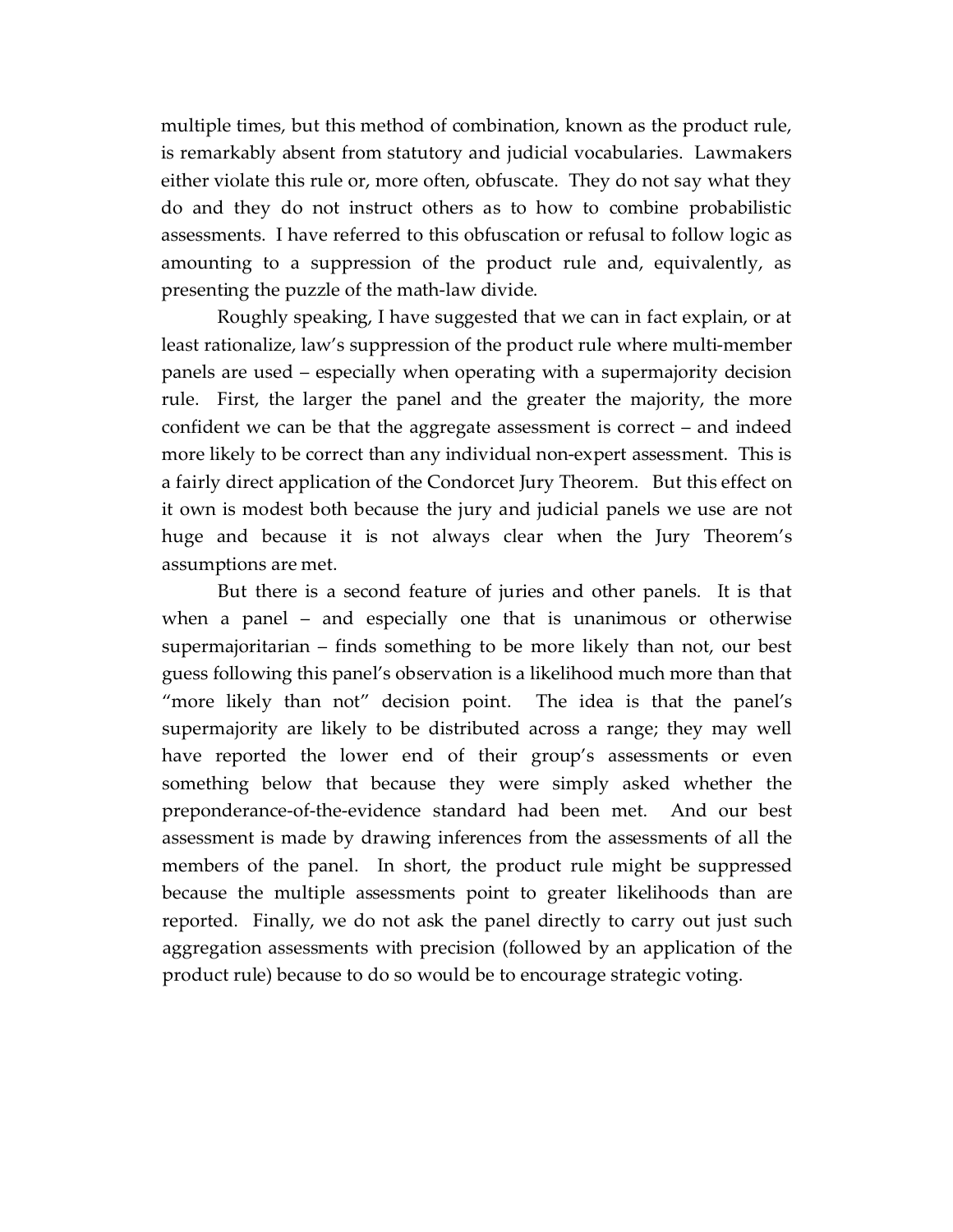I have also suggested, though less insistently, that we might turn the direction of the argument around, aiming to explain not the suppression of the product rule but the occasional use of supermajority voting rules. Juries might use such rules to promote deliberation and other such familiar values, but they might also do so in order to obviate the need for the product rule. One problem with this approach is that it requires the claim that most jury cases present multiple, independent requirements, or assessments.

Finally, there is the interesting comparative question. Future work may show that single judges, working without juries, incorporate the product rule in their rulings where their counterparts suppress the product rule in instructing juries. If so, the arguments advanced here will glisten in the comparative light. After all, my claim has been that conjunction strategies change in the face of aggregation advantages and difficulties. Single judges working alone obviously do not face the problem of aggregating non-identical assessments or of assessing the applicability of the Jury Theorem. But what if there is no evidence in American or foreign jurisdictions that lone judges combine likelihoods any differently from sizeable juries? We will have a theory that might work well enough in its limited domain, but have no real reason for so limiting its domain. We might then use the connection between conjunction and aggregation to help decide when to impose (or when to expect) supermajority voting rules.

Readers with comments should address them to:

Saul Levmore Willaim B. Graham Professor of Law University of Chicago Law School 1111 East 60<sup>th</sup> Street Chicago, IL 60637

s-levmore@uchicago.edu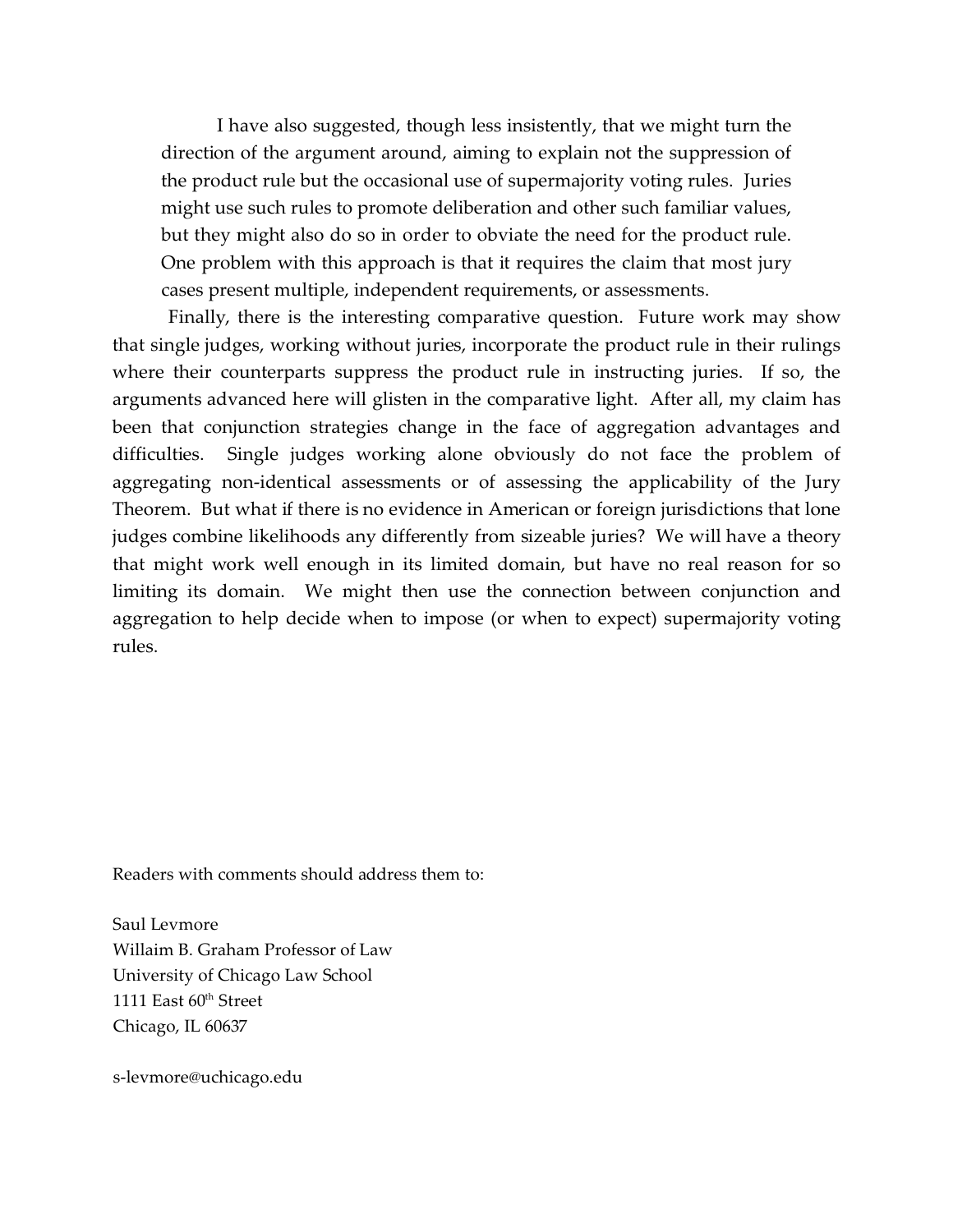## Chicago Working Papers in Law and Economics (Second Series)

- 1. William M. Landes, Copyright Protection of Letters, Diaries and Other Unpublished Works: An Economic Approach (July 1991).
- 2. Richard A. Epstein, The Path to *The T. J. Hooper*: The Theory and History of Custom in the Law of Tort (August 1991).
- 3. Cass R. Sunstein, On Property and Constitutionalism (September 1991).
- 4. Richard A. Posner, Blackmail, Privacy, and Freedom of Contract (February 1992).
- 5. Randal C. Picker, Security Interests, Misbehavior, and Common Pools (February 1992).
- 6. Tomas J. Philipson & Richard A. Posner, Optimal Regulation of AIDS (April 1992).
- 7. Douglas G. Baird, Revisiting Auctions in Chapter 11 (April 1992).
- 8. William M. Landes, Sequential versus Unitary Trials: An Economic Analysis (July 1992).
- 9. William M. Landes & Richard A. Posner, The Influence of Economics on Law: A Quantitative Study (August 1992).
- 10. Alan O. Sykes, The Welfare Economics of Immigration Law: A Theoretical Survey With An Analysis of U.S. Policy (September 1992).
- 11. Douglas G. Baird, 1992 Katz Lecture: Reconstructing Contracts (November 1992).
- 12. Gary S. Becker, The Economic Way of Looking at Life (January 1993).
- 13. J. Mark Ramseyer, Credibly Committing to Efficiency Wages: Cotton Spinning Cartels in Imperial Japan (March 1993).
- 14. Cass R. Sunstein, Endogenous Preferences, Environmental Law (April 1993).
- 15. Richard A. Posner, What Do Judges and Justices Maximize? (The Same Thing Everyone Else Does) (April 1993).
- 16. Lucian Arye Bebchuk and Randal C. Picker, Bankruptcy Rules, Managerial Entrenchment, and Firm-Specific Human Capital (August 1993).
- 17. J. Mark Ramseyer, Explicit Reasons for Implicit Contracts: The Legal Logic to the Japanese Main Bank System (August 1993).
- 18. William M. Landes and Richard A. Posner, The Economics of Anticipatory Adjudication (September 1993).
- 19. Kenneth W. Dam, The Economic Underpinnings of Patent Law (September 1993).
- 20. Alan O. Sykes, An Introduction to Regression Analysis (October 1993).
- 21. Richard A. Epstein, The Ubiquity of the Benefit Principle (March 1994).
- 22. Randal C. Picker, An Introduction to Game Theory and the Law (June 1994).
- 23. William M. Landes, Counterclaims: An Economic Analysis (June 1994).
- 24. J. Mark Ramseyer, The Market for Children: Evidence from Early Modern Japan (August 1994).
- 25. Robert H. Gertner and Geoffrey P. Miller, Settlement Escrows (August 1994).
- 26. Kenneth W. Dam, Some Economic Considerations in the Intellectual Property Protection of Software (August 1994).
- 27. Cass R. Sunstein, Rules and Rulelessness, (October 1994).
- 28. David Friedman, More Justice for Less Money: A Step Beyond *Cimino* (December 1994).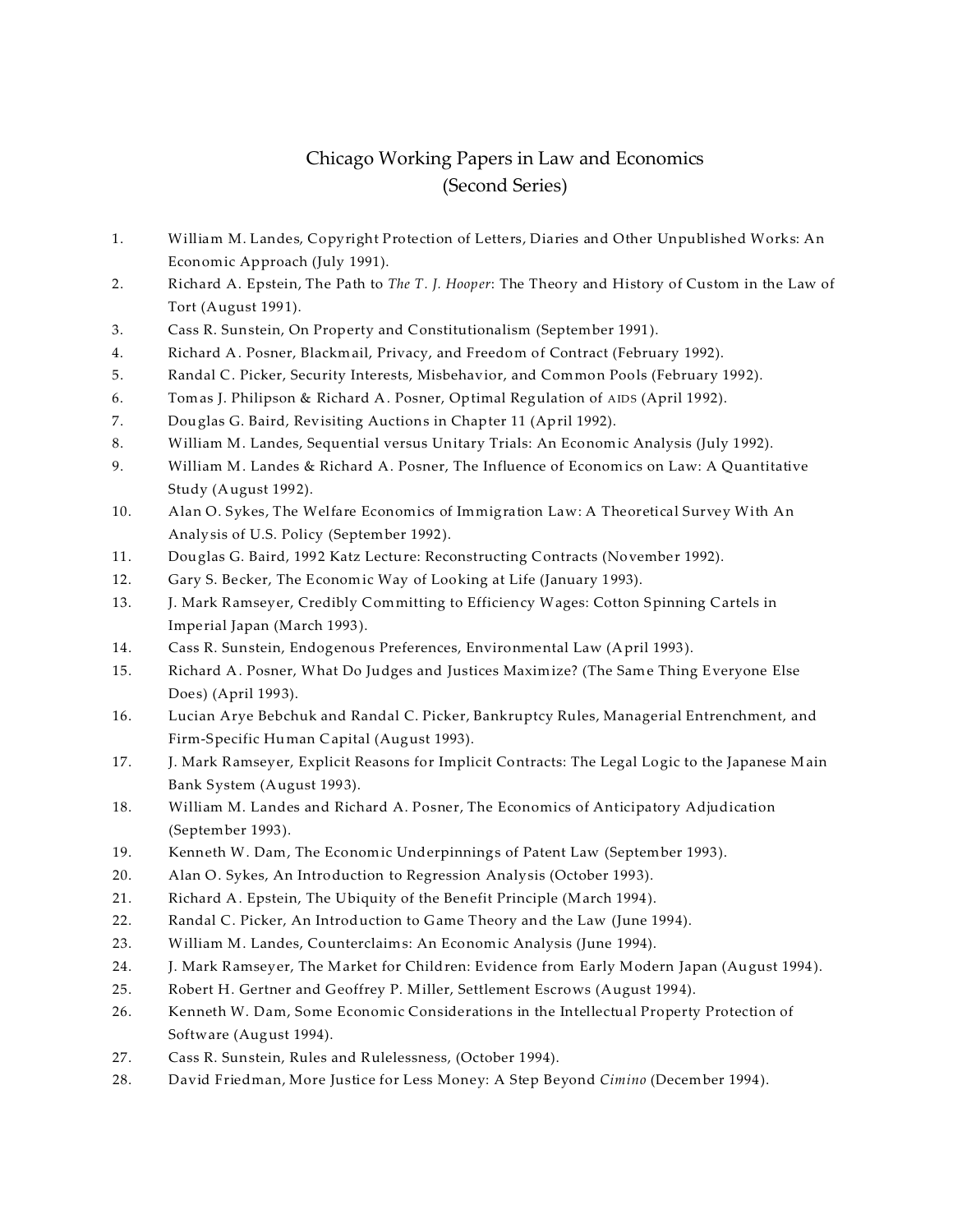- 29. Daniel Shaviro, Budget Deficits and the Intergenerational Distribution of Lifetime Consumption (January 1995).
- 30. Douglas G. Baird, The Law and Economics of Contract Damages (February 1995).
- 31. Daniel Kessler, Thomas Meites, and Geoffrey P. Miller, Explaining Deviations from the Fifty Percent Rule: A Multimodal Approach to the Selection of Cases for Litigation (March 1995).
- 32. Geoffrey P. Miller, Das Kapital: Solvency Regulation of the American Business Enterprise (April 1995).
- 33. Richard Craswell, Freedom of Contract (August 1995).
- 34. J. Mark Ramseyer, Public Choice (November 1995).
- 35. Kenneth W. Dam, Intellectual Property in an Age of Software and Biotechnology (November 1995).
- 36. Cass R. Sunstein, Social Norms and Social Roles (January 1996).
- 37. J. Mark Ramseyer and Eric B. Rasmusen, Judicial Independence in Civil Law Regimes: Econometrics from Japan (January 1996).
- 38. Richard A. Epstein, Transaction Costs and Property Rights: Or Do Good Fences Make Good Neighbors? (March 1996).
- 39. Cass R. Sunstein, The Cost-Benefit State (May 1996).
- 40. William M. Landes and Richard A. Posner, The Economics of Legal Disputes Over the Ownership of Works of Art and Other Collectibles (July 1996).
- 41. John R. Lott, Jr. and David B. Mustard, Crime, Deterrence, and Right-to-Carry Concealed Handguns (August 1996).
- 42. Cass R. Sunstein, Health-Health Tradeoffs (September 1996).
- 43. G. Baird, The Hidden Virtues of Chapter 11: An Overview of the Law and Economics of Financially Distressed Firms (March 1997).
- 44. Richard A. Posner, Community, Wealth, and Equality (March 1997).
- 45. William M. Landes, The Art of Law and Economics: An Autobiographical Essay (March 1997).
- 46. Cass R. Sunstein, Behavioral Analysis of Law (April 1997).
- 47. John R. Lott, Jr. and Kermit Daniel, Term Limits and Electoral Competitiveness: Evidence from California's State Legislative Races (May 1997).
- 48. Randal C. Picker, Simple Games in a Complex World: A Generative Approach to the Adoption of Norms (June 1997).
- 49. Richard A. Epstein, Contracts Small and Contracts Large: Contract Law through the Lens of Laissez-Faire (August 1997).
- 50. Cass R. Sunstein, Daniel Kahneman, and David Schkade, Assessing Punitive Damages (with Notes on Cognition and Valuation in Law) (December 1997).
- 51. William M. Landes, Lawrence Lessig, and Michael E. Solimine, Judicial Influence: A Citation Analysis of Federal Courts of Appeals Judges (January 1998).
- 52. John R. Lott, Jr., A Simple Explanation for Why Campaign Expenditures are Increasing: The Government is Getting Bigger (February 1998).
- 53. Richard A. Posner, Values and Consequences: An Introduction to Economic Analysis of Law (March 1998).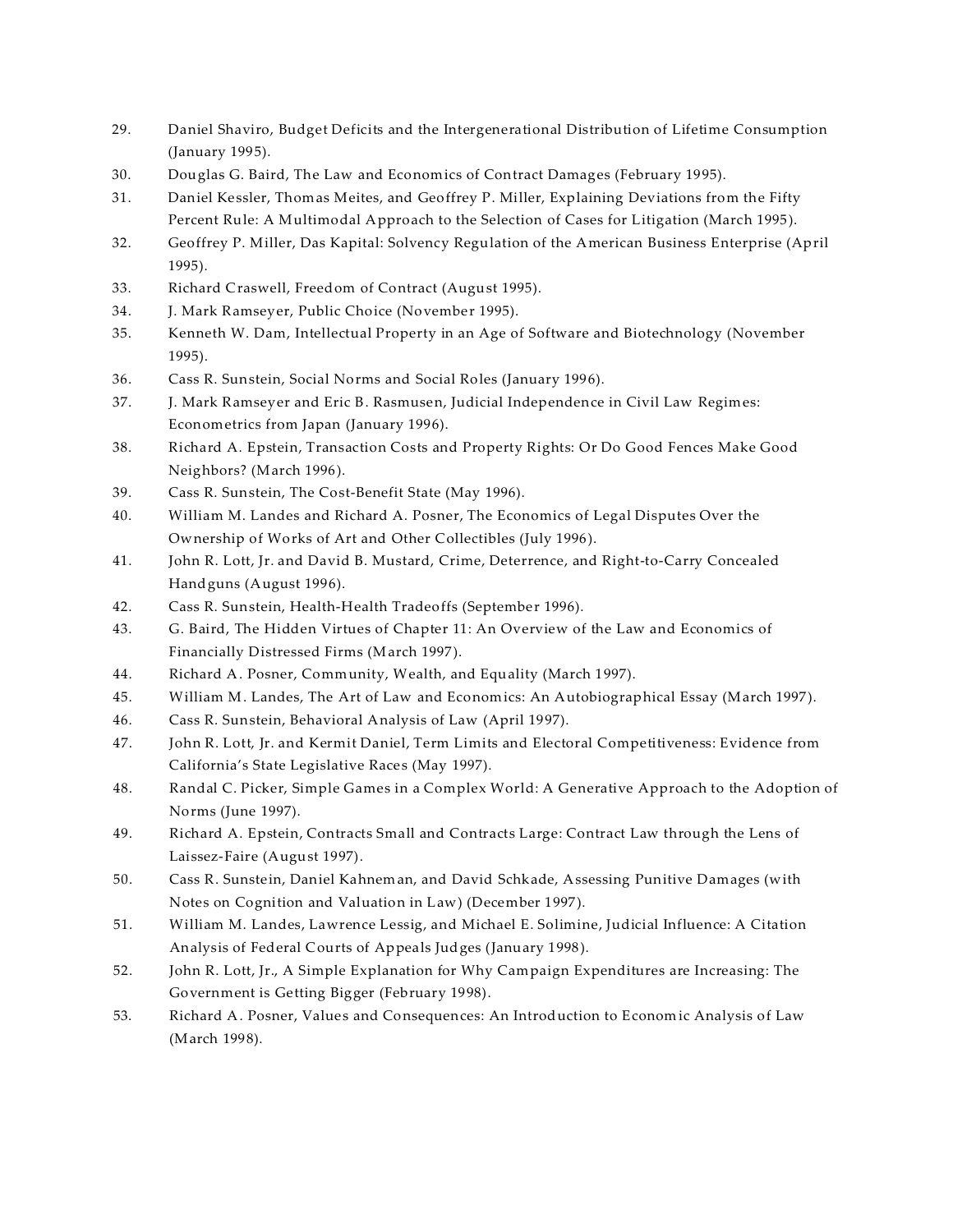- 54. Denise DiPasquale and Edward L. Glaeser, Incentives and Social Capital: Are Homeowners Better Citizens? (April 1998).
- 55. Christine Jolls, Cass R. Sunstein, and Richard Thaler, A Behavioral Approach to Law and Economics (May 1998).
- 56. John R. Lott, Jr., Does a Helping Hand Put Others At Risk?: Affirmative Action, Police Departments, and Crime (May 1998).
- 57. Cass R. Sunstein and Edna Ullmann-Margalit, Second-Order Decisions (June 1998).
- 58. Jonathan M. Karpoff and John R. Lott, Jr., Punitive Damages: Their Determinants, Effects on Firm Value, and the Impact of Supreme Court and Congressional Attempts to Limit Awards (July 1998).
- 59. Kenneth W. Dam, Self-Help in the Digital Jungle (August 1998).
- 60. John R. Lott, Jr., How Dramatically Did Women's Suffrage Change the Size and Scope of Government? (September 1998)
- 61. Kevin A. Kordana and Eric A. Posner, A Positive Theory of Chapter 11 (October 1998)
- 62. David A. Weisbach, Line Drawing, Doctrine, and Efficiency in the Tax Law (November 1998)
- 63. Jack L. Goldsmith and Eric A. Posner, A Theory of Customary International Law (November 1998)
- 64. John R. Lott, Jr., Public Schooling, Indoctrination, and Totalitarianism (December 1998)
- 65. Cass R. Sunstein, Private Broadcasters and the Public Interest: Notes Toward A "Third Way" (January 1999)
- 66. Richard A. Posner, An Economic Approach to the Law of Evidence (February 1999)
- 67. Yannis Bakos, Erik Brynjolfsson, Douglas Lichtman, Shared Information Goods (February 1999)
- 68. Kenneth W. Dam, Intellectual Property and the Academic Enterprise (February 1999)
- 69. Gertrud M. Fremling and Richard A. Posner, Status Signaling and the Law, with Particular Application to Sexual Harassment (March 1999)
- 70. Cass R. Sunstein, Must Formalism Be Defended Empirically? (March 1999)
- 71. Jonathan M. Karpoff, John R. Lott, Jr., and Graeme Rankine, Environmental Violations, Legal Penalties, and Reputation Costs (March 1999)
- 72. Matthew D. Adler and Eric A. Posner, Rethinking Cost-Benefit Analysis (April 1999)
- 73. John R. Lott, Jr. and William M. Landes, Multiple Victim Public Shooting, Bombings, and Rightto-Carry Concealed Handgun Laws: Contrasting Private and Public Law Enforcement (April 1999)
- 74. Lisa Bernstein, The Questionable Empirical Basis of Article 2's Incorporation Strategy: A Preliminary Study (May 1999)
- 75. Richard A. Epstein, Deconstructing Privacy: and Putting It Back Together Again (May 1999)
- 76. William M. Landes, Winning the Art Lottery: The Economic Returns to the Ganz Collection (May 1999)
- 77. Cass R. Sunstein, David Schkade, and Daniel Kahneman, Do People Want Optimal Deterrence? (June 1999)
- 78. Tomas J. Philipson and Richard A. Posner, The Long-Run Growth in Obesity as a Function of Technological Change (June 1999)
- 79. David A. Weisbach, Ironing Out the Flat Tax (August 1999)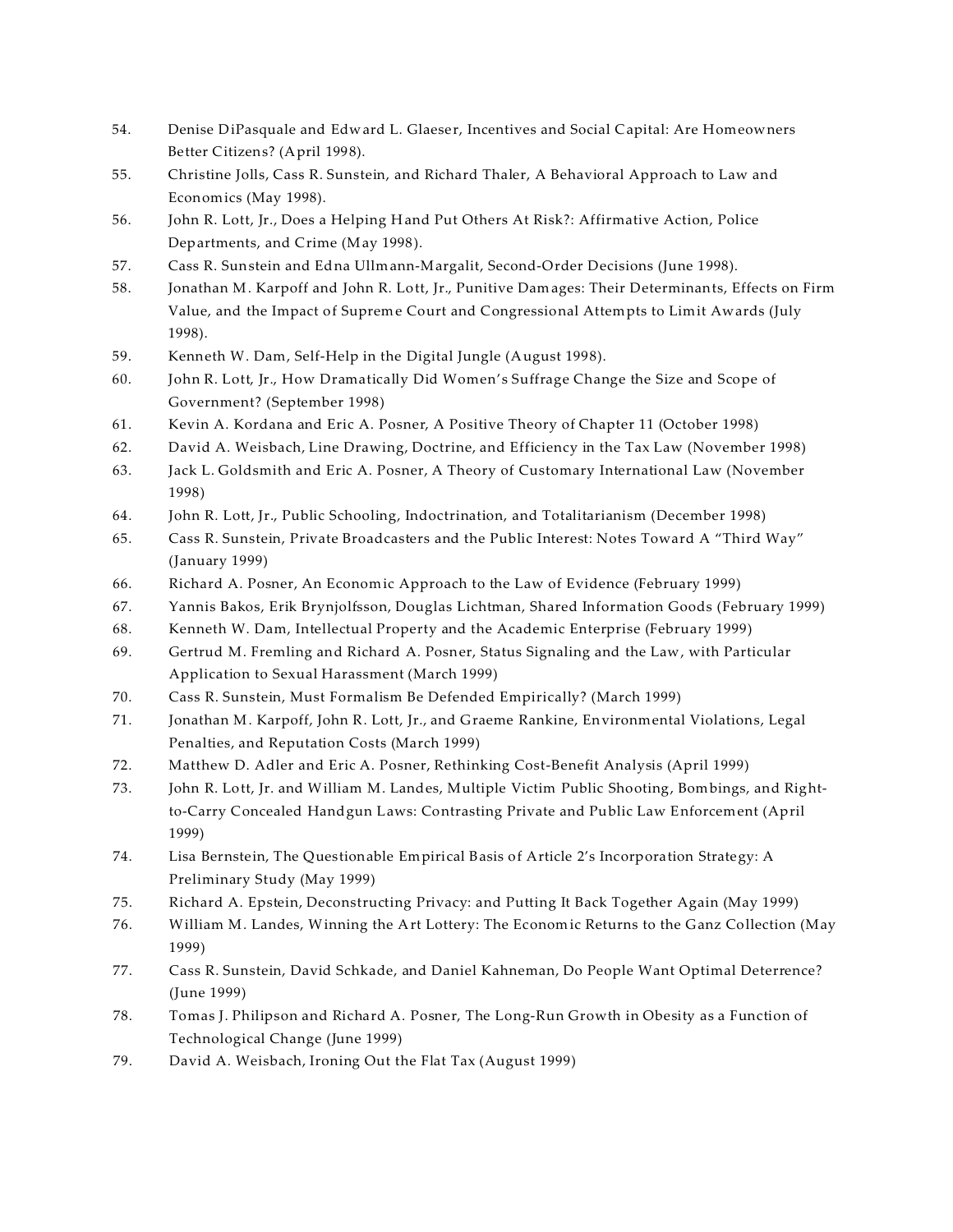- 80. Eric A. Posner, A Theory of Contract Law under Conditions of Radical Judicial Error (August 1999)
- 81. David Schkade, Cass R. Sunstein, and Daniel Kahneman, Are Juries Less Erratic than Individuals? Deliberation, Polarization, and Punitive Damages (September 1999)
- 82. Cass R. Sunstein, Nondelegation Canons (September 1999)
- 83. Richard A. Posner, The Theory and Practice of Citations Analysis, with Special Reference to Law and Economics (September 1999)
- 84. Randal C. Picker, Regulating Network Industries: A Look at *Intel* (October 1999)
- 85. Cass R. Sunstein, Cognition and Cost-Benefit Analysis (October 1999)
- 86. Douglas G. Baird and Edward R. Morrison, Optimal Timing and Legal Decisionmaking: The Case of the Liquidation Decision in Bankruptcy (October 1999)
- 87. Gertrud M. Fremling and Richard A. Posner, Market Signaling of Personal Characteristics (November 1999)
- 88. Matthew D. Adler and Eric A. Posner, Implementing Cost-Benefit Analysis When Preferences Are Distorted (November 1999)
- 89. Richard A. Posner, Orwell versus Huxley: Economics, Technology, Privacy, and Satire (November 1999)
- 90. David A. Weisbach, Should the Tax Law Require Current Accrual of Interest on Derivative Financial Instruments? (December 1999)
- 91. Cass R. Sunstein, The Law of Group Polarization (December 1999)
- 92. Eric A. Posner, Agency Models in Law and Economics (January 2000)
- 93. Karen Eggleston, Eric A. Posner, and Richard Zeckhauser, Simplicity and Complexity in Contracts (January 2000)
- 94. Douglas G. Baird and Robert K. Rasmussen, Boyd's Legacy and Blackstone's Ghost (February 2000)
- 95. David Schkade, Cass R. Sunstein, Daniel Kahneman, Deliberating about Dollars: The Severity Shift (February 2000)
- 96. Richard A. Posner and Eric B. Rasmusen, Creating and Enforcing Norms, with Special Reference to Sanctions (March 2000)
- 97. Douglas Lichtman, Property Rights in Emerging Platform Technologies (April 2000)
- 98. Cass R. Sunstein and Edna Ullmann-Margalit, Solidarity in Consumption (May 2000)
- 99. David A. Weisbach, An Economic Analysis of Anti-Tax Avoidance Laws (May 2000)
- 100. Cass R. Sunstein, Human Behavior and the Law of Work (June 2000)
- 101. William M. Landes and Richard A. Posner, Harmless Error (June 2000)
- 102. Robert H. Frank and Cass R. Sunstein, Cost-Benefit Analysis and Relative Position (August 2000)
- 103. Eric A. Posner, Law and the Emotions (September 2000)
- 104. Cass R. Sunstein, Cost-Benefit Default Principles (October 2000)
- 105. Jack Goldsmith and Alan Sykes, The Dormant Commerce Clause and the Internet (November 2000)
- 106. Richard A. Posner, Antitrust in the New Economy (November 2000)